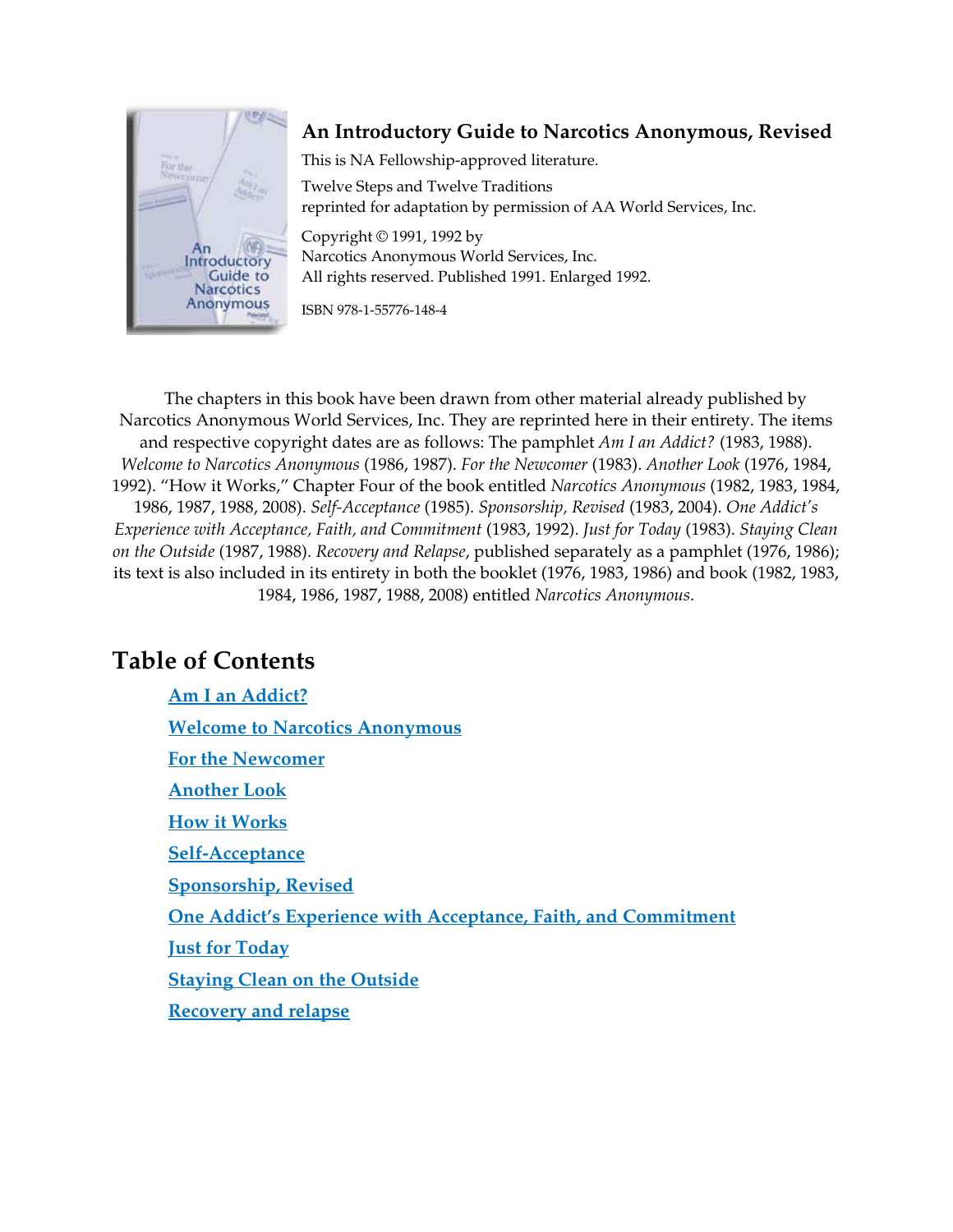# <span id="page-1-0"></span>**Am I an Addict?**

#### *Only you can answer this question.*

This may not be an easy thing to do. All through our usage, we told ourselves, "I can handle it." Even if this was true in the beginning, it is not so now. The drugs handled us. We lived to use and used to live. Very simply, an addict is a person whose life is controlled by drugs.

Perhaps you admit you have a problem with drugs, but you don't consider yourself an addict. All of us have preconceived ideas about what an addict is. There is nothing shameful about being an addict once you begin to take positive action. If you can identify with our problems, you may be able to identify with our solution. The following questions were written by recovering addicts in Narcotics Anonymous. If you have doubts about whether or not you're an addict, take a few moments to read the questions below and answer them as honestly as you can.

|    | 1. Do you ever use alone?                                                                                | $Yes \square$ | No <sub>1</sub> |
|----|----------------------------------------------------------------------------------------------------------|---------------|-----------------|
|    | 2. Have you ever substituted one drug for another, thinking that<br>one particular drug was the problem? | $Yes \square$ | No <sub>1</sub> |
|    | 3. Have you ever manipulated or lied to a doctor<br>to obtain prescription drugs?                        | $Yes \square$ | No <sub>1</sub> |
|    | 4. Have you ever stolen drugs or stolen to obtain drugs?                                                 | $Yes \square$ | No <sub>1</sub> |
| 5. | Do you regularly use a drug when you wake up or when you go to bed?                                      | $Yes \square$ | No <sub>1</sub> |
| 6. | Have you ever taken one drug to overcome the effects of another?                                         | $Yes \square$ | No <sub>1</sub> |
| 7. | Do you avoid people or places that do not approve of you using drugs?                                    | $Yes \square$ | No <sub>1</sub> |
|    | 8. Have you ever used a drug without knowing what it was<br>or what it would do to you?                  | $Yes \square$ | No <sub>1</sub> |
|    | 9. Has your job or school performance ever suffered<br>from the effects of your drug use?                | $Yes \square$ | No <sub>1</sub> |
|    | 10. Have you ever been arrested as a result of using drugs?                                              | $Yes \Box$    | No <sub>1</sub> |
|    | 11. Have you ever lied about what or how much you use?                                                   | $Yes \square$ | No <sub>1</sub> |
|    | 12. Do you put the purchase of drugs ahead of<br>your financial responsibilities?                        | $Yes \Box$    | No <sub>D</sub> |
|    | 13. Have you ever tried to stop or control your using?                                                   | $Yes \square$ | No <sub>1</sub> |
|    | 14. Have you ever been in a jail, hospital,<br>or drug rehabilitation center because of your using?      | $Yes \Box$    | No <sub>D</sub> |
|    | 15. Does using interfere with your sleeping or eating?                                                   | $Yes \Box$    | No <sub>1</sub> |
|    | 16. Does the thought of running out of drugs terrify you?                                                | $Yes \square$ | No <sub>1</sub> |
|    | 17. Do you feel it is impossible for you to live without drugs?                                          | $Yes \square$ | No <sub>1</sub> |
|    | 18. Do you ever question your own sanity?                                                                | $Yes \Box$    | No <sub>1</sub> |
|    | 19. Is your drug use making life at home unhappy?                                                        | $Yes \square$ | No <sub>1</sub> |
|    | 20. Have you ever thought you couldn't fit in or have a good time<br>without drugs?                      | $Yes \square$ | No <sub>1</sub> |
|    |                                                                                                          |               |                 |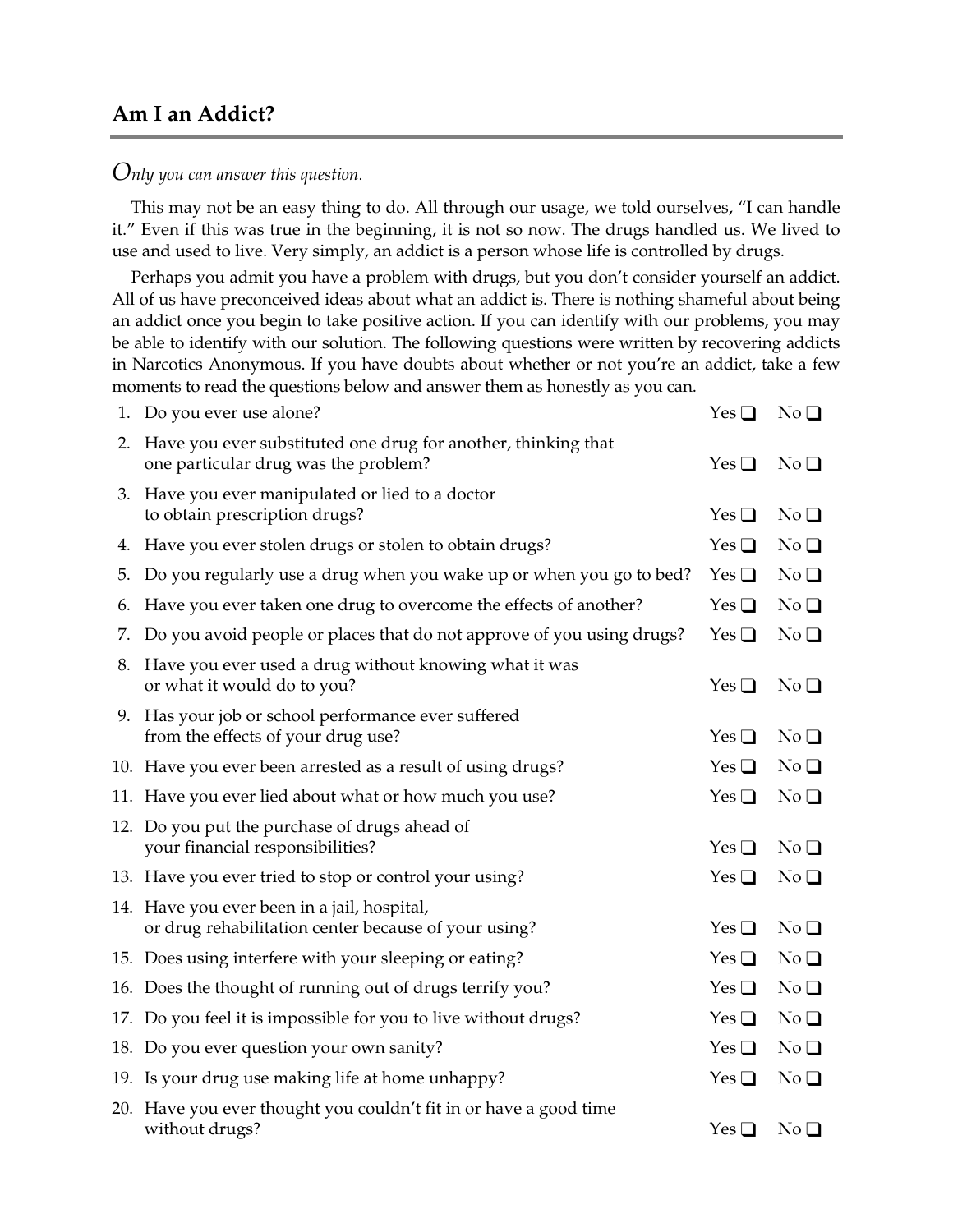| 21. Have you ever felt defensive, guilty, or ashamed about your using? | $Yes\Box$  | $\rm No \, \Box$ |
|------------------------------------------------------------------------|------------|------------------|
| 22. Do you think a lot about drugs?                                    | $Yes \Box$ | No <sub>1</sub>  |
| 23. Have you had irrational or indefinable fears?                      | $Yes \Box$ | $\rm No \, \Box$ |
| 24. Has using affected your sexual relationships?                      | $Yes \Box$ | No <sub>D</sub>  |
| 25. Have you ever taken drugs you didn't prefer?                       | $Yes \Box$ | No <sub>D</sub>  |
| 26. Have you ever used drugs because of emotional pain or stress?      | $Yes \Box$ | No <sub>1</sub>  |
| 27. Have you ever overdosed on any drugs?                              | $Yes \Box$ | $\rm No \, \Box$ |
| 28. Do you continue to use despite negative consequences?              | $Yes \Box$ | No <sub>D</sub>  |
| 29. Do you think you might have a drug problem?                        | Yes I      | $\rm No\,\Box$   |

"Am I an addict?" This is a question only you can answer. We found that we all answered different numbers of these questions "Yes." The actual number of "Yes" responses wasn't as important as how we felt inside and how addiction had affected our lives.

Some of these questions don't even mention drugs. This is because addiction is an insidious disease that affects all areas of our lives—even those areas which seem at first to have little to do with drugs. The different drugs we used were not as important as why we used them and what they did to us.

When we first read these questions, it was frightening for us to think we might be addicts. Some of us tried to dismiss these thoughts by saying:

"Oh, those questions don't make sense;"

Or,

"I'm different. I know I take drugs, but I'm not an addict. I have real emotional/family/job problems;"

Or,

"I'm just having a tough time getting it together right now;"

Or,

"I'll be able to stop when I find the right person/get the right job, etc."

If you are an addict, you must first admit that you have a problem with drugs before any progress can be made toward recovery. These questions, when honestly approached, may help to show you how using drugs has made your life unmanageable. Addiction is a disease which, without recovery, ends in jails, institutions, and death. Many of us came to Narcotics Anonymous because drugs had stopped doing what we needed them to do. Addiction takes our pride, self-esteem, family, loved ones, and even our desire to live. If you have not reached this point in your addiction, you don't have to. We have found that our own private hell was within us. If you want help, you can find it in the Fellowship of Narcotics Anonymous.

"We were searching for an answer when we reached out and found Narcotics Anonymous. We came to our first NA meeting in defeat and didn't know what to expect. After sitting in a meeting, or several meetings, we began to feel that people cared and were willing to help. Although our minds told us that we would never make it, the people in the fellowship gave us hope by insisting that we could recover. [...] Surrounded by fellow addicts, we realized that we were not alone anymore. Recovery is what happens in our meetings. Our lives are at stake. We found that by putting recovery first, the program works. We faced three disturbing realizations:

1. We are powerless over addiction and our lives are unmanageable;

2. Although we are not responsible for our disease, we are responsible for our recovery;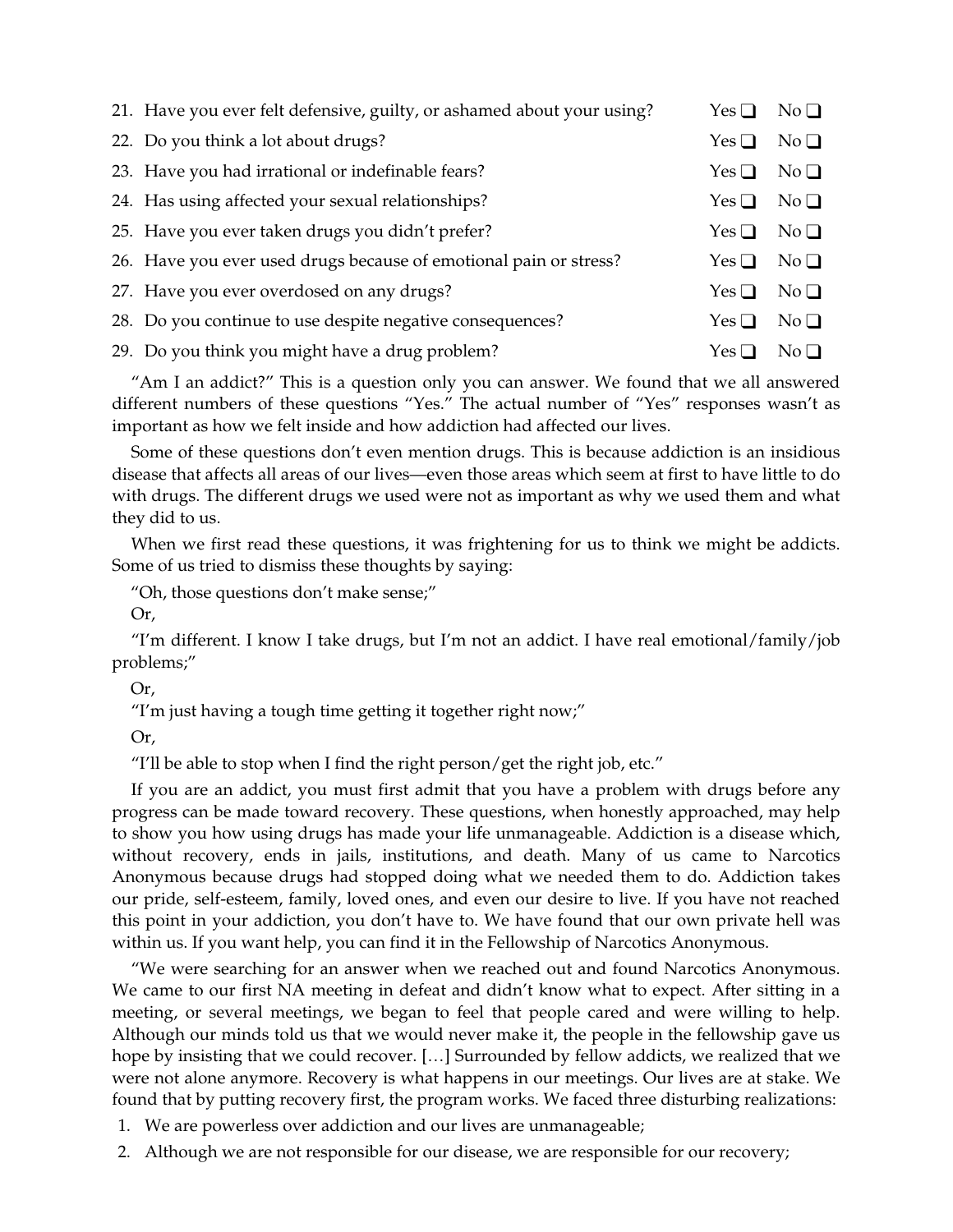3. We can no longer blame people, places, and things for our addiction. We must face our problems and our feelings.

The ultimate weapon for recovery is the recovering addict."  $\prescript{1}{}{}$ 

 1 Basic Text, *Narcotics Anonymous*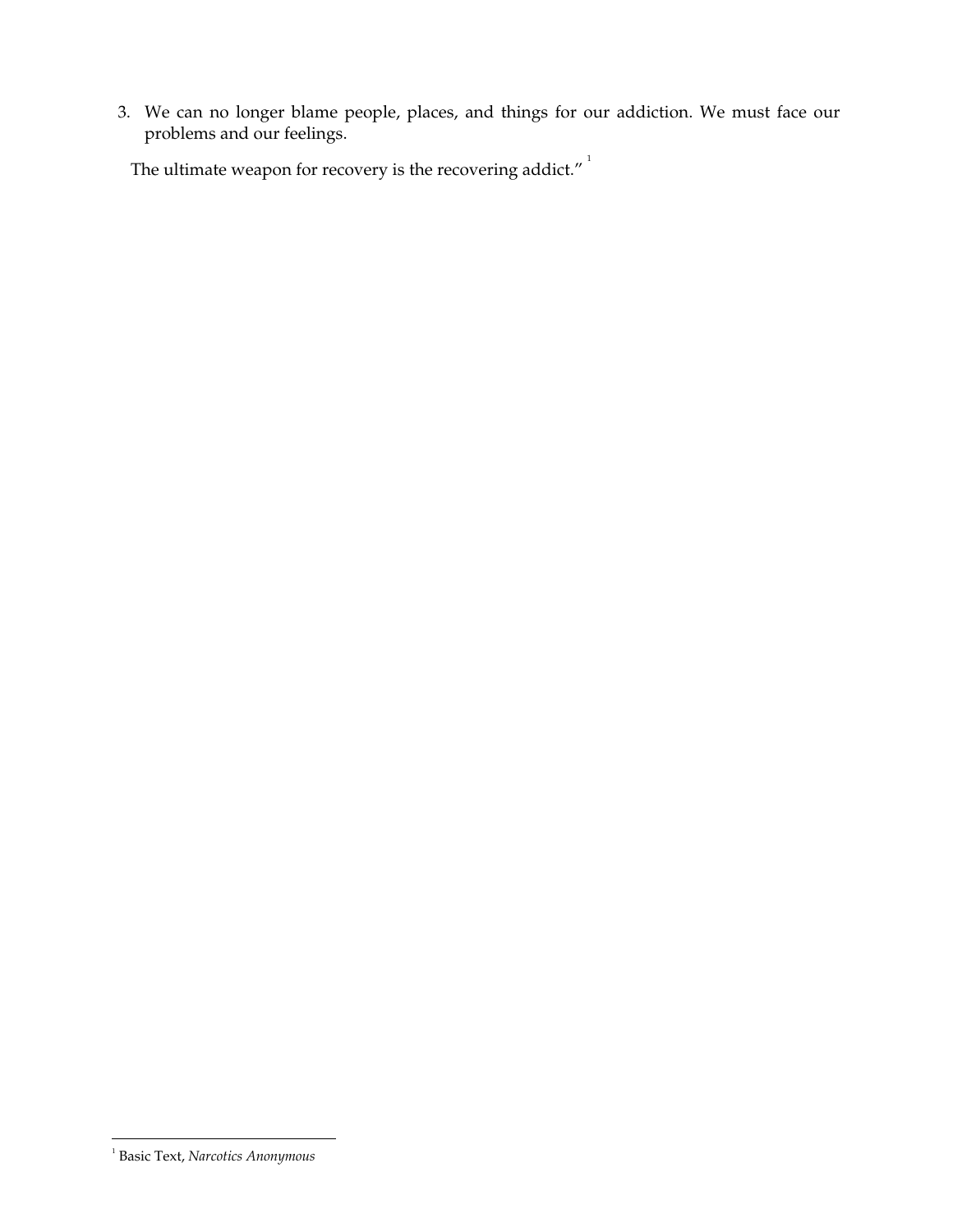# <span id="page-4-0"></span>**Welcome to Narcotics Anonymous**

*This pamphlet was written to answer some of your questions concerning the program of Narcotics Anonymous. Our message is very simple: We have found a way to live without using drugs, and we are happy to share it with anyone for whom drugs are a problem.*

Welcome to your first NA meeting. NA offers addicts a way to live drug-free. If you are not sure you're an addict, don't worry about it; just keep coming to our meetings. You will have all the time you need to make up your own mind.

If you are like many of us when we attended our first NA meeting, you may be feeling pretty nervous and think that everyone at the meeting is focusing on you. If so, you are not the only one. Many of us have felt the same way. It has been said, "If your stomach's all tied up in knots, you're probably in the right place." We often say that no one comes through the doors of NA by mistake. Nonaddicted people don't spend their time wondering if they're addicts. They don't even think about it. If you're wondering whether or not you're an addict, you might be one. Just allow yourself the time to listen to us share about what it has been like for us. Perhaps you will hear something that sounds familiar to you. It doesn't matter whether or not you have used the same drugs others mention. It is not important which drugs you used; you're welcome here if you want to stop using. Most addicts experience very similar feelings, and it is in focusing on our similarities, rather than our differences, that we are helpful to one another.

You may be feeling hopeless and afraid. You may think that this program, like other things you have tried, will not work. Or you may think that it will work for someone else but not for you because you feel you are different than us. Most of us felt like that when we first came to NA. Somehow we knew that we couldn't go on using drugs, but we didn't know how to stop or stay clean. We were all afraid to let go of something that had become so important to us. It is a relief to discover that the only requirement for membership in NA is a *desire* to stop using.

At first, most of us were mistrustful and fearful of trying a new way of doing things. About the only thing we were sure of was that our old ways were not working at all. Even after getting clean, things didn't change right away. Often, even our usual activities, such as driving a car or using the telephone, seemed frightening and strange, as if we had become someone we didn't recognize. This is where the fellowship and support of other clean addicts really helps, and we begin to rely on others for the reassurance we so desperately need.

You may already be thinking: "Yes, but" or "What if?" However, even if you have doubts, you can use these simple suggestions for starters: Attend as many NA meetings as you can and collect a list of NA phone numbers to use regularly, especially when the urge for drugs is strong. The temptation is not restricted to the days and hours where meetings occur. We are clean today because we reached out for help. What helped us can help you. So don't be afraid to call another recovering addict.

The only way to keep from returning to active addiction is not to take that first drug. The most natural thing for an addict to do is to use drugs. In order for most of us to abstain from using mood-altering, mind-changing chemicals, we have had to undergo drastic changes physically, mentally, emotionally, and spiritually. The Twelve Steps of NA offer us a way to change. As someone said: "You can probably get clean by just coming to meetings. However, if you want to stay clean and experience recovery, you will need to practice the Twelve Steps." This is more than we can do alone. In the NA Fellowship, we support one another in our efforts to learn and practice a new way of living that keeps us healthy and drug-free.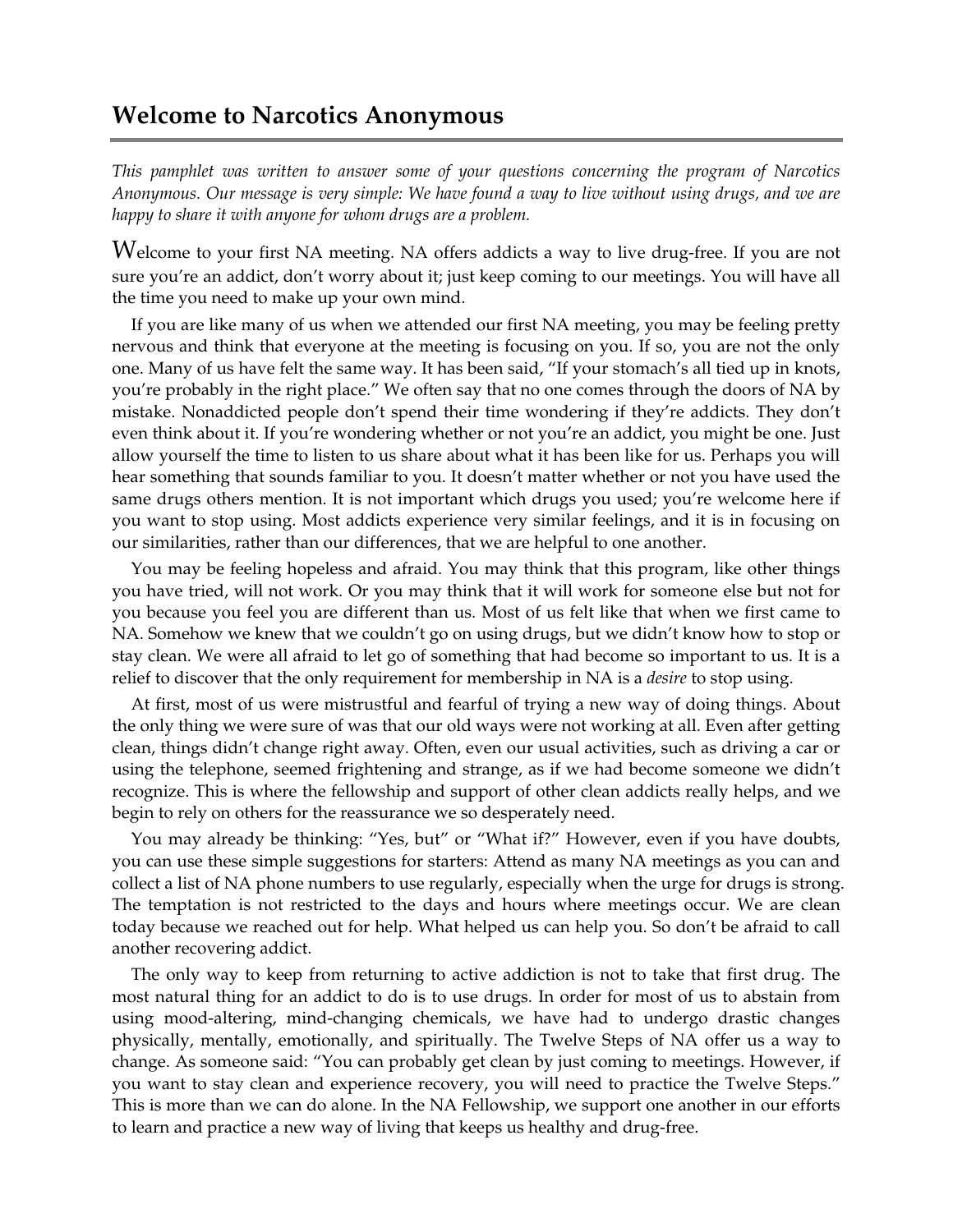At your first meeting, you will meet people with various lengths of clean time. You may wonder how they could remain clean for that period of time. If you keep coming to NA meetings and stay clean, you will come to understand how it works. There is a mutual respect and caring among clean addicts because we've all had to overcome the misery of addiction. We love and support each other in our recovery. The program of NA is comprised of spiritual principles that we have found help us to remain clean. Nothing will be demanded of you, but you will receive many suggestions. This fellowship provides the opportunity for us to give you what we have found: a clean way of living. We know that we have to "give it away in order to keep it."

So, welcome! We are glad that you have made it here, and hope that you decide to stay. It is important for you to know that you will hear God mentioned at NA meetings. What we are referring to is a Power greater than ourselves that makes possible what seems impossible. We found that Power here, in NA, in the program, in the meetings, and in the people. This is the spiritual principle that has worked for us to live drug-free a day at a time; and whenever a day is too long, then five minutes at a time. We can do together what we could not do alone. We invite you to use our strength and our hope until you have found some of your own. There will come a time when you too may want to share with someone else what has been freely given to you.

#### **KEEP COMING BACK—IT WORKS!**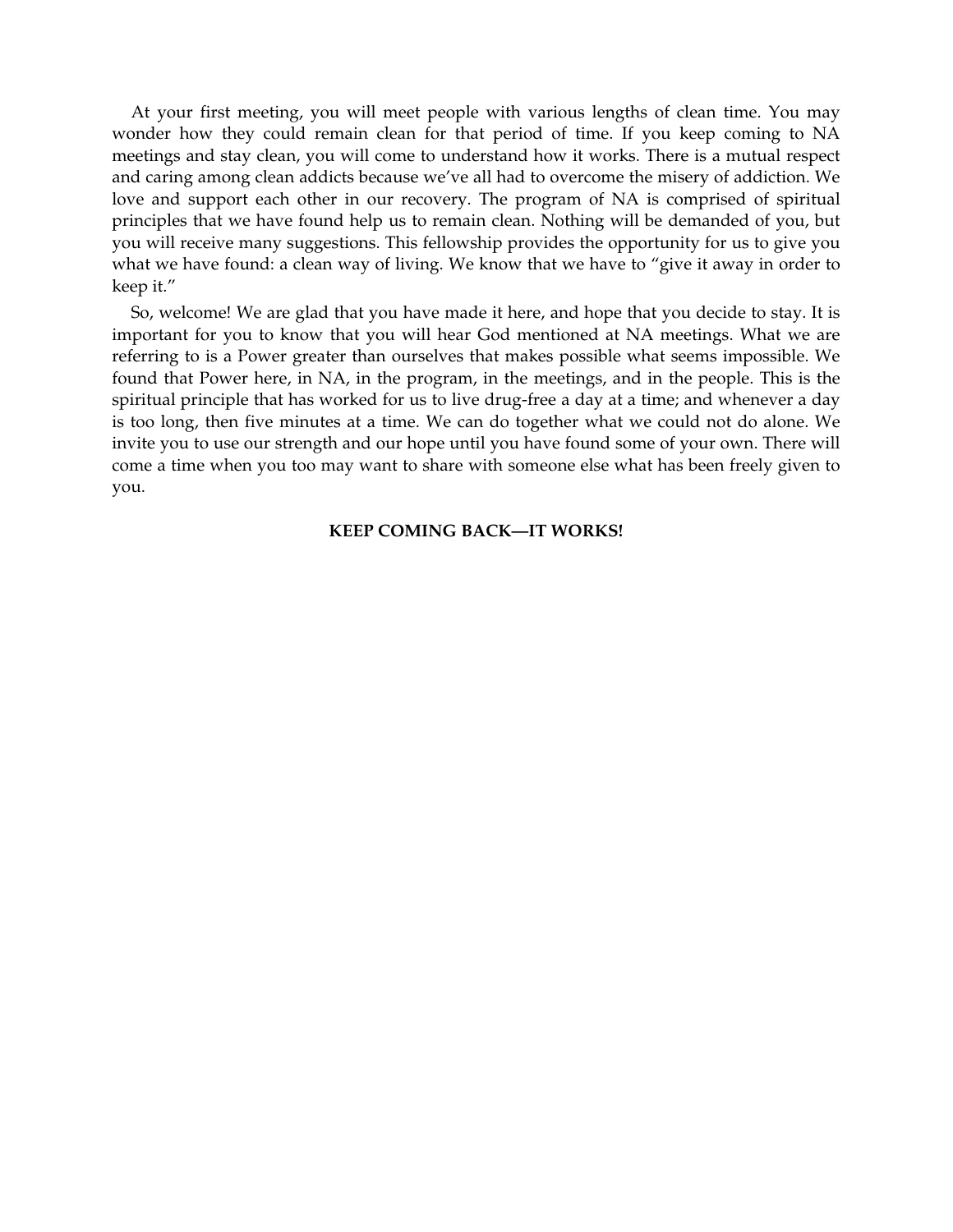# <span id="page-6-0"></span>**For the Newcomer**

NA is a nonprofit fellowship or society of men and women for whom drugs had become a major problem. We are recovering addicts who meet regularly to help each other to stay clean. There are no dues or fees. The only requirement for membership is the desire to stop using.

You don't have to be clean when you get here, but after your first meeting we suggest that you keep coming back and come clean. You don't have to wait for an overdose or jail sentence to get help from NA, nor is addiction a hopeless condition from which there is no recovery. It is possible to overcome the desire to use drugs with the help of the Twelve Step program of Narcotics Anonymous and the fellowship of recovering addicts.

Addiction is a disease that can happen to anyone. Some of us used drugs because we enjoyed them, while others used to suppress the feelings we already had. Still others suffered from physical or mental ailments and became addicted to the medication prescribed during our illnesses. Some of us joined the crowd using drugs a few times just to be cool and later found that we could not stop.

Many of us tried to overcome addiction, and sometimes temporary relief was possible, but it was usually followed by an even deeper involvement than before.

Whatever the circumstances, it really doesn't matter. Addiction is a progressive disease such as diabetes. We are allergic to drugs. Our ends are always the same: jails, institutions, or death. If life has become unmanageable and you want to live without it being necessary to use drugs, we have found a way. Here are the Twelve Steps of Narcotics Anonymous that we use on a daily basis to help us overcome our disease.

- 1. We admitted that we were powerless over our addiction, that our lives had become unmanageable.
- 2. We came to believe that a Power greater than ourselves could restore us to sanity.
- 3. We made a decision to turn our will and our lives over to the care of God *as we understood Him.*
- 4. We made a searching and fearless moral inventory of ourselves.
- 5. We admitted to God, to ourselves, and to another human being the exact nature of our wrongs.
- 6. We were entirely ready to have God remove all these defects of character.
- 7. We humbly asked Him to remove our shortcomings.
- 8. We made a list of all persons we had harmed, and became willing to make amends to them all.
- 9. We made direct amends to such people wherever possible, except when to do so would injure them or others.
- 10. We continued to take personal inventory and when we were wrong promptly admitted it.
- 11. We sought through prayer and meditation to improve our conscious contact with God *as we understood Him,* praying only for knowledge of His will for us and the power to carry that out.
- 12. Having had a spiritual awakening as a result of these steps, we tried to carry this message to addicts, and to practice these principles in all our affairs.

Recovery doesn't stop with just being clean. As we abstain from all drugs (and, yes this means alcohol and marijuana, too) we come face-to-face with feelings that we have never coped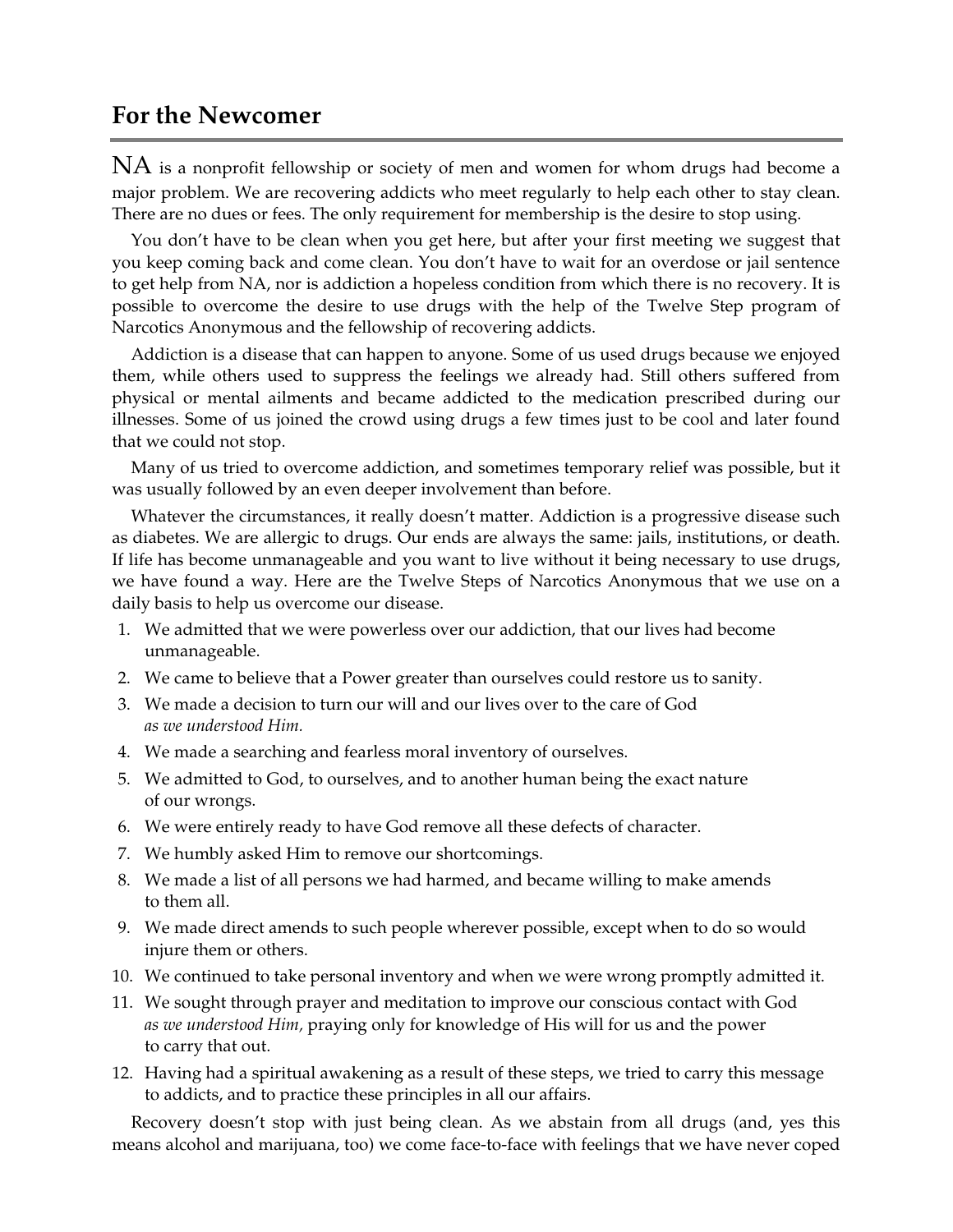with successfully. We even experience feelings we were not capable of having in the past. We must become willing to meet old and new feelings as they come.

We learn to experience feelings and realize they can do us no harm unless we act on them. Rather than acting on them, we call an NA member if we have feelings we cannot handle. By sharing, we learn to work through it. Chances are they've had a similar experience and can relate what worked for them. Remember, an addict alone is in bad company.

The Twelve Steps, new friends, and sponsors all help us deal with these feelings. In NA, our joys are multiplied by sharing good days; our sorrows are lessened by sharing the bad. For the first time in our lives, we don't have to experience anything alone. Now that we have a group, we are able to develop a relationship with a Higher Power that can always be with us.

We suggest that you look for a sponsor as soon as you become acquainted with the members in your area. Being asked to sponsor a new member is a privilege so don't hesitate to ask someone. Sponsorship is a rewarding experience for both; we are all here to help and be helped. We who are recovering must share with you what we have learned in order to maintain our growth in the NA program and our ability to function without drugs.

This program offers hope. All you have to bring with you is the desire to stop using and the willingness to try this new way of life.

Come to meetings, listen with an open mind, ask questions, get phone numbers and use them. Stay clean just for today.

May we also remind you that this is an *anonymous* program and your anonymity will be held in the strictest of confidence. "We are not interested in what or how much you used or who your connections were, what you have done in the past, how much or how little you have, but only in what you want to do about your problem and how we can help."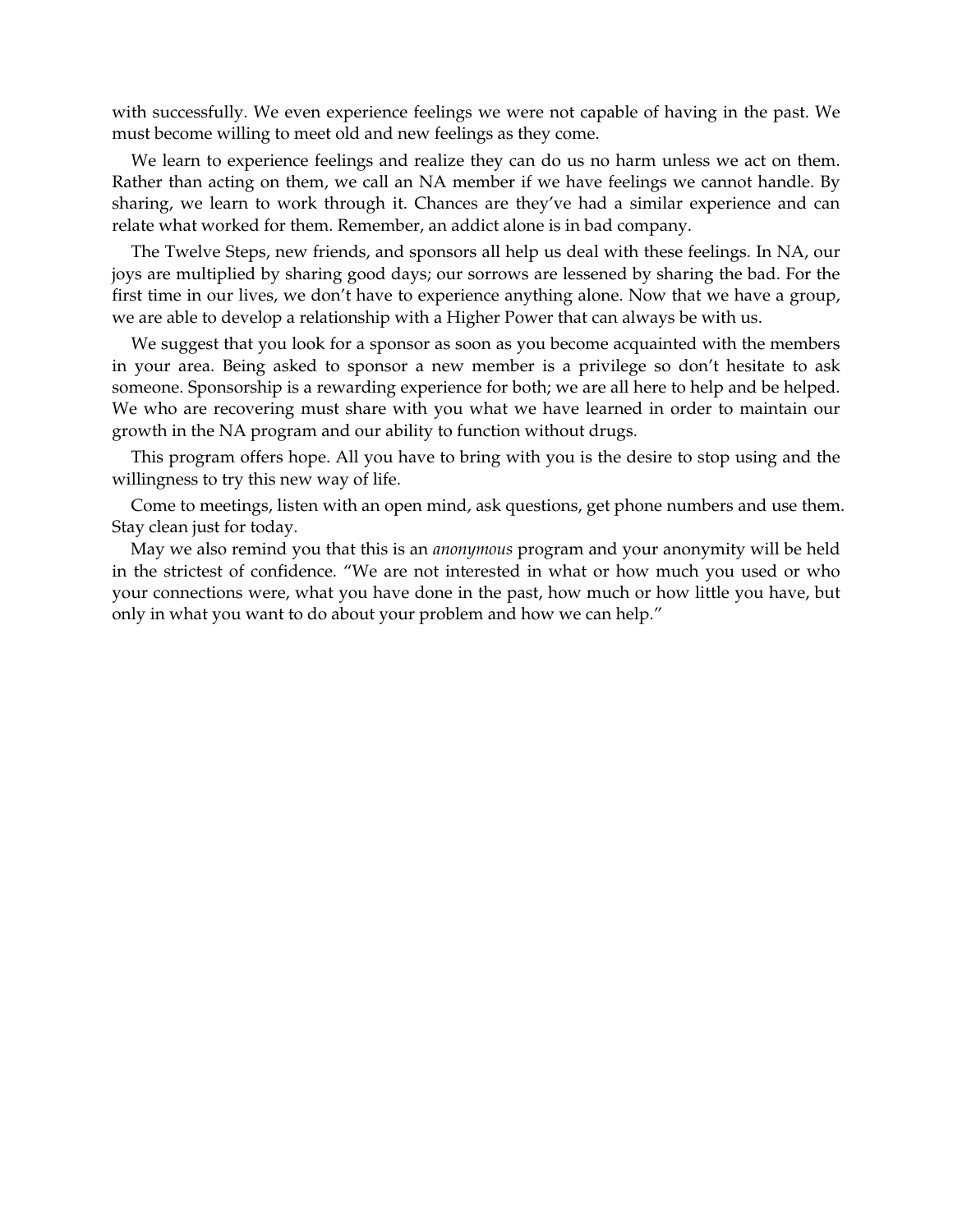# <span id="page-8-0"></span>**Another Look**

There are probably as many definitions of addiction as there are ways of thinking, based on both research and personal experience. It is not surprising that there are many areas of honest disagreement in the definitions that we hear. Some seem to fit the observed and known facts for some groups better than for others. If we can accept this as a fact, then perhaps another viewpoint ought to be examined, in the hope that we can discover a way more basic to all addictions and more valid in establishing communication among all of us. If we can find greater agreement on *what addiction is not,* then perhaps *what it is* may appear with greater clarity.

Maybe we can agree on some prime points.

#### **1. Addiction is not freedom.**

The very nature of our disease and its observed symptoms point up this fact. We addicts value personal freedom highly, perhaps because we want it so much and experience it so seldom in the progression of our illness. Even in periods of abstinence, freedom is curtailed. We are never quite sure if any action is based in a conscious desire for continued recovery or an unconscious wish to return to using. We seek to manipulate people and conditions and control all our actions; thus we destroy spontaneity, an integral mark of freedom. We fail to realize that the need for control springs from a fear of losing control. This fear, based in part on past failures and disappointments in solving life's difficulties, prevents us from making meaningful choices; choices which, if acted upon, would remove the very fear which blocks us.

#### **2. Addiction is not personal growth.**

The monotonous, imitative, ritualistic, compulsive, and obsessive routines of active addiction render us incapable of responsive or meaningful thought and action. Personal growth is creative effort and purposeful behavior; it presupposes choice, change, and the capacity to face life on its own terms.

#### **3. Addiction is not goodwill.**

Addiction insulates us from people, places, and things outside of our own world of getting, using, and finding ways and means to continue the process. Hostile, resentful, self-centered, and self-concerned, we cut off all outside interests as our illness progresses. We live in fear and suspicion of the very people we have to depend on for our needs. This touches every area of our lives and anything not completely familiar becomes alien and dangerous. Our world shrinks and isolation is its goal. This might well be the true nature of our disorder.

All that has been said above could be summed up in…

#### **4. Addiction is not a way of life.**

The sick, self-seeking, self-centered, and self-enclosed world of the addict hardly qualifies as a way of life; at best, perhaps it is a way to survive for awhile. Even in this limited existence it is a way of despair, destruction, and death.

Any lifestyle seeking spiritual fulfillment seems to demand the very things missing in addiction: *freedom, goodwill, creative action,* and *personal growth.*

With freedom, life is a meaningful, changing, and advancing process. It looks forward with a reasonable expectancy to a better and richer realization of our desires and a greater fulfillment of our personal selves. These are, of course, some of the manifestations of the spiritual progress that results from the daily practice of the Twelve Steps of NA.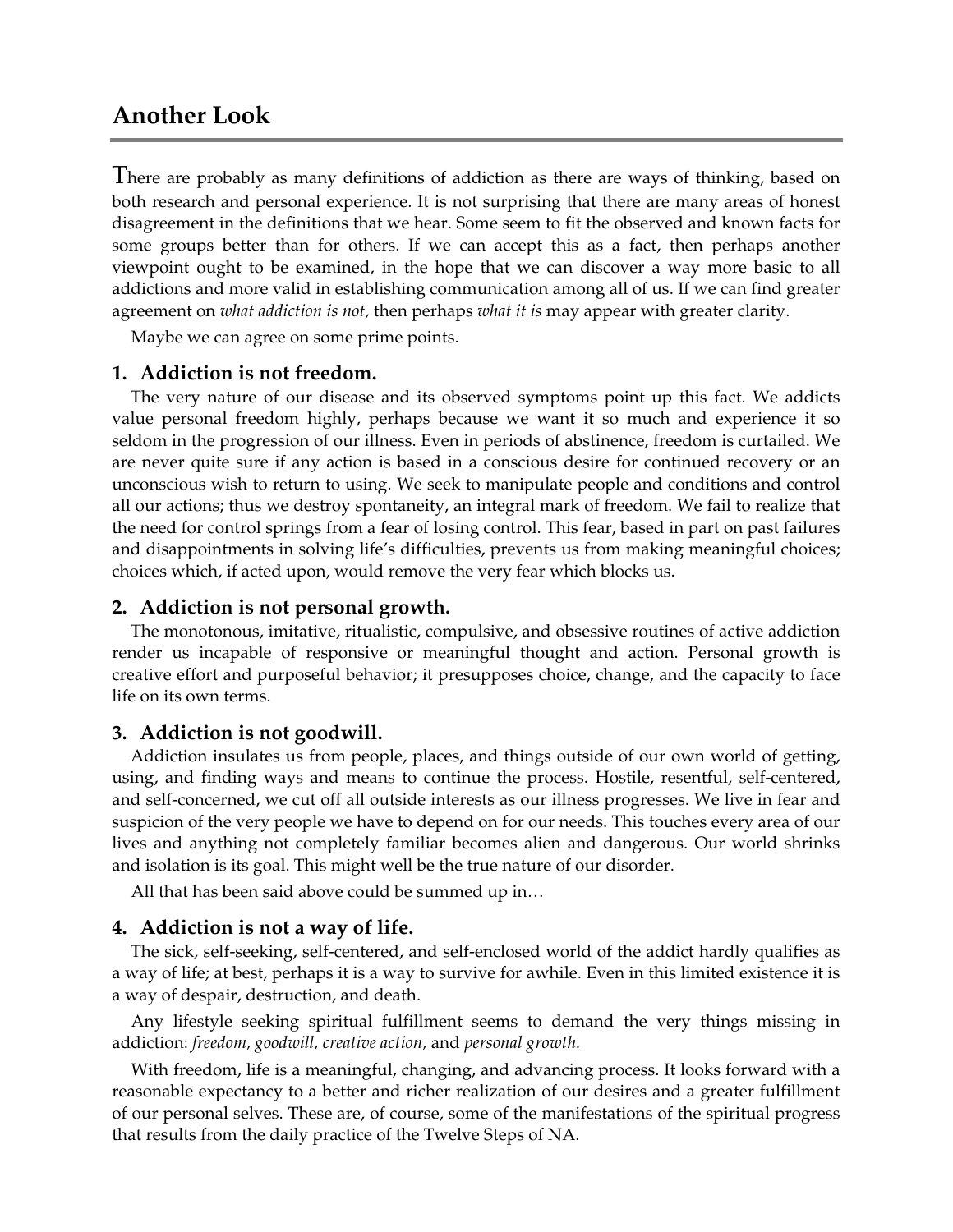Goodwill is an action that includes others besides ourselves—a way that considers others as important in their own lives as we are in ours. It is hard to tell whether goodwill is the key to empathy or vice versa. If we accept empathy as the capacity to see ourselves in others knowingly, without losing our own identity, then we recognize a sameness in both. If we have accepted ourselves, how can we reject another? Affection comes from seeing similarities. Intolerance results from differences we will not accept.

In personal growth, we use both freedom and goodwill in cooperation with others. We realize we cannot live alone, that personal growth is also interpersonal growth. In order to find better balance, we examine personal, social, and spiritual values as well as material values. Maturity seems to demand this kind of evaluation.

In active addiction, insanity, institutions, and death are the only ends. In recovery, through the help of a Higher Power and the steps of NA, anything is possible.

Creative action is not a mysterious procedure, although it is an inside job in rebuilding or reintegrating our disordered and fractured personalities. Often, it means simply listening to those hunches and intuitive feelings that we think would benefit others or ourselves, and acting on them spontaneously. Here is where many basic principles of action become apparent. We are then able to make decisions based on principles that have real value to ourselves.

The purpose of the Twelve Steps of Narcotics Anonymous becomes clear as we find that dependence on a Higher Power, as we each understand It, brings self-respect and self-reliance. We know that we are neither superior nor inferior to anyone; our real value lies in being ourselves. Freedom, with responsibility for ourselves and our actions, appears to be foremost in our lives. We keep and expand freedom through daily practice; this is the creative action that never ends. Goodwill, of course, is the beginning of all spiritual growth. It leads to affection and love in all our actions. These three goals, *freedom, creative action,* and *goodwill* when shown in service in the fellowship, without seeking personal rewards, bring about changes whose ends we cannot predict or control. Therefore, service is also a Power greater than we, and has significant meaning for all.

> **My gratitude speaks when I care and when I share with others the NA way**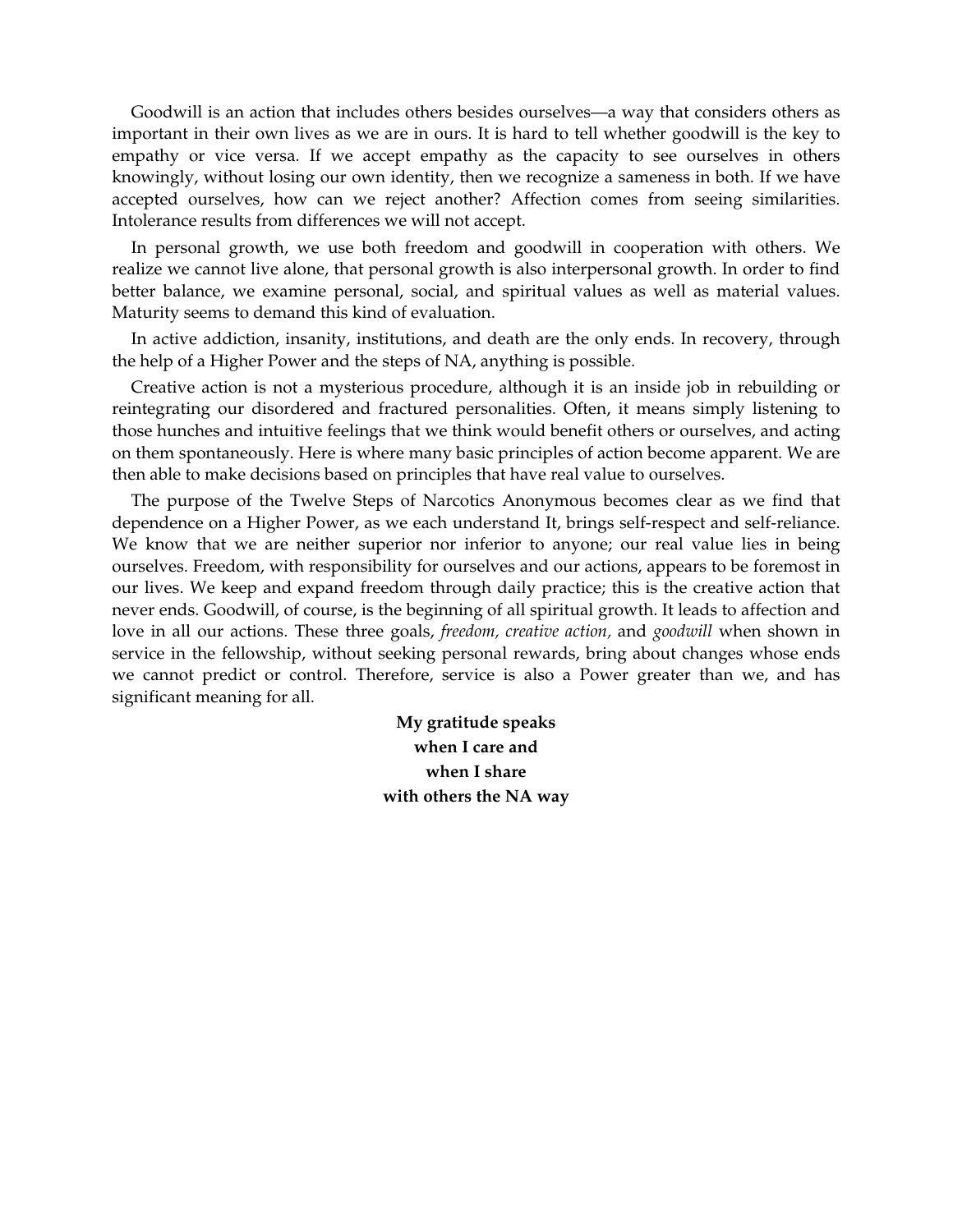# <span id="page-10-0"></span>**How it Works**

*If you want what we have to offer, and are willing to make the effort to get it, then you are ready to take certain steps. These are the principles that made our recovery possible.* 

- *1. We admitted that we were powerless over our addiction, that our lives had become unmanageable.*
- *2. We came to believe that a Power greater than ourselves could restore us to sanity.*
- *3. We made a decision to turn our will and our lives over to the care of God* as we understood Him*.*
- *4. We made a searching and fearless moral inventory of ourselves.*
- *5. We admitted to God, to ourselves, and to another human being the exact nature of our wrongs.*
- *6. We were entirely ready to have God remove all these defects of character.*
- *7. We humbly asked Him to remove our shortcomings.*
- *8. We made a list of all persons we had harmed, and became willing to make amends to them all.*
- *9. We made direct amends to such people wherever possible, except when to do so would injure them or others.*
- *10. We continued to take personal inventory and when we were wrong promptly admitted it.*
- *11. We sought through prayer and meditation to improve our conscious contact with God* as we understood Him*, praying only for knowledge of His will for us and the power to carry that out.*
- *12. Having had a spiritual awakening as a result of these steps, we tried to carry this message to addicts, and to practice these principles in all our affairs.*

*This sounds like a big order, and we can't do it all at once. We didn't become addicted in one day, so remember—*easy does it*.* 

*There is one thing more than anything else that will defeat us in our recovery; this is an attitude of indifference or intolerance toward spiritual principles. Three of these that are indispensable are honesty, open-mindedness, and willingness. With these we are well on our way.* 

*We feel that our approach to the disease of addiction is completely realistic for the therapeutic value of one addict helping another is without parallel. We feel that our way is practical, for one addict can best understand and help another addict. We believe that the sooner we face our problems within our society, in everyday living, just that much faster do we become acceptable, responsible, and productive members of that society.* 

*The only way to keep from returning to active addiction is not to take that first drug. If you are like us you know that one is too many and a thousand never enough. We put great emphasis on this, for we know that when we use drugs in any form, or substitute one for another, we release our addiction all over again.* 

 *Thinking of alcohol as different from other drugs has caused a great many addicts to relapse. Before we came to NA, many of us viewed alcohol separately, but we cannot afford to be confused about this. Alcohol is a drug. We are people with the disease of addiction who must abstain from all drugs in order to recover.*

These are some of the questions we have asked ourselves: Are we sure we want to stop using? Do we understand that we have no real control over drugs? Do we recognize that, in the long run, we didn't use drugs—they used us? Did jails and institutions take over the management of our lives at different times? Do we fully accept the fact that our every attempt to stop using or to control our using failed? Do we know that our addiction changed us into someone we didn't want to be: dishonest, deceitful, self-willed people at odds with ourselves and our fellow man? Do we really believe that we have failed as drug users?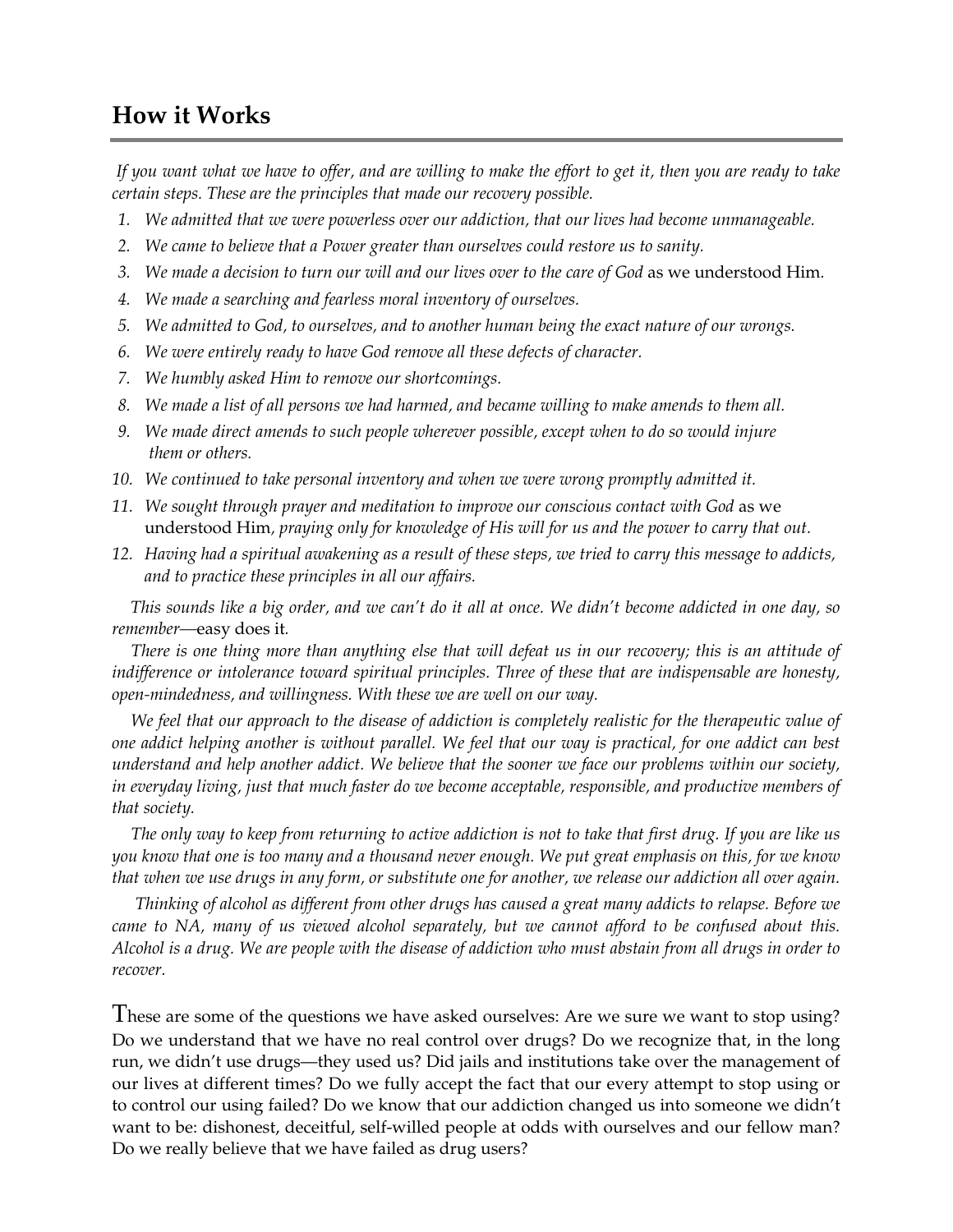When we were using, reality became so painful that oblivion was preferable. We tried to keep other people from knowing about our pain. We isolated ourselves, and lived in prisons that we built with loneliness. Through this desperation, we sought help in Narcotics Anonymous. When we come to NA we are physically, mentally, and spiritually bankrupt. We have hurt so long that we are willing to go to any length to stay clean.

Our only hope is to live by the example of those who have faced our dilemma and have found a way out. Regardless of who we are, where we came from, or what we have done, we are accepted in NA. Our addiction gives us a common ground for understanding one another.

As a result of attending a few meetings, we begin to feel like we finally belong somewhere. It is in these meetings that we are introduced to the Twelve Steps of Narcotics Anonymous. We learn to work the steps in the order that they are written and to use them on a daily basis. The steps are our solution. They are our survival kit. They are our defense against addiction, which is a deadly disease. Our steps are the principles that make our recovery possible.

### **Step One**

*"We admitted that we were powerless over our addiction, that our lives had become unmanageable."* 

It doesn't matter what or how much we used. In Narcotics Anonymous, staying clean has to come first. We realize that we cannot use drugs and live. When we admit our powerlessness and our inability to manage our own lives, we open the door to recovery. No one could convince us that we were addicts. It is an admission that we have to make for ourselves. When some of us have doubts, we ask ourselves this question: "Can I control my use of any form of mind or mood-altering chemicals?"

Most addicts will see that control is impossible the moment it is suggested. Whatever the outcome, we find that we cannot control our using for any length of time.

This would clearly suggest that an addict has no control over drugs. Powerlessness means using drugs against our will. If we can't stop using, how can we tell ourselves we are in control? The inability to stop using, even with the greatest willpower and the most sincere desire, is what we mean when we say, "We have absolutely no choice." However, we do have a choice after we stop trying to justify our using.

We didn't stumble into this fellowship brimming with love, honesty, open-mindedness, or willingness. We reached a point where we could no longer continue using because of physical, mental, and spiritual pain. When we were beaten, we became willing.

Our inability to control our usage of drugs is a symptom of the disease of addiction. We are powerless not only over drugs, but over our addiction as well. We need to admit this fact in order to recover. Addiction is a physical, mental, and spiritual disease that affects every area of our lives.

The physical aspect of our disease is the compulsive use of drugs: the inability to stop using once we have started. The mental aspect of our disease is the obsession, or overpowering desire to use, even when we are destroying our lives. The spiritual part of our disease is our total selfcenteredness. We felt that we could stop whenever we wanted to, despite all evidence to the contrary. Denial, substitution, rationalization, justification, distrust of others, guilt, embarrassment, dereliction, degradation, isolation, and loss of control are all results of our disease. Our disease is progressive, incurable, and fatal. Most of us are relieved to find out we have a disease instead of a moral deficiency.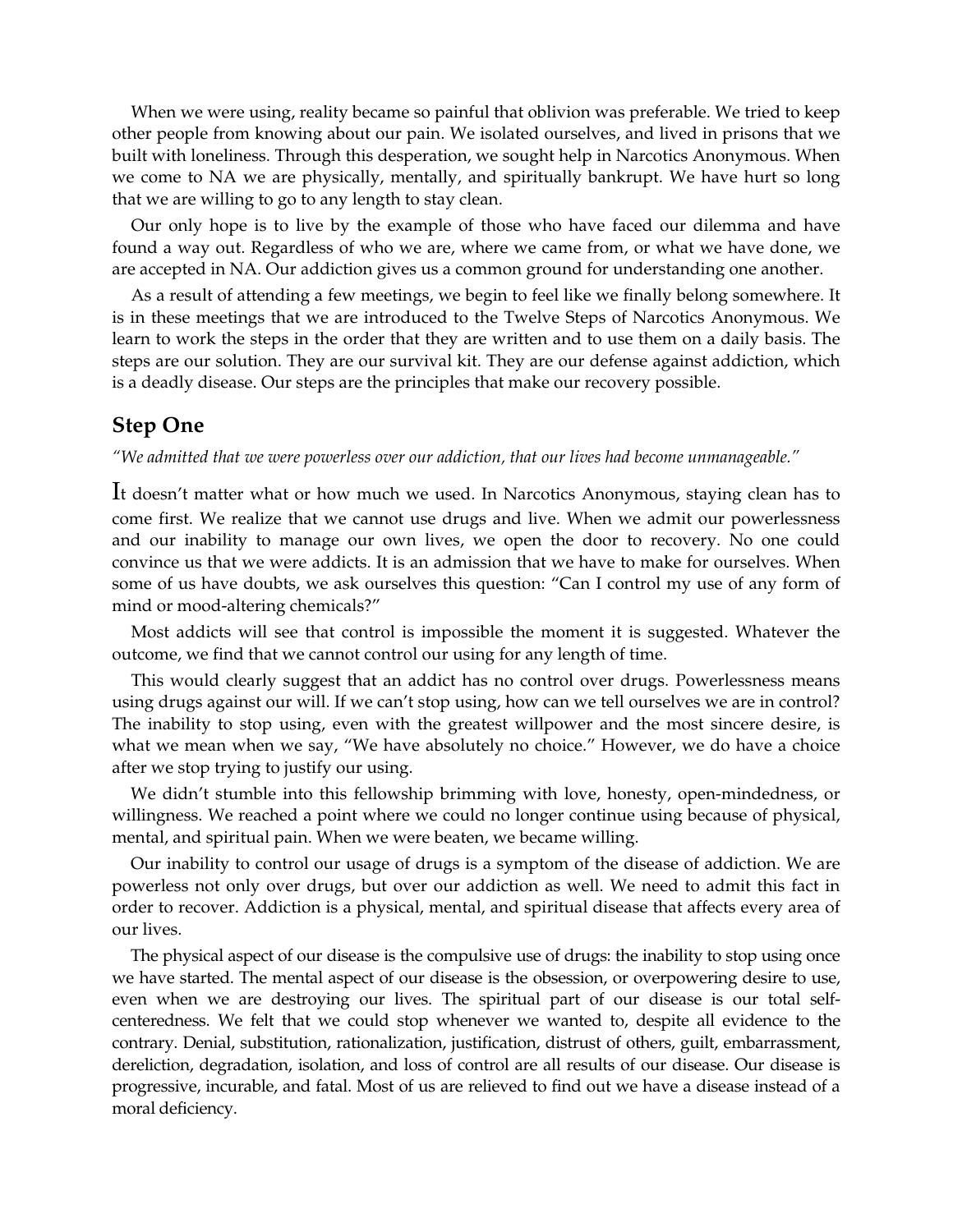We are not responsible for our disease, but we are responsible for our recovery. Most of us tried to stop using on our own, but we were unable to live with or without drugs. Eventually, we realized that we were powerless over our addiction.

Many of us tried to stop using on sheer willpower. This action was a temporary solution. We saw that willpower alone would not work for any length of time. We tried countless other remedies—psychiatrists, hospitals, recovery houses, lovers, new towns, new jobs. Everything that we tried, failed. We began to see that we had rationalized the most outrageous sort of nonsense to justify the mess that we made of our lives with drugs.

Until we let go of our reservations, no matter what they are, the foundation of our recovery is in danger. Reservations rob us of the benefits that this program has to offer. In ridding ourselves of all reservations, we surrender. Then, and only then, can we be helped to recover from the disease of addiction.

Now, the question is: "If we are powerless, how can Narcotics Anonymous help?" We begin by asking for help. The foundation of our program is the admission that we, of ourselves, do not have power over addiction. When we can accept this fact, we have completed the first part of Step One.

A second admission must be made before our foundation is complete. If we stop here, we will know only half the truth. We are great ones for manipulating the truth. We say on one hand, "Yes, I am powerless over my addiction," and on the other hand, "When I get my life together, I can handle drugs." Such thoughts and actions led us back to active addiction. It never occurred to us to ask, "If we can't control our addiction, how can we control our lives?" We felt miserable without drugs, and our lives were unmanageable.

Unemployability, dereliction, and destruction are easily seen as characteristics of an unmanageable life. Our families generally are disappointed, baffled, and confused by our actions and often desert or disown us. Becoming employed, socially acceptable, and reunited with our families does not make our lives manageable. Social acceptability does not equal recovery.

We have found that we had no choice except to completely change our old ways of thinking or go back to using. When we give our best, it works for us as it has worked for others. When we could no longer stand our old ways, we began to change. From that point forward, we began to see that every clean day is a successful day, no matter what happens. Surrender means not having to fight anymore. We accept our addiction and life the way it is. We become willing to do whatever is necessary to stay clean, even the things we don't like doing.

Until we took Step One, we were full of fear and doubt. At this point, many of us felt lost and confused. We felt different. Upon working this step, we affirmed our surrender to the principles of NA. Only after surrender are we able to overcome the alienation of addiction. Help for addicts begins only when we are able to admit complete defeat. This can be frightening, but it is the foundation on which we built our lives.

Step One means that we do not have to use, and this is a great freedom. It took a while for some of us to realize that our lives had become unmanageable. For others, the unmanageability of their lives was the only thing that was clear. We knew in our hearts that drugs had the power to change us into someone that we didn't want to be.

Being clean and working this step, we are released from our chains. However, none of the steps work by magic. We do not just say the words of this step; we learn to live them. We see for ourselves that the program has something to offer us.

We have found hope. We can learn to function in the world in which we live. We can find meaning and purpose in life and be rescued from insanity, depravity, and death.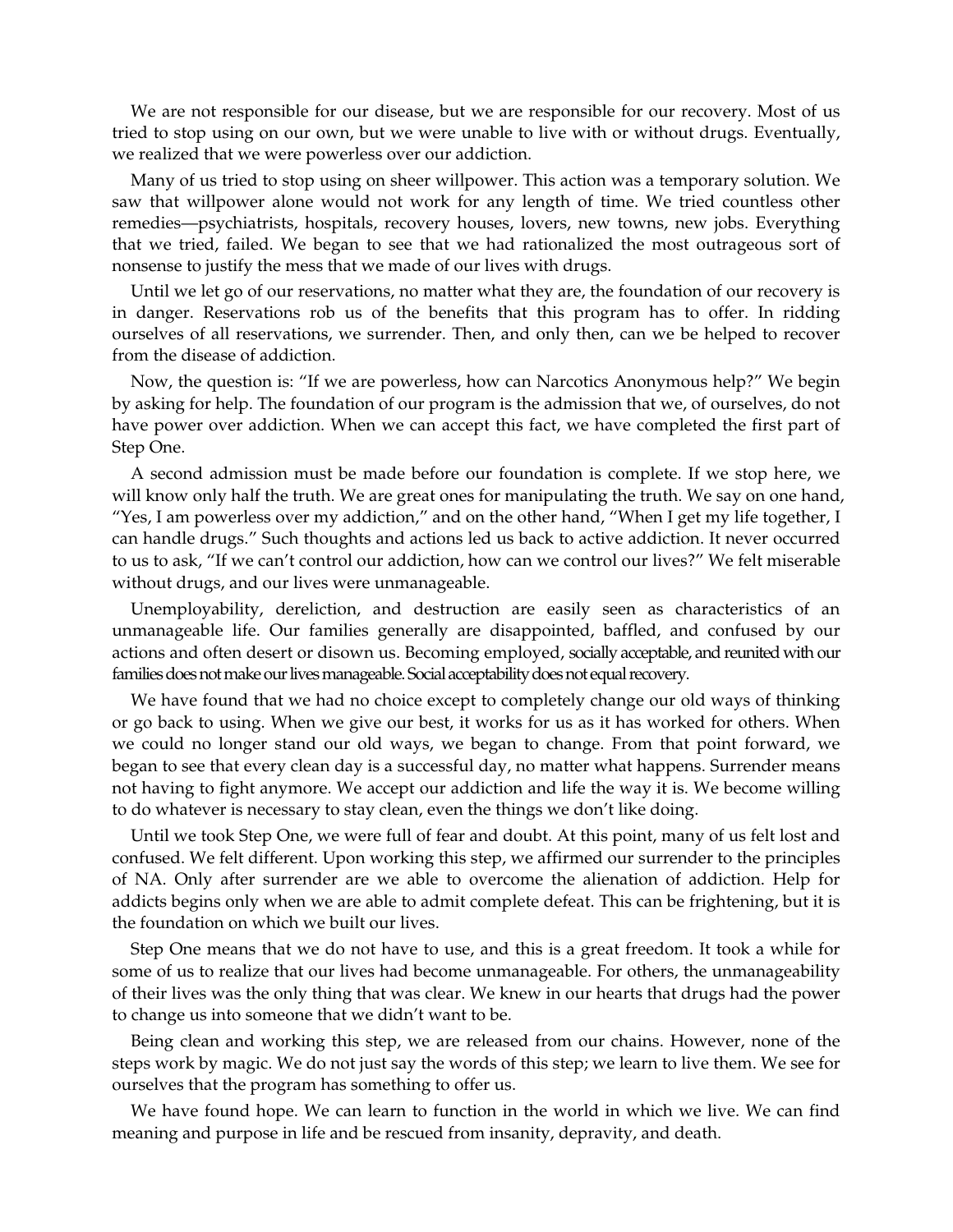When we admit our powerlessness and inability to manage our own lives, we open the door for a Power greater than ourselves to help us. It is not where we were that counts, but where we are going.

### **Step Two**

*"We came to believe that a Power greater than ourselves could restore us to sanity."* 

The Second Step is necessary if we expect to achieve ongoing recovery. The First Step leaves us with a need to believe in something that can help us with our powerlessness, uselessness, and helplessness.

The First Step has left a vacuum in our lives. We need to find something to fill that void. This is the purpose of the Second Step.

Some of us didn't take this step seriously at first; we passed over it with a minimum of concern, only to find the next steps would not work until we worked Step Two. Even when we admitted that we needed help with our drug problem, many of us would not admit to the need for faith and sanity.

We have a disease: progressive, incurable, and fatal. One way or another we went out and bought our destruction on the time payment plan! All of us, from the junkie snatching purses to the sweet little old lady hitting two or three doctors for legal prescriptions, have one thing in common: we seek our destruction a bag at a time, a few pills at a time, or a bottle at a time until we die. This is at least part of the insanity of addiction. The price may seem higher for the addict who prostitutes for a fix than it is for the addict who merely lies to a doctor. Ultimately, both pay for their disease with their lives. Insanity is repeating the same mistakes and expecting different results.

Many of us realize when we get to the program that we have gone back time and again to using, even though we knew that we were destroying our lives. Insanity is using drugs, day after day, knowing that only physical and mental destruction comes when we use. The most obvious insanity of the disease of addiction is the obsession to use drugs.

Ask yourself this question, Do I believe it would be insane to walk up to someone and say, "May I please have a heart attack or a fatal accident?" If you can agree that this would be an insane thing, you should have no problem with the Second Step.

In this program, the first thing we do is stop using drugs. At this point, we begin to feel the pain of living without drugs or anything to replace them. The pain forces us to seek a Power greater than ourselves that can relieve our obsession to use.

The process of coming to believe is similar for most addicts. Most of us lacked a working relationship with a Higher Power. We begin to develop this relationship by simply admitting to the possibility of a Power greater than ourselves. Most of us have no trouble admitting that addiction had become a destructive force in our lives. Our best efforts resulted in ever greater destruction and despair. At some point, we realized that we needed the help of some Power greater than our addiction. Our understanding of a Higher Power is up to us. No one is going to decide for us. We can call it the group, the program, or we can call it God. The only suggested guidelines are that this Power be loving, caring, and greater than ourselves. We don't have to be religious to accept this idea. The point is that we open our minds to believe. We may have difficulty with this, but by keeping an open mind, sooner or later, we find the help we need.

We talked and listened to others. We saw other people recovering, and they told us what was working for them. We began to see evidence of some Power that could not be fully explained.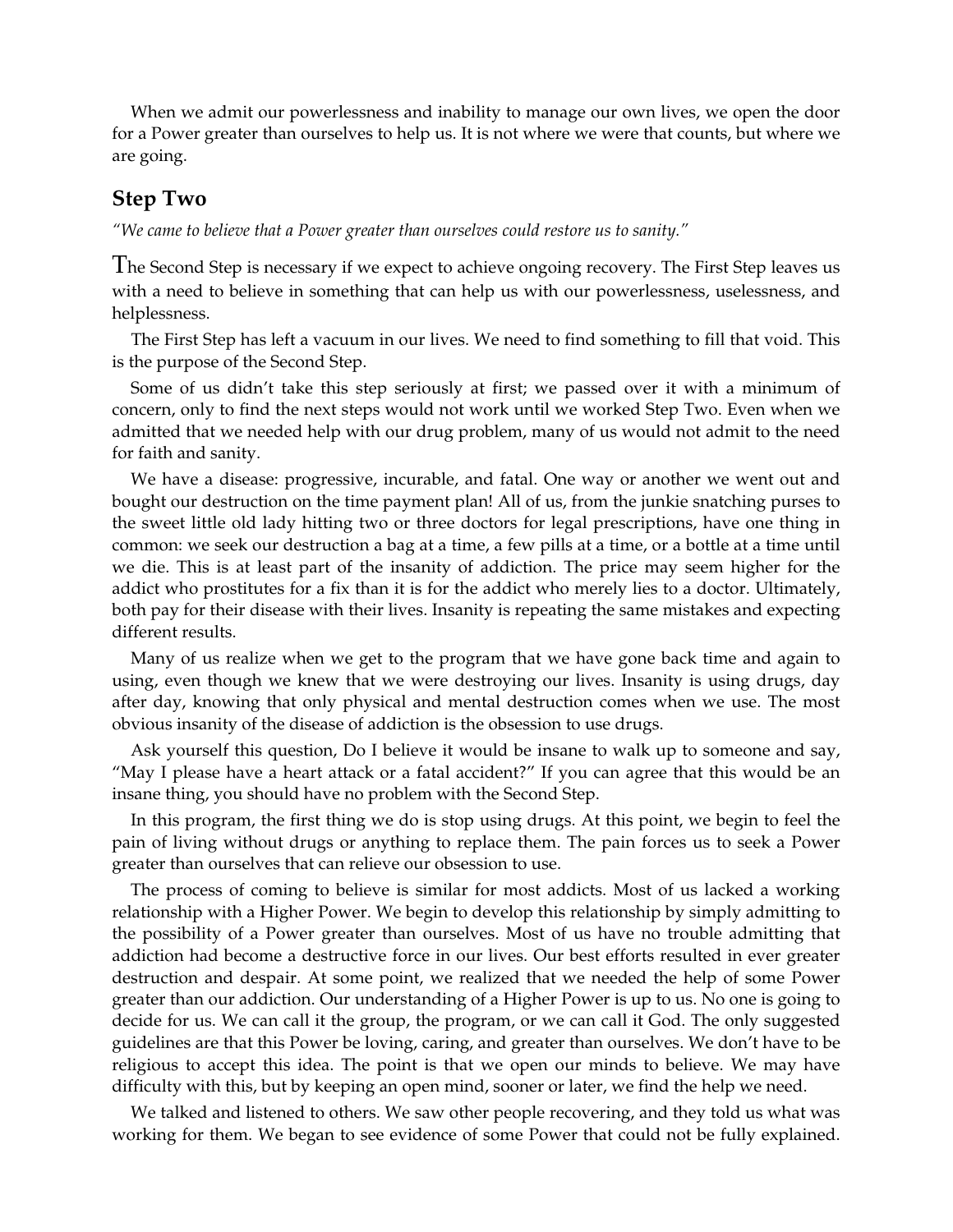Confronted with this evidence, we began to accept the existence of a Power greater than ourselves. We can use this Power long before we understand it.

As we see coincidences and miracles happening in our lives, acceptance becomes trust. We grow to feel comfortable with our Higher Power as a source of strength. As we learn to trust this Power, we begin to overcome our fear of life.

The process of coming to believe restores us to sanity. The strength to move into action comes from this belief. We need to accept this step to start on the road to recovery. When our belief has grown, we are ready for Step Three.

### **Step Three**

*"We made a decision to turn our will and our lives over to the care of God* as we understood Him.*"* 

As addicts, we turned our will and our lives over many times to a destructive power. Our will and our lives were controlled by drugs. We were trapped by our need for instant gratification that drugs gave us. During that time, our total being—body, mind, and spirit—was dominated by drugs. For a time, it was pleasurable, then the euphoria began to wear off and we saw the ugly side of addiction. We found that the higher our drugs took us, the lower they brought us. We faced two choices: either we suffered the pain of withdrawal or took more drugs.

For all of us, the day came when there was no longer a choice; we had to use. Having given our will and lives to our addiction, in utter desperation, we looked for another way. In Narcotics Anonymous, we decide to turn our will and our lives over to the care of God as we understand Him. This is a giant step. We don't have to be religious; anyone can take this step. All that is required is willingness. All that is essential is that we open the door to a Power greater than ourselves.

Our concept of God comes not from dogma but from what we believe and from what works for us. Many of us understand God to be simply whatever force keeps us clean. The right to a God of your understanding is total and without any catches. Because we have this right, it is necessary to be honest about our belief if we are to grow spiritually.

We found that all we needed to do was try. When we gave our best effort, the program worked for us as it has worked for countless others. The Third Step does not say, "We turned our will and our lives over to the care of God." It says, "*We made a decision to turn our will and our lives over to the care of God* as we understood Him." We made the decision; it was not made for us by the drugs, our families, a probation officer, judge, therapist, or doctor. We made it! For the first time since that first high, we have made a decision for ourselves.

The word decision implies action. This decision is based on faith. We have only to believe that the miracle that we see working in the lives of clean addicts can happen to any addict with the desire to change. We simply realize there is a force for spiritual growth that can help us become more tolerant, patient, and useful in helping others. Many of us have said, "Take my will and my life. Guide me in my recovery. Show me how to live." The relief of "letting go and letting God" helps us develop a life that is worth living.

Surrendering to the will of our Higher Power gets easier with daily practice. When we honestly try, it works. Many of us start our day with a simple request for guidance from our Higher Power.

Although we know that "turning it over" works, we may still take our will and life back. We may even get angry because God permits it. At times during our recovery, the decision to ask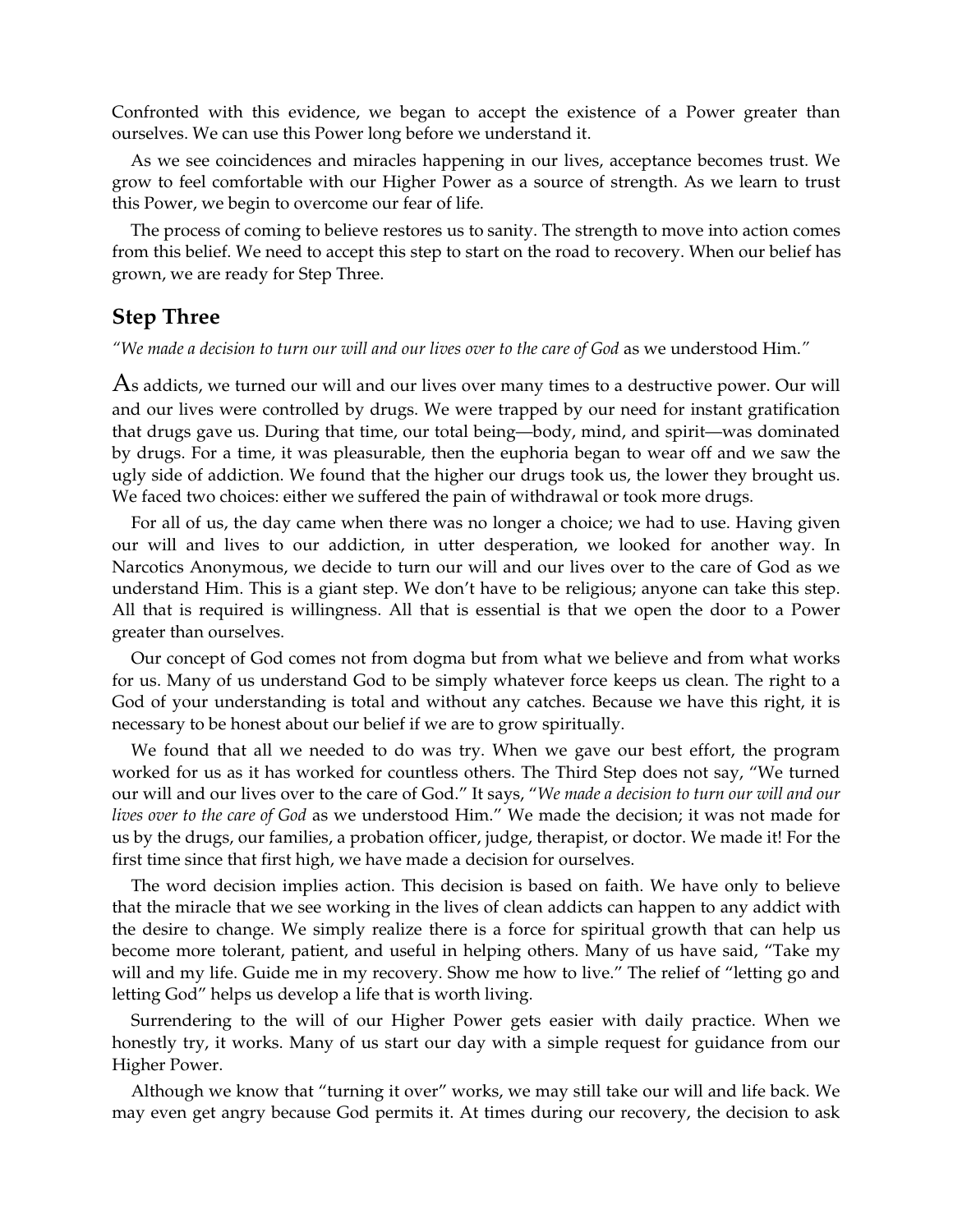for God's help is our greatest source of strength and courage. We cannot make this decision often enough. We surrender quietly, and let the God of our understanding take care of us.

At first, our heads reeled with the questions: "What will happen when I turn my life over? Will I be become 'perfect'?" We may have been more realistic than this. Some of us had to turn to an experienced NA member and ask, "What was it like for you?" The answer will vary from member to member. Most of us feel open-mindedness, willingness, and surrender are the keys to this step.

We have surrendered our will and our lives to the care of a Power greater than ourselves. If we are thorough and sincere, we will notice a change for the better. Our fears are lessened, and faith begins to grow as we learn the true meaning of surrender. We are no longer fighting fear, anger, guilt, self-pity, or depression. We realize that the Power that brought us to this program is still with us and will continue to guide us if we allow It. We are slowly beginning to lose the paralyzing fear of hopelessness. The proof of this step is shown in the way we live.

We have come to enjoy living clean and want more of the good things that the NA Fellowship holds for us. We know now that we cannot pause in our spiritual program; we want all that we can get.

We are now ready for our first honest self-appraisal, and we begin with Step Four.

#### **Step Four**

*"We made a searching and fearless moral inventory of ourselves."* 

The purpose of a searching and fearless moral inventory is to sort through the confusion and the contradiction of our lives, so that we can find out who we really are. We are starting a new way of life and need to be rid of the burdens and traps that controlled us and prevented our growth.

As we approach this step, most of us are afraid that there is a monster inside of us that, if released, will destroy us. This fear can cause us to put off our inventory or may even prevent us from taking this crucial step at all. We have found that fear is a lack of faith, and we have found a loving, personal God to whom we can turn. We no longer need to be afraid.

We have been experts at self-deception and rationalization. By writing our inventory, we can overcome these obstacles. A written inventory will unlock parts of our subconscious that remain hidden when we simply think about or talk about who we are. Once it is all down on paper, it is much easier to see, and much harder to deny our true nature. Honest self-assessment is one of the keys to our new way of life.

Let's face it; when we were using, we were not honest with ourselves. We are becoming honest with ourselves when we admit that addiction has defeated us and that we need help. It took a long time to admit that we were beaten. We found that we do not recover physically, mentally, or spiritually overnight. Step Four will help us toward our recovery. Most of us find that we were neither as terrible, nor as wonderful, as we supposed. We are surprised to find that we have good points in our inventory. Anyone who has some time in the program and has worked this step will tell you that the Fourth Step was a turning point in their life.

Some of us make the mistake of approaching the Fourth Step as if it were a confession of how horrible we are—what a bad person we have been. In this new way of life, a binge of emotional sorrow can be dangerous. This is not the purpose of the Fourth Step. We are trying to free ourselves of living in old, useless patterns. We take the Fourth Step to grow and to gain strength and insight. We may approach the Fourth Step in a number of ways.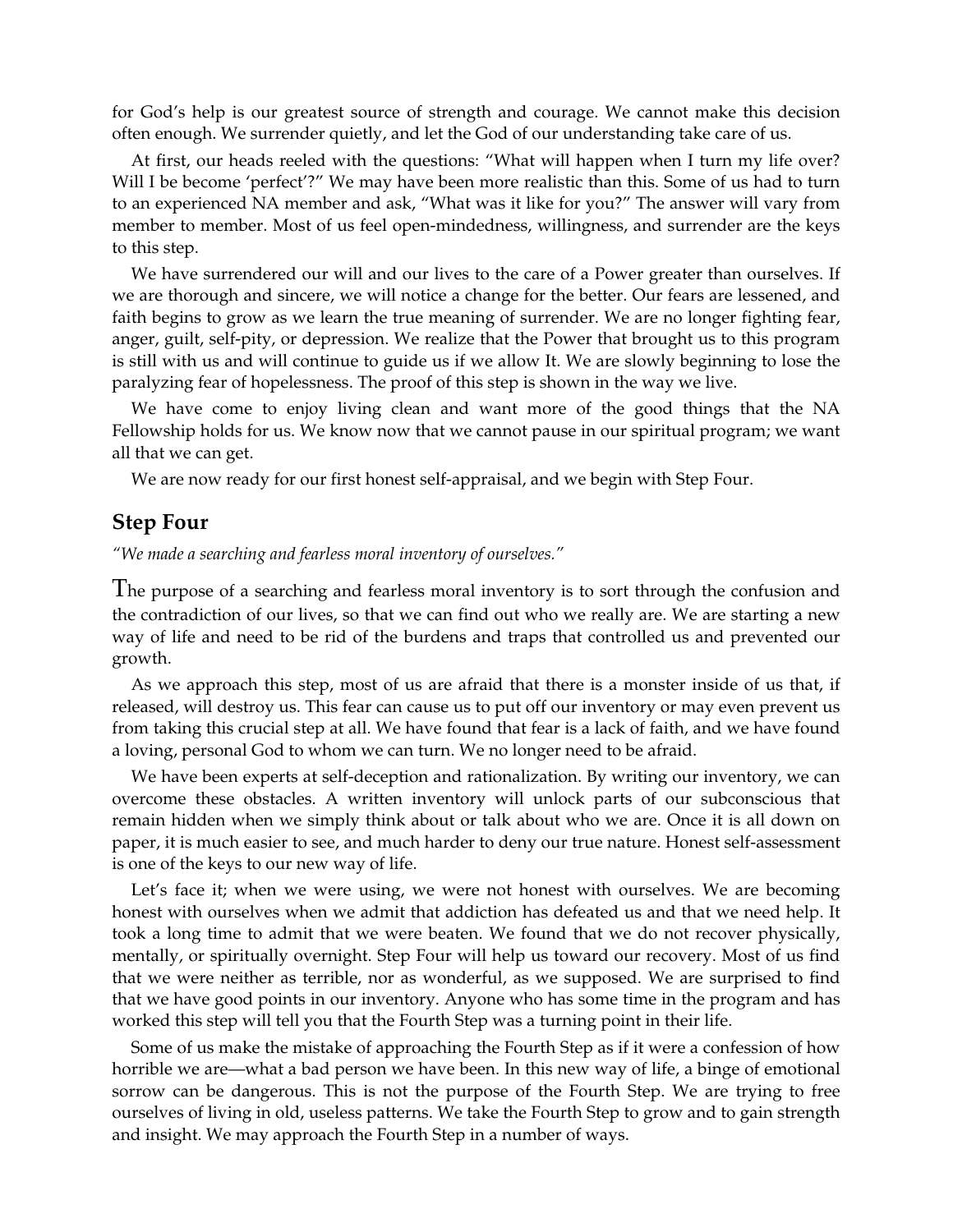To have the faith and courage to write a fearless inventory, Steps One, Two, and Three are the necessary preparation. It is advisable that before we start, we go over the first three steps with a sponsor. We get comfortable with our understanding of these steps. We allow ourselves the privilege of feeling good about what we are doing. We have been thrashing about for a long time and have gotten nowhere. Now we start the Fourth Step and let go of fear. We simply put it on paper, to the best of our present ability.

We must be done with the past, not cling to it. We want to look our past in the face, see it for what it really was, and release it so we can live today. The past, for most of us, has been a ghost in the closet. We have been afraid to open that closet for fear of what that ghost may do to us. We do not have to look at the past alone. Our wills and our lives are now in the hands of our Higher Power.

Writing a thorough and honest inventory seemed impossible. It was, as long as we were operating under our own power. We take a few quiet moments before writing and ask for the strength to be fearless and thorough.

In Step Four, we begin to get in touch with ourselves. We write about our liabilities such as guilt, shame, remorse, self-pity, resentment, anger, depression, frustration, confusion, loneliness, anxiety, betrayal, hopelessness, failure, fear, and denial.

We write about the things that bother us here and now. We have a tendency to think negatively, so putting it on paper gives us a chance to look more positively at what is happening.

Assets must also be considered, if we are to get an accurate and complete picture of ourselves. This is very difficult for most of us, because it is hard to accept that we have good qualities. However, we all have assets, many of them newly found in the program, such as being clean, open-mindedness, God-awareness, honesty with others, acceptance, positive action, sharing, willingness, courage, faith, caring, gratitude, kindness, and generosity. Also, our inventories usually include material on relationships.

We review our past performance and our present behavior to see what we want to keep and what we want to discard. No one is forcing us to give up our misery. This step has the reputation of being difficult; in reality, it is quite simple.

We write our inventory without considering the Fifth Step. We work Step Four as if there were no Step Five. We can write alone or near other people; whatever is more comfortable to the writer is fine. We can write as long or as short as needed. Someone with experience can help. The important thing is to write a moral inventory. If the word moral bothers us, we may call it a positive/negative inventory.

The way to write an inventory is to write it! Thinking about an inventory, talking about it, theorizing about the inventory will not get it written. We sit down with a notebook, ask for guidance, pick up our pen and start writing. Anything we think about is inventory material. When we realize how little we have to lose, and how much we have to gain, we begin this step.

A basic rule of thumb is that we can write too little, yet we can never write too much. The inventory will fit the individual. Perhaps this seems difficult or painful. It may appear impossible. We may fear that being in touch with our feelings will trigger an overwhelming chain reaction of pain and panic. We may feel like avoiding an inventory because of a fear of failure. When we ignore our feelings, the tension becomes too much for us. The fear of impending doom is so great that it overrides our fear of failure.

An inventory becomes a relief, because the pain of doing it is less than the pain of not doing it. We learn that pain can be a motivating factor in recovery. Thus, facing it becomes unavoidable.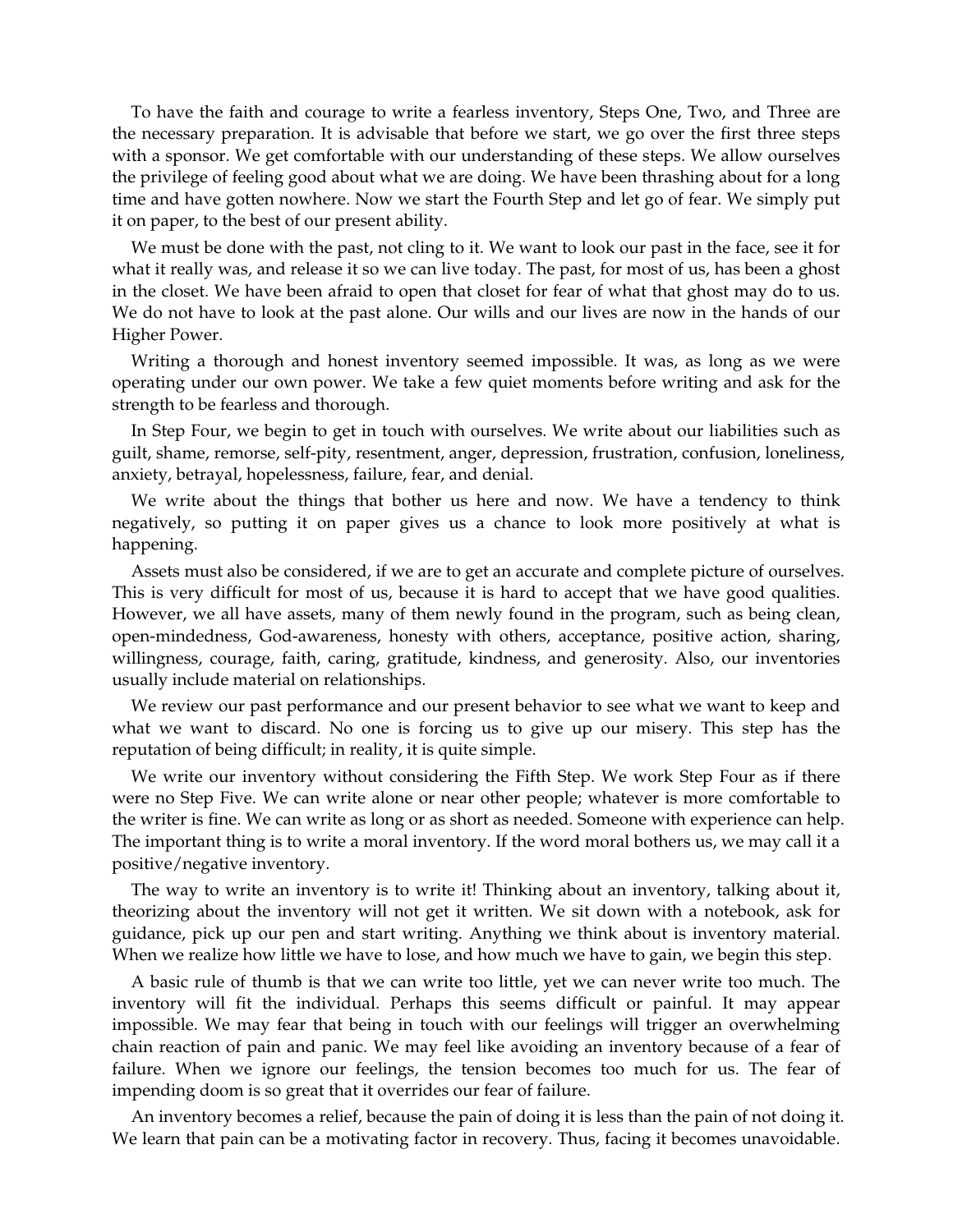Every topic of step meetings seems to be on the Fourth Step or doing a daily inventory. Through the inventory process, we are able to deal with all the things that can build up. The more we live our program, the more God seems to put us in positions where issues surface. When issues surface, we write about them. We begin enjoying our recovery, because we have a way to resolve shame, guilt, or resentment.

The stress once trapped inside of us is released. Writing will lift the lid off of our pressure cooker. We decide whether we want to serve it up, put the lid back on it, or throw it out. We no longer have to stew in it.

We sit down with paper and pen and ask for our God's help in revealing the defects that are causing pain and suffering. We pray for the courage to be fearless and thorough and that this inventory may help us to put our lives in order. When we pray and take action, it always goes better for us.

We are not going to be perfect. If we were perfect, we would not be human. The important thing is that we do our best. We use the tools available to us, and we develop the ability to survive our emotions. We do not want to lose any of what we have gained; we want to continue in the program. It is our experience that no matter how searching and thorough, no inventory is of any lasting effect unless it is promptly followed by an equally thorough Fifth Step.

### **Step Five**

*"We admitted to God, to ourselves, and to another human being the exact nature of our wrongs."* 

The Fifth Step is the key to freedom. It allows us to live clean in the present. Sharing the exact nature of our wrongs sets us free to live. After taking a thorough Fourth Step, we deal with the contents of our inventory. We are told that if we keep these defects inside us, they will lead us back to using. Holding on to our past would eventually sicken us and keep us from taking part in our new way of life. If we are not honest when we take a Fifth Step, we will have the same negative results that dishonesty brought us in the past.

Step Five suggests that we admit to God, to ourselves, and to another human being the exact nature of our wrongs. We looked at our wrongs, examined our behavior patterns, and started to see the deeper aspects of our disease. Now we sit with another person and share our inventory out loud.

Our Higher Power will be with us during our Fifth Step. We will receive help and be free to face ourselves and another human being. It seemed unnecessary to admit the exact nature of our wrongs to our Higher Power. "God already knows that stuff," we rationalized. Although He already knows, the admission must come from our own lips to be truly effective. Step Five is not simply a reading of Step Four.

For years, we avoided seeing ourselves as we really were. We were ashamed of ourselves and felt isolated from the rest of the world. Now that we have the shameful part of our past trapped, we can sweep it out of our lives if we face and admit it. It would be tragic to write it all down and then shove it in a drawer. These defects grow in the dark, and die in the light of exposure.

Before coming to Narcotics Anonymous, we felt that no one could understand the things that we had done. We feared that if we ever revealed ourselves as we were, we would surely be rejected. Most addicts are uncomfortable about this. We recognize that we have been unrealistic in feeling this way. Our fellow members do understand us.

We must carefully choose the person who is to hear our Fifth Step. We must make sure that they know what we are doing and why we are doing it. Although there is no hard rule about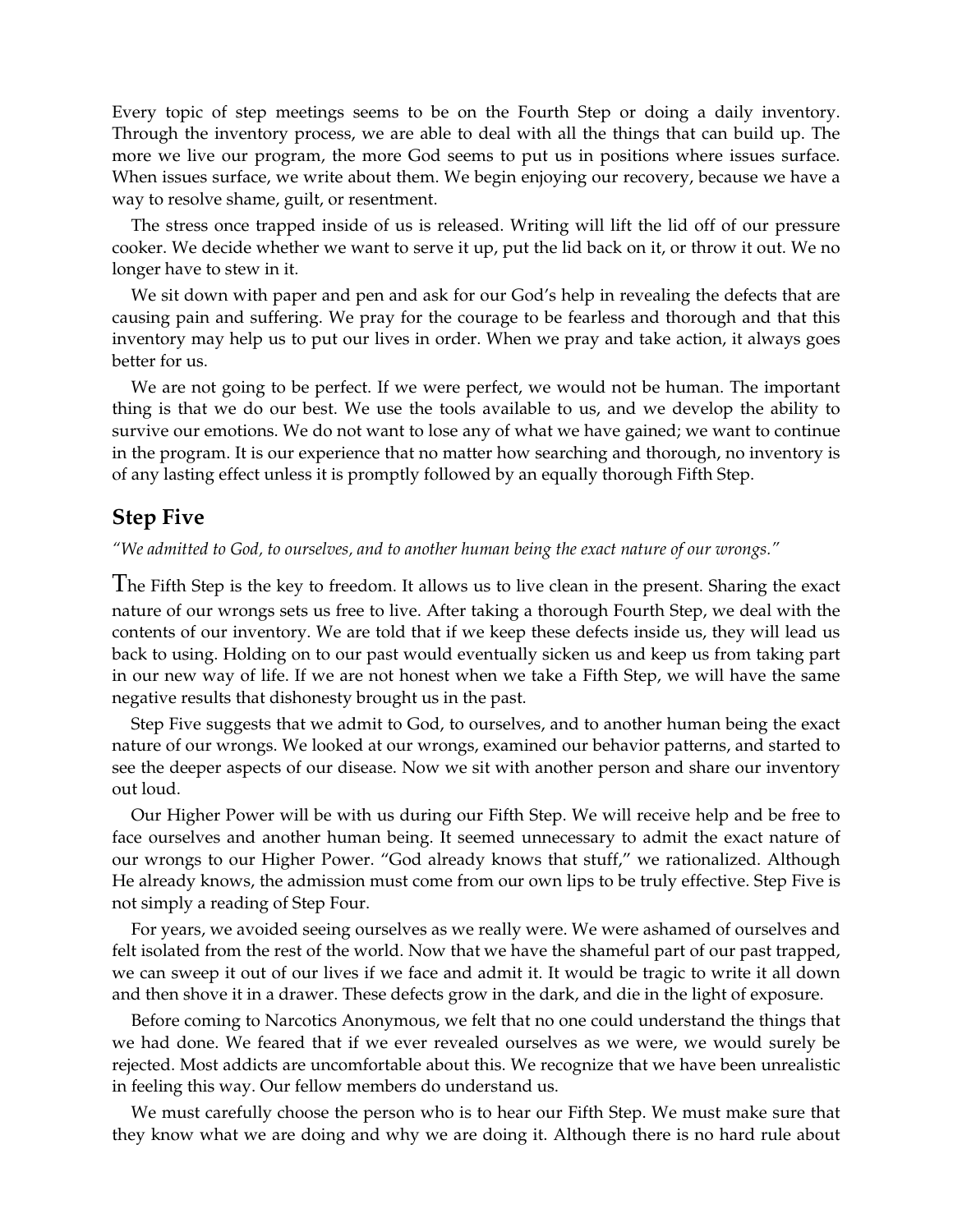the person of our choice, it is important that we trust the person. Only complete confidence in the person's integrity and discretion can make us willing to be thorough in this step. Some of us take our Fifth Step with a total stranger, although some of us feel more comfortable choosing a member of Narcotics Anonymous. We know that another addict would be less likely to judge us with malice or misunderstanding.

Once we make a choice and are actually alone with that person, we proceed with their encouragement. We want to be definite, honest, and thorough, realizing that this is a life and death matter.

Some of us tried to hide part of our past in an attempt to find an easier way of dealing with our inner feelings. We may think that we have done enough by writing about our past. We cannot afford this mistake. This step will expose our motives and our actions. We cannot expect these things to reveal themselves. Our embarrassment is eventually overcome, and we can avoid future guilt.

We do not procrastinate. We must be exact. We want to tell the simple truth, cut and dried, as quickly as possible. There is always a danger that we will exaggerate our wrongs. It is equally dangerous to minimize or rationalize our part in past situations. After all, we still want to sound good.

Addicts tend to live secret lives. For many years, we covered low self-esteem by hiding behind phony images that we hoped would fool people. Unfortunately, we fooled ourselves more than anyone. Although we often appeared attractive and confident on the outside, we were really hiding a shaky, insecure person on the inside. The masks have to go. We share our inventory as it is written, skipping nothing. We continue to approach this step with honesty and thoroughness until we finish. It is a great relief to get rid of all our secrets and to share the burden of our past.

Usually, as we share this step, the listener will share some of his or her story too. We find that we are not unique. We see, by the acceptance of our confidant, that we can be accepted just the way we are.

We may never be able to remember all of our past mistakes. We do, however, give it our best and most complete effort. We begin to experience real personal feelings of a spiritual nature. Where once we had spiritual theories, we now begin to awaken to spiritual reality. This initial examination of ourselves usually reveals some behavior patterns that we don't particularly like. However, facing these patterns and bringing them out in the open makes it possible for us to deal with them constructively. We cannot make these changes alone. We will need the help of God, as we understand Him, and the Fellowship of Narcotics Anonymous.

## **Step Six**

*"We were entirely ready to have God remove all these defects of character."* 

Why ask for something before we are ready for it? This would be asking for trouble. So many times addicts have sought the rewards of hard work without the labor. Willingness is what we strive for in Step Six. How sincerely we work this step will be proportionate to our desire for change.

Do we really want to be rid of our resentments, our anger, our fear? Many of us cling to our fears, doubts, self-loathing, or hatred because there is a certain distorted security in familiar pain. It seems safer to embrace what we know than to let go of it for the unknown.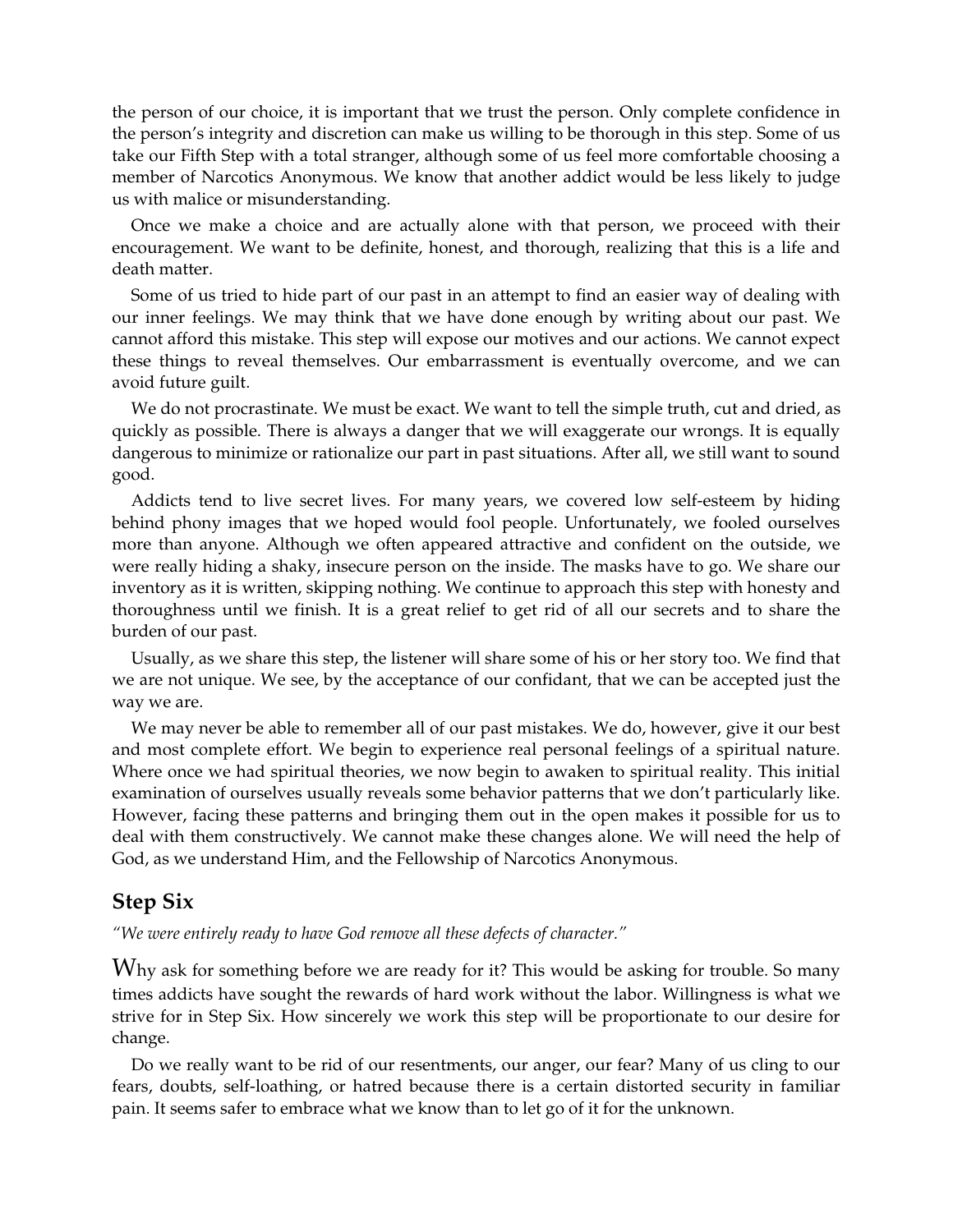Letting go of character defects should be done decisively. We suffer because their demands weaken us. Where we were proud, we now find that we cannot get away with arrogance. If we are not humble, we are humiliated. If we are greedy, we find that we are never satisfied. Before taking Steps Four and Five, we could indulge in fear, anger, dishonesty, or self-pity. Now indulgence in these character defects clouds our ability to think logically. Selfishness becomes an intolerable, destructive chain that ties us to our bad habits. Our defects drain us of all our time and energy.

We examine the Fourth Step inventory and get a good look at what these defects are doing to our lives. We begin to long for freedom from these defects. We pray or otherwise become willing, ready, and able to let God remove these destructive traits. We need a personality change, if we are to stay clean. We want to change.

We should approach old defects with an open mind. We are aware of them and yet we still make the same mistakes and are unable to break the bad habits. We look to the fellowship for the kind of life that we want for ourselves. We ask our friends, "Did you let go?" Almost without exception the answer is, "Yes, to the best of my ability." When we see how our defects exist in our lives and accept them, we can let go of them and get on with our new life. We learn that we are growing when we make new mistakes instead of repeating old ones.

When we are working Step Six, it is important to remember that we are human and should not place unrealistic expectations on ourselves. This is a step of willingness. Willingness is the spiritual principle of Step Six. Step Six helps us move in a spiritual direction. Being human we will wander off course.

Rebellion is a character defect that spoils us here. We need not lose faith when we become rebellious. Rebellion can produce indifference or intolerance which can be overcome by persistent effort. We keep asking for willingness. We may be doubtful that God will see fit to relieve us or that something will go wrong. We ask another member who says, "You're right where you're supposed to be." We renew our readiness to have our defects removed. We surrender to the simple suggestions that the program offers us. Even though we are not entirely ready, we are headed in the right direction.

Eventually faith, humility, and acceptance replace pride and rebellion. We come to know ourselves. We find ourselves growing into mature consciousness. We begin to feel better, as willingness grows into hope. Perhaps for the first time, we see a vision of our new life. With this in sight, we put our willingness into action by moving on to Step Seven.

### **Step Seven**

#### *"We humbly asked Him to remove our shortcomings."*

Character defects or shortcomings are those things that cause pain and misery all of our lives. If they contributed to our health and happiness, we would not have come to such a state of desperation. We had to become ready to have God, as we understood Him, remove these defects.

Having decided that we want God to relieve us of the useless or destructive aspects of our personalities, we have arrived at the Seventh Step. We couldn't handle the ordeal of life all by ourselves. It wasn't until we made a real mess of our lives that we realized we couldn't do it alone. By admitting this, we achieved a glimpse of humility. This is the main ingredient of Step Seven. Humility is a result of getting honest with ourselves. We have practiced being honest since Step One. We accepted our addiction and powerlessness. We found a strength beyond ourselves and learned to rely on it. We examined our lives and discovered who we really are.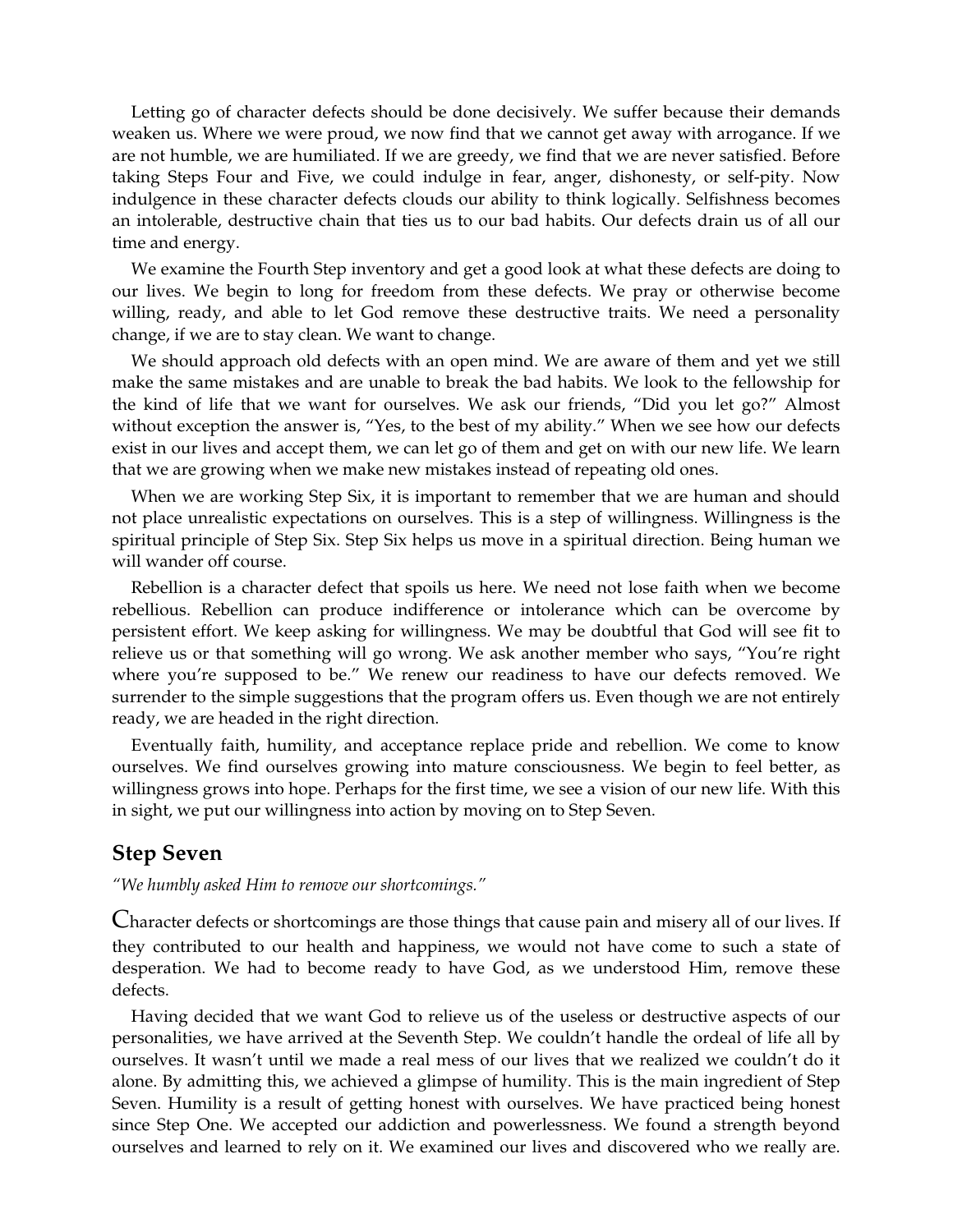To be truly humble is to accept and honestly try to be ourselves. None of us is perfectly good or perfectly bad. We are people who have assets and liabilities. Most importantly, we are human.

Humility is as much a part of staying clean as food and water are to staying alive. As our addiction progressed, we devoted our energy toward satisfying our material desires. All other needs were beyond our reach. We always wanted gratification of our basic desires.

The Seventh Step is an action step, and it is time to ask God for help and relief. We have to understand that our way of thinking is not the only way; other people can give us direction. When someone points out a shortcoming, our first reaction may be defensive. We must realize that we are not perfect. There will always be room for growth. If we truly want to be free, we will take a good look at input from fellow addicts. If the shortcomings we discover are real, and we have a chance to be rid of them, we will surely experience a sense of well-being.

Some will want to get on their knees for this step. Some will be very quiet, and others will put forth a great emotional effort to show intense willingness. The word humble applies because we approach this Power greater than ourselves to ask for the freedom to live without the limitations of our past ways. Many of us are willing to work this step without reservations, on pure blind faith, because we are sick of what we have been doing and how we are feeling. Whatever works, we go all the way.

This is our road to spiritual growth. We change every day. We gradually and carefully pull ourselves out of the isolation and loneliness of addiction and into the mainstream of life. This growth is not the result of wishing, but of action and prayer. The main objective of Step Seven is to get out of ourselves and strive to achieve the will of our Higher Power.

If we are careless and fail to grasp the spiritual meaning of this step, we may have difficulties and stir up old troubles. One danger is in being too hard on ourselves.

Sharing with other recovering addicts will help us to avoid becoming morbidly serious about ourselves. Accepting the defects of others can help us become humble and pave the way for our own defects to be relieved. God often works through those who care enough about recovery to help make us aware of our shortcomings.

We have noticed that humility plays a big part in this program and our new way of life. We take our inventory; we become ready to let God remove our defects of character; we humbly ask Him to remove our shortcomings. This is our road to spiritual growth, and we will want to continue. We are ready for Step Eight.

### **Step Eight**

*"We made a list of all persons we had harmed, and became willing to make amends to them all."* 

Step Eight is the test of our newfound humility. Our purpose is to achieve freedom from the guilt that we have carried. We want to look the world in the eye with neither aggressiveness nor fear.

Are we willing to make a list of all persons we had harmed to clear away the fear and guilt that our past holds for us? Our experience tells us that we must become willing before this step will have any effect.

The Eighth Step is not easy; it demands a new kind of honesty about our relations with other people. The Eighth Step starts the process of forgiveness: We forgive others; possibly we are forgiven; and finally we forgive ourselves and learn how to live in the world. By the time we reach this step, we have become ready to understand rather than to be understood. We can live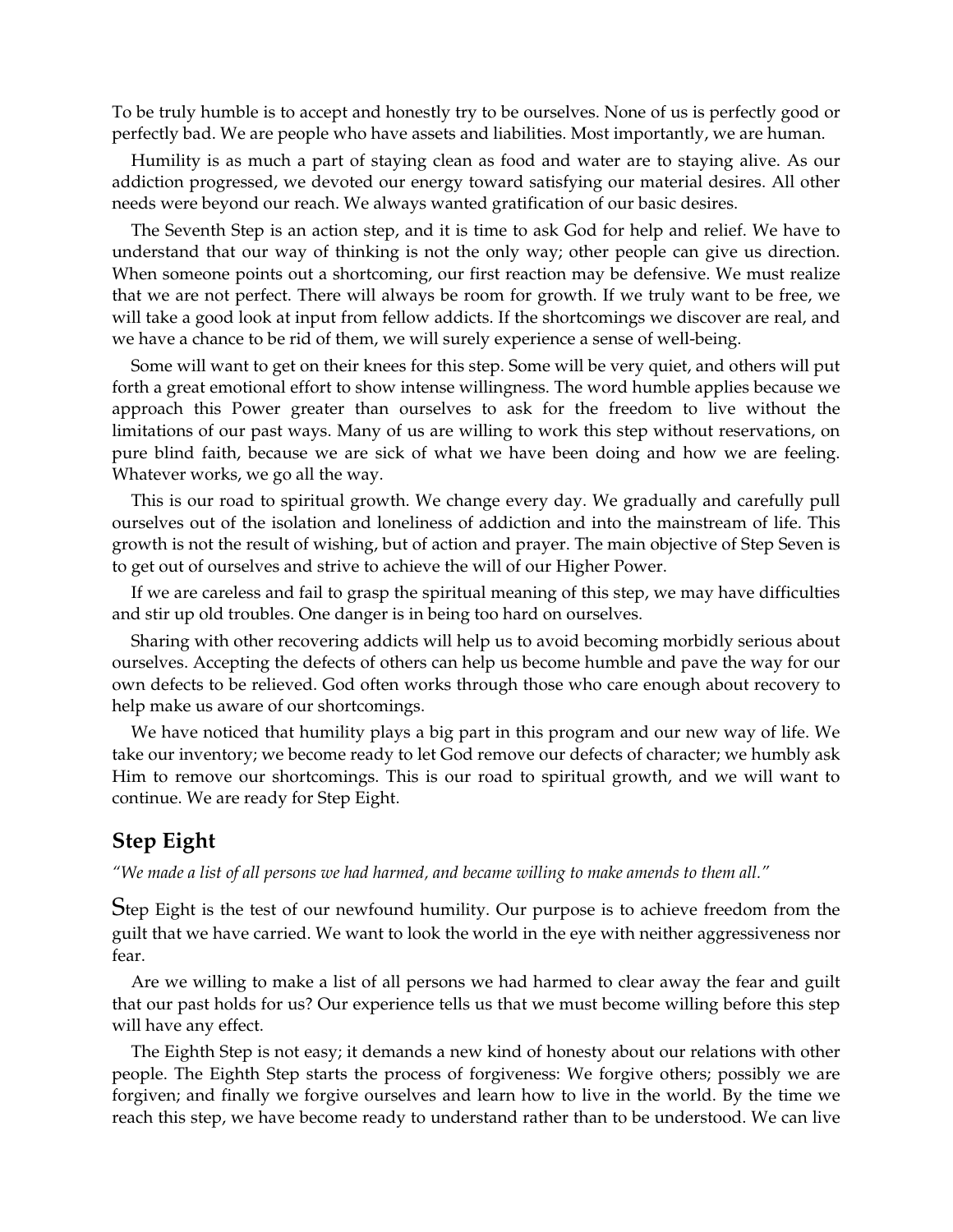and let live easier when we know the areas in which we owe amends. It seems hard now, but once we have done it, we will wonder why we did not do it long ago.

We need some real honesty before we can make an accurate list. In preparing to make the Eighth Step list, it is helpful to define harm. One definition of harm is physical or mental damage. Another definition of harm is inflicting pain, suffering, or loss. The damage may be caused by something that is said, done, or left undone. Harm can result from words or actions, either intentional or unintentional. The degree of harm can range from making someone feel mentally uncomfortable to inflicting bodily injury or even death.

The Eighth Step presents us with a problem. Many of us have difficulty admitting that we caused harm for others, because we thought we were victims of our addiction. Avoiding this rationalization is crucial to the Eighth Step. We must separate what was done to us from what we did to others. We cut away our justifications and our ideas of being a victim. We often feel that we only harmed ourselves, yet we usually list ourselves last, if at all. This step is doing the legwork to repair the wreckage of our lives.

It will not make us better people to judge the faults of another. It will make us feel better to cleanup our lives by relieving ourselves of guilt. By writing our list, we can no longer deny that we caused harm. We admit that we hurt others, directly or indirectly, through some action, lie, broken promise, or neglect.

We make our list, or take it from our Fourth Step, and add additional people as we think of them. We face this list honestly, and openly examine our faults so we can become willing to make amends.

In some cases, we may not know the persons that we have wronged. While using, anyone that we contacted was at risk. Many members mention their parents, spouses, children, friends, lovers, other addicts, casual acquaintances, co-workers, employers, teachers, landlords, and total strangers. We may also place ourselves on the list, because while practicing our addiction, we have slowly been killing ourselves. We may find it beneficial to make a separate list of people to whom we owe financial amends.

As with each step, we must be thorough. Most of us fall short of our goals more often than we exceed them. At the same time, we cannot put off completion of this step just because we are not sure that our list is complete. We are never finished.

The final difficulty in working the Eighth Step is separating it from the Ninth Step. Projections about actually making amends can be a major obstacle both in making the list and in becoming willing. We do this step as if there were no Ninth Step. We do not even think about making the amends, but just concentrate on exactly what the Eighth Step says: make a list and become willing. The main thing this step does for us is to help build awareness that, little by little, we are gaining new attitudes about ourselves and how we deal with other people.

Listening carefully to other members share their experience regarding this step can relieve any confusion that we may have about writing our list. Also, our sponsors may share with us how Step Eight worked for them. Asking a question during a meeting can give us the benefit of group conscience.

The Eighth Step offers a big change from a life dominated by guilt and remorse. Our futures are changed, because we don't have to avoid those who we have harmed. As a result of this step, we receive a new freedom that can end isolation. As we realize our need to be forgiven, we tend to be more forgiving. At least, we know that we are no longer intentionally making life miserable for people.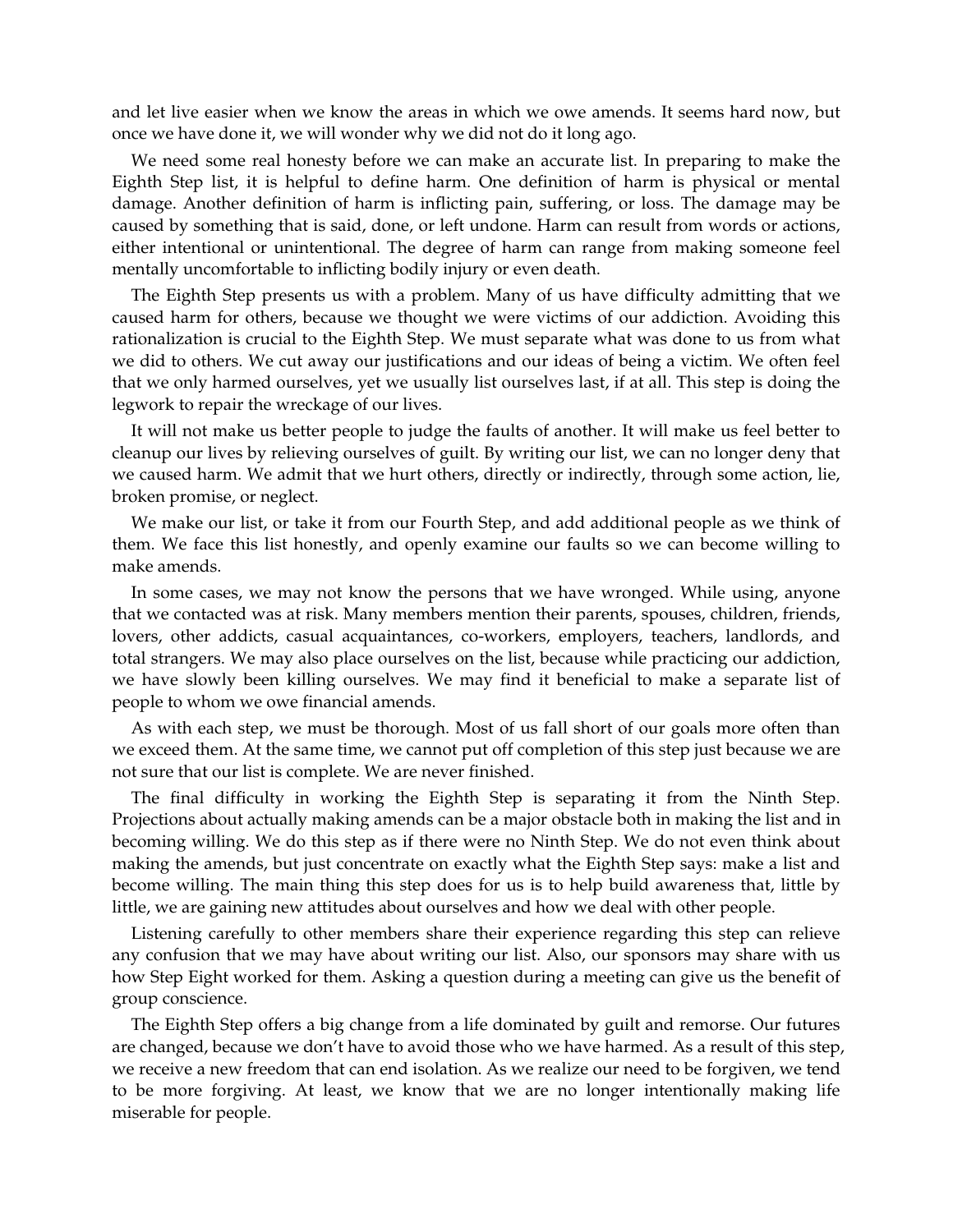The Eighth Step is an action step. Like all the steps, it offers immediate benefits. We are now free to begin our amends in Step Nine.

#### **Step Nine**

*"We made direct amends to such people wherever possible, except when to do so would injure them or others."* 

This step should not be avoided. If we do, we are reserving a place in our program for relapse. Pride, fear and procrastination often seem an impossible barrier; they stand in the way of progress and growth. The important thing is to take action and to be ready to accept the reactions of those persons we have harmed. We make amends to the best of our ability.

Timing is an essential part of this step. We should make amends when the opportunity presents itself, except when to do so will cause more harm. Sometimes we cannot actually make the amends; it is neither possible nor practical. In some cases, amends may be beyond our means. We find that willingness can serve in the place of action where we are unable to contact the person that we have harmed. However, we should never fail to contact anyone because of embarrassment, fear, or procrastination.

We want to be free of our guilt, but we don't wish to do so at the expense of anyone else. We might run the risk of involving a third person or some companion from our using days who does not wish to be exposed. We do not have the right or the need to endanger another person. It is often necessary to take guidance from others in these matters.

We recommend turning our legal problems over to lawyers and our financial or medical problems to professionals. Part of learning how to live successfully is learning when we need help.

In some old relationships, an unresolved conflict may still exist. We do our part to resolve old conflicts by making our amends. We want to step away from further antagonisms and ongoing resentments. In many instances, we can only go to the person and humbly ask for understanding of past wrongs. Sometimes this will be a joyous occasion when old friends or relatives prove willing to let go of their bitterness. Contacting someone who is still hurting from the burn of our misdeeds can be dangerous. Indirect amends may be necessary where direct ones would be unsafe or endanger other people. We make our amends to the best of our ability. We try to remember that when we make amends, we are doing it for ourselves. Instead of feeling guilty and remorseful, we feel relieved about our past.

We accept that it was our actions that caused our negative attitude. Step Nine helps us with our guilt and helps others with their anger. Sometimes, the only amend we can make is to stay clean. We owe it to ourselves and to our loved ones. We are no longer making a mess in society as a result of our using. Sometimes the only way we can make amends is to contribute to society. Now, we are helping ourselves and other addicts to recover. This is a tremendous amend to the whole community.

In the process of our recovery, we are restored to sanity and part of sanity is effectively relating to others. We less often view people as a threat to our security. Real security will replace the physical ache and mental confusion that we have experienced in the past. We approach those we have harmed with humility and patience. Many of our sincere well-wishers may be reluctant to accept our recovery as real. We must remember the pain that they have known. In time, many miracles will occur. Many of us who were separated from our families succeed in establishing relationships with them. Eventually it becomes easier for them to accept the change in us. Clean time speaks for itself. Patience is an important part of our recovery. The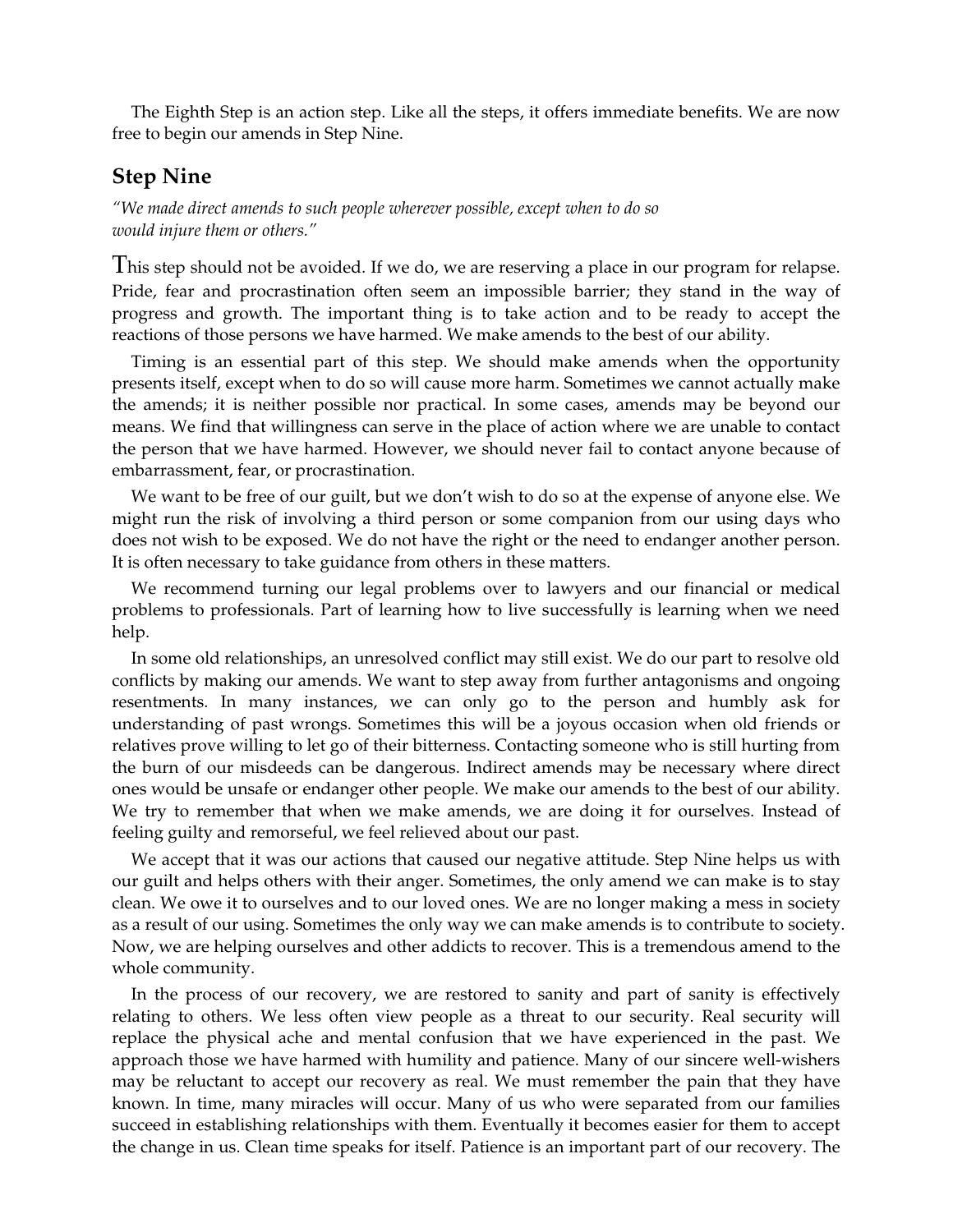unconditional love we experience will rejuvenate our will to live, and each positive move on our part will be matched by an unexpected opportunity. A lot of courage and faith goes into making an amend, and a lot of spiritual growth results.

We are achieving freedom from the wreckage of our past. We will want to keep our house in order by practicing a continuous personal inventory in Step Ten.

### **Step Ten**

*"We continued to take personal inventory and when we were wrong promptly admitted it."* 

Step Ten frees us from the wreckage of our present. If we do not stay aware of our defects, they can drive us into a corner that we can't get out of clean.

One of the first things we learn in Narcotics Anonymous is that if we use, we lose. By the same token, we won't experience as much pain if we can avoid the things that cause us pain. Continuing to take a personal inventory means that we form a habit of looking at ourselves, our actions, attitudes, and relationships on a regular basis.

We are creatures of habit and are vulnerable to our old ways of thinking and reacting. At times it seems easier to continue in the old rut of self-destruction than to attempt a new and seemingly dangerous route. We don't have to be trapped by our old patterns. Today, we have a choice.

The Tenth Step can help us correct our living problems and prevent their recurrence. We examine our actions during the day. Some of us write about our feelings, explaining how we felt and what part we might have played in any problems which occurred. Did we cause someone harm? Do we need to admit that we were wrong? If we find difficulties, we make an effort to take care of them. When these things are left undone, they have away of festering.

This step can be a defense against the old insanity. We can ask ourselves if we are being drawn into old patterns of anger, resentment, or fear. Do we feel trapped? Are we setting ourselves up for trouble? Are we too hungry, angry, lonely, or tired? Are we taking ourselves too seriously? Are we judging our insides by the outside appearances of others? Do we suffer from some physical problem? The answers to these questions can help us deal with the difficulties of the moment. We no longer have to live with the feeling that we have a "hole in the gut." A lot of our chief concerns and major difficulties come from our inexperience with living without drugs. Often when we ask an oldtimer what to do, we are amazed at the simplicity of the answer.

The Tenth Step can be a pressure relief valve. We work this step while the day's ups and downs are still fresh in our minds. We list what we have done and try not to rationalize our actions. This may be done in writing at the end of the day. The first thing we do is stop! Then we take the time to allow ourselves the privilege of thinking. We examine our actions, reactions, and motives. We often find that we've been doing better than we've been feeling. This allows us to examine our actions and admit fault, before things get any worse. We need to avoid rationalizing. We promptly admit our faults, not explain them.

We work this step continuously. This is a preventive action. The more we work this step the less we will need the corrective part of this step. This step is a great tool for avoiding grief before we bring it on ourselves. We monitor our feelings, emotions, fantasies, and actions. By constantly looking at ourselves, we are able to avoid repeating the actions that make us feel bad.

We need this step even when we're feeling good and when things are going well. Good feelings are new to us, and we need to nurture them. In times of trouble, we can try the things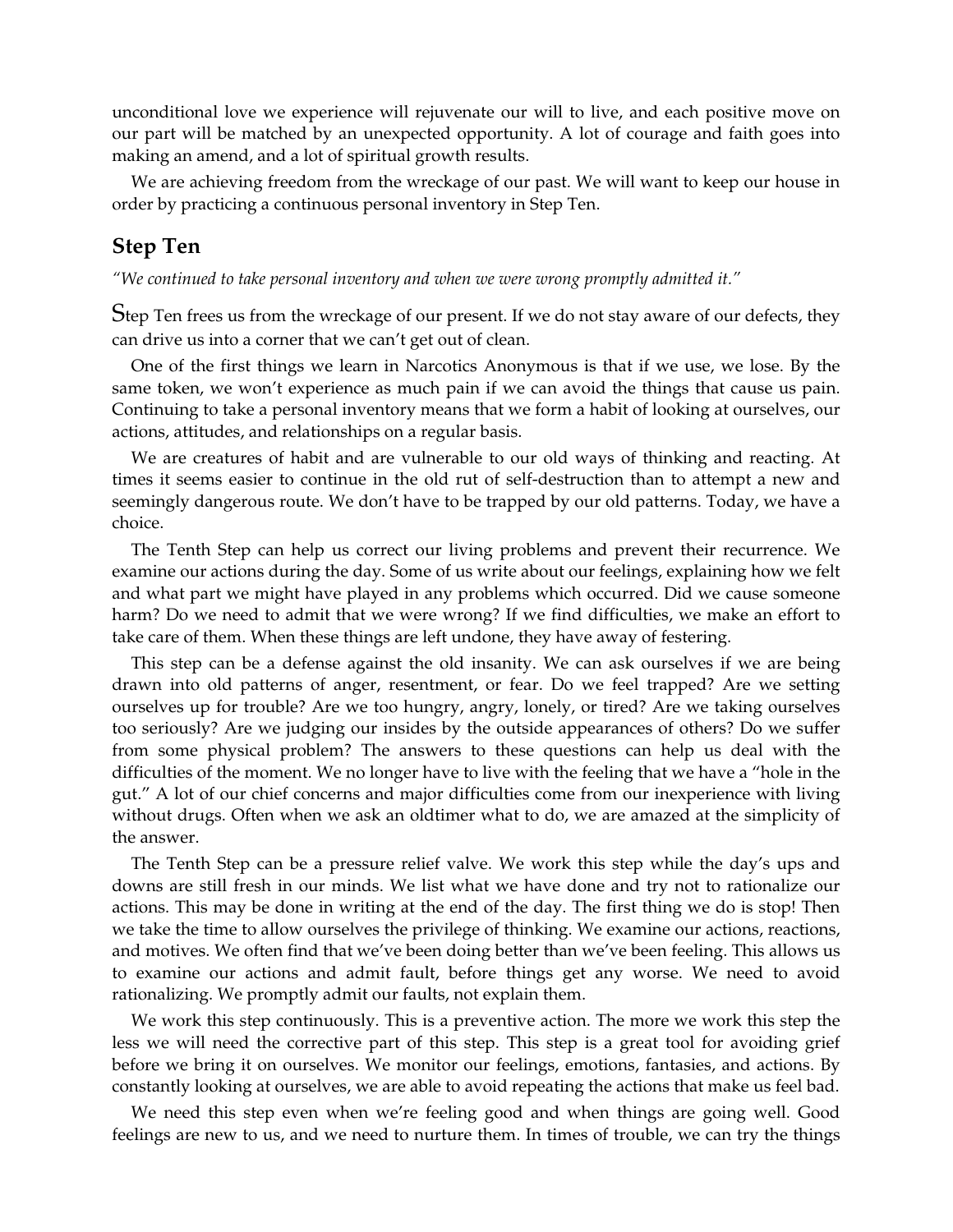that worked during the good times. We have the right to feel good. We have a choice. The good times can also be a trap; the danger is that we may forget that our first priority is to stay clean. For us, recovery is more than just pleasure.

We need to remember that everyone makes mistakes. We will never be perfect. However, we can accept ourselves by using Step Ten. By continuing a personal inventory, we are set free, in the here and now, from ourselves and the past. We no longer justify our existence. This step allows us to be ourselves.

### **Step Eleven**

*"We sought through prayer and meditation to improve our conscious contact with God* as we understood Him, *praying only for knowledge of His will for us and the power to carry that out."* 

The first ten steps have set the stage for us to improve our conscious contact with the God of our understanding. They give us the foundation to achieve our long-sought, positive goals. Having entered this phase of our spiritual program through practicing the previous ten steps, most of us welcome the exercise of prayer and meditation. Our spiritual condition is the basis for a successful recovery that offers unlimited growth.

Many of us really begin to appreciate our recovery when we get to the Eleventh Step. In the Eleventh Step, our lives take on a deeper meaning. By surrendering control, we gain a far greater power.

The nature of our belief will determine the manner of our prayers and meditations. We need only make sure that we have a system of belief that works for us. Results count in recovery. As has been noted elsewhere, our prayers seemed to work as soon as we entered the program of Narcotics Anonymous and we surrendered to our disease. The conscious contact described in this step is the direct result of living the steps. We use this step to improve and maintain our spiritual condition.

When we first came into the program, we received help from a Power greater than ourselves. This was set in motion by our surrender to the program. The purpose of the Eleventh Step is to increase our awareness of that Power and to improve our ability to use it as a source of strength in our new lives.

The more we improve our conscious contact with our God through prayer and meditation, the easier it is to say, "Your will, not mine, be done." We can ask for God's help when we need it, and our lives get better. The experiences that some people talk about regarding meditation and individual religious beliefs don't always apply to us. Ours is a spiritual, not a religious program. By the time we get to the Eleventh Step, character defects that caused problems in the past have been addressed by working the preceding ten steps. The image of the kind of person that we would like to be is a fleeting glimpse of God's will for us. Often, our outlook is so limited that we can only see our immediate wants and needs.

It is easy to slip back into our old ways. To ensure our continued growth and recovery, we have to learn to maintain our lives on a spiritually sound basis. God will not force His goodness on us, but we will receive it if we ask. We usually feel something is different in the moment, but don't see the change in our lives till later. When we finally get our own selfish motives out of the way, we begin to find a peace that we never imagined possible. Enforced morality lacks the power that comes to us when we choose to live a spiritual life. Most of us pray when we are hurting. We learn that if we pray regularly, we won't be hurting as often or as intensely.

Outside of Narcotics Anonymous, there are any number of different groups practicing meditation. Nearly all of these groups are connected with a particular religion or philosophy.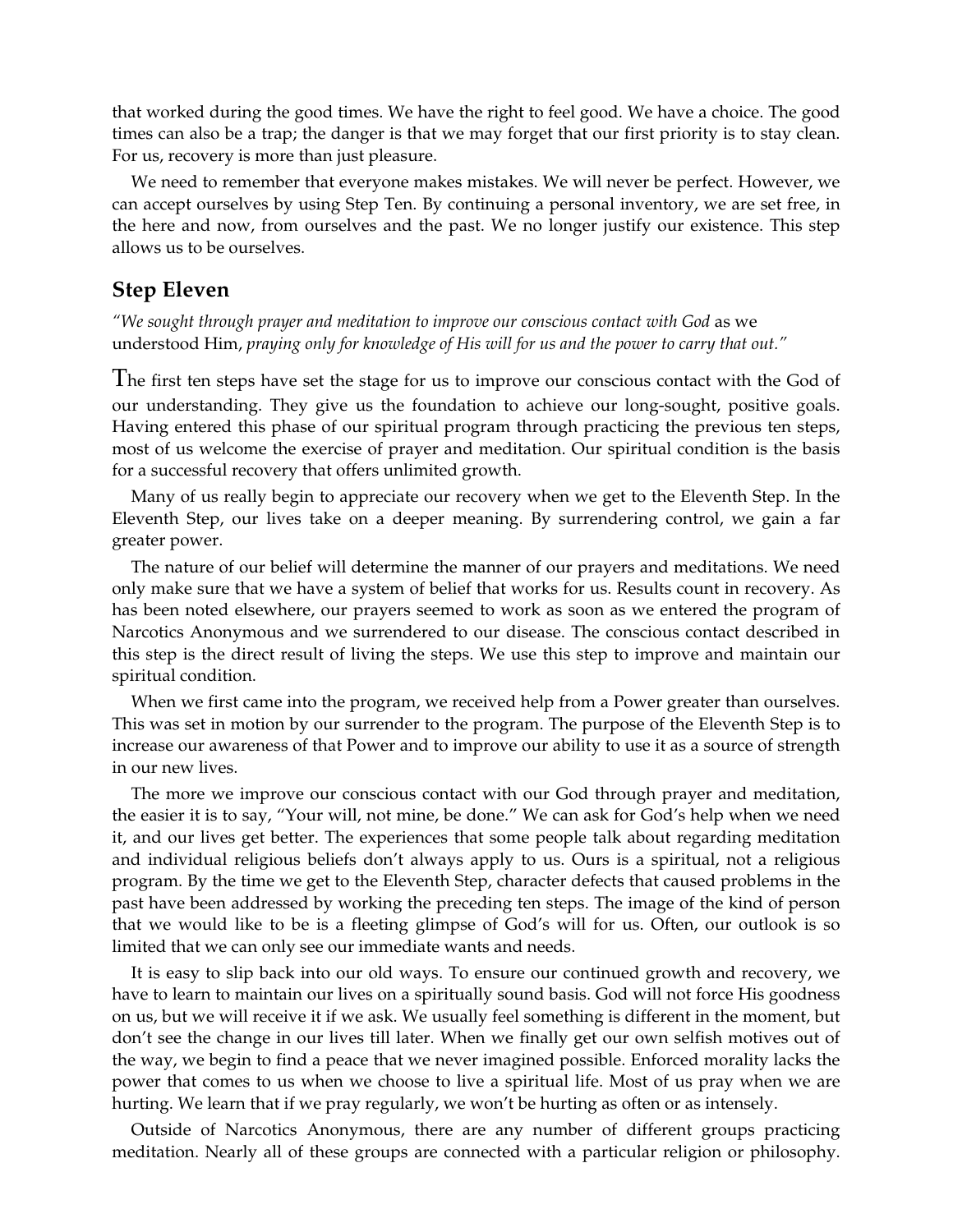An endorsement of any one of these methods would be a violation of our traditions and a restriction on the individual's right to have a God of his understanding. Meditation allows us to develop spiritually in our own way. Some of the things that didn't work for us in the past, might work today. We take a fresh look at each day with an open mind. We know that if we pray for God's will, we will receive what is best for us, regardless of what we think. This knowledge is based on our belief and experience as recovering addicts.

Prayer is communicating our concerns to a Power greater than ourselves. Sometimes when we pray, a remarkable thing happens; we find the means, ways, and energies to perform tasks far beyond our capacities. We grasp the limitless strength provided for us through our daily prayer and surrender, as long as we keep faith and renew it.

For some, prayer is asking for God's help; meditation is listening for God's answer. We learn to be careful of praying for specific things. We pray that God will show us His will, and that He will help us carry that out. In some cases, he makes His will so obvious to us that we have little difficulty seeing it. In others, our egos are so self-centered that we won't accept God's will for us without another struggle and surrender. If we pray for God to remove any distracting influences, the quality of our prayers usually improves and we feel the difference. Prayer takes practice, and we should remind ourselves that skilled people were not born with their skills. It took lots of effort on their part to develop them. Through prayer, we seek conscious contact with our God. In meditation, we achieve this contact, and the Eleventh Step helps us to maintain it.

We may have been exposed to many religions and meditative disciplines before coming to Narcotics Anonymous. Some of us were devastated and completely confused by these practices. We were sure that it was God's will for us to use drugs to reach higher consciousness. Many of us found ourselves in very strange states as a result of these practices. We never suspected the damaging effects of our addiction as the root of our difficulty and pursued to the end whatever path offered hope.

In quiet moments of meditation, God's will can become evident to us. Quieting the mind through meditation brings an inner peace that brings us into contact with the God within us. A basic premise of meditation is that it is difficult, if not impossible, to obtain conscious contact unless our mind is still. The usual, never-ending succession of thoughts has to cease for progress to be made. So our preliminary practice is aimed at stilling the mind, and letting the thoughts that arise die a natural death. We leave our thoughts behind as the meditation part of the Eleventh Step becomes a reality for us.

Emotional balance is one of the first results of meditation, and our experience bears this out. Some of us came into the program broken, and hung around for awhile, only to find God or salvation in one kind of religious cult or another. It is easy to float back out the door on a cloud of religious zeal and forget that we are addicts with an incurable disease.

It is said that for meditation to be of value, the results must show in our daily lives. This fact is implicit in the Eleventh Step: "… His will for us and the power to carry it out." For those of us who do not pray, meditation is our only way of working this step.

We find ourselves praying, because it brings us peace and restores our confidence and courage. It helps us to live a life that is free of fear and distrust. When we remove our selfish motives and pray for guidance, we find feelings of peace and serenity. We begin to experience an awareness and an empathy with other people that was not possible before working this step.

As we seek our personal contact with God, we begin to open up as a flower in the sun. We begin to see that God's love has been present all the time, just waiting for us to accept it. We do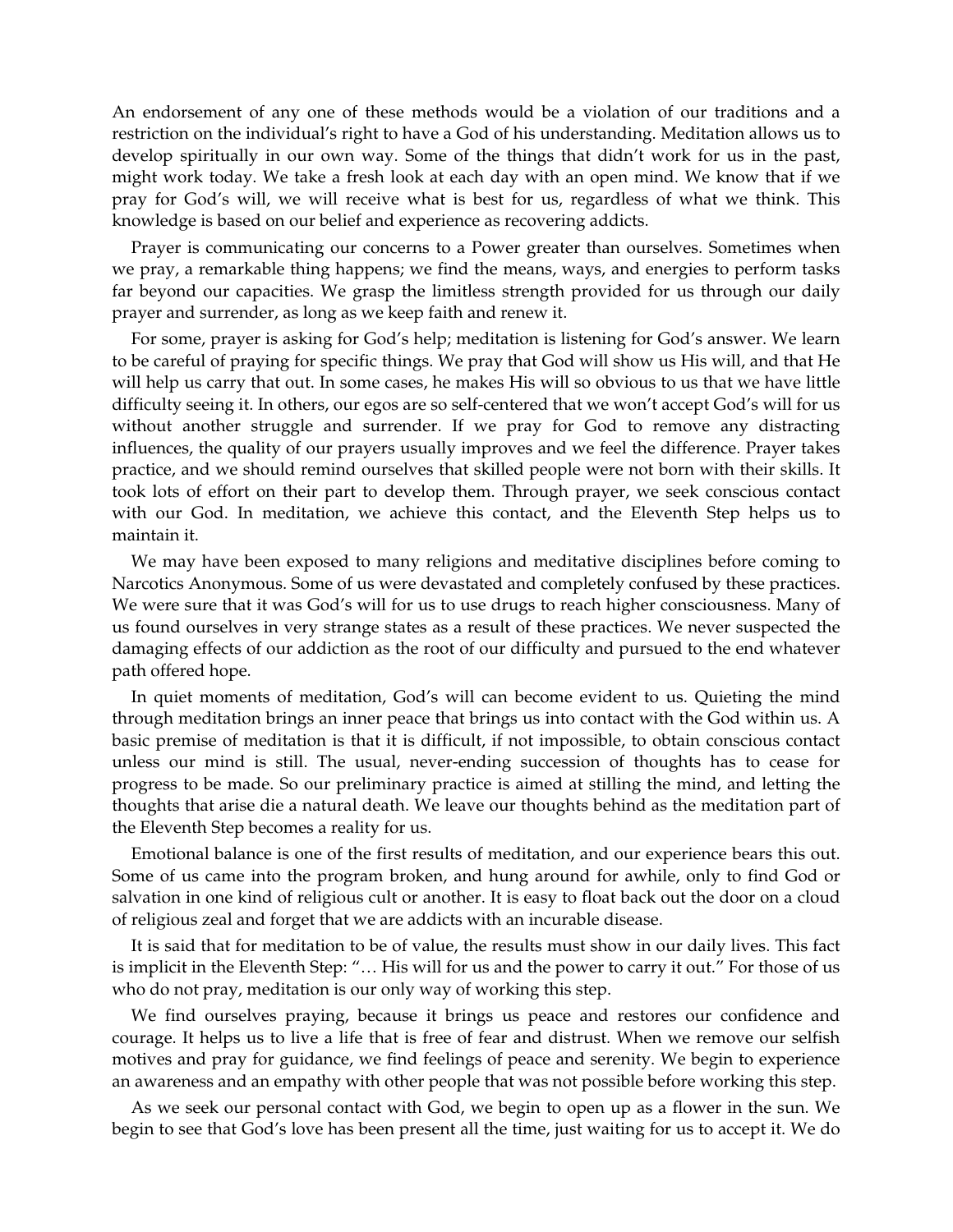the footwork and accept what's being given to us freely on a daily basis. We find relying on God becomes more comfortable for us.

When we first come to the program, we usually ask for a lot of things that seem to be important wants and needs. As we grow spiritually and find a Power greater than ourselves, we begin to realize that as long as our spiritual needs are met, our living problems are reduced to a point of comfort. When we forget where our real strength lies, we quickly become subject to the same patterns of thinking and action that got us to the program in the first place. We eventually redefine our beliefs and understanding to the point where we see that our greatest need is for knowledge of God's will for us and the strength to carry that out. We are able to set aside some of our personal preference, because we learn that God's will for us consists of the very things we most value. God's will for us becomes our own true will for ourselves. This happens in an intuitive manner that cannot be adequately explained in words.

We become willing to let other people be who they are without having to pass judgment on them. The urgency to take care of things isn't there anymore. We couldn't comprehend acceptance in the beginning; today, we can.

We know that whatever the day brings, God has given us everything we need for our spiritual well-being. It is all right for us to admit powerlessness, because God is powerful enough to help us stay clean and to enjoy spiritual progress. God is helping us to get our house in order.

We begin to see more clearly what is real. Through constant contact with our Higher Power, the answers that we seek come to us. We gain the ability to do what we once could not. We respect the beliefs of others. We encourage you to seek strength and guidance according to your belief.

We are thankful for this step, because we begin to get what is best for us. Sometimes, we prayed for our wants and got trapped once we got them. We could pray and get something, then have to pray for its removal, because we couldn't handle it.

Hopefully, having learned the power of prayer and the responsibility prayer brings with it, we can use the Eleventh Step as a guideline for our daily program.

We begin to pray only for God's will for us. This way, we are getting only what we are capable of handling. We are able to respond to it and handle it, because God helps us prepare for it. Some of us simply use our words to give thanks for God's grace.

In an attitude of surrender and humility, we approach this step again and again to receive the gift of knowledge and strength from the God of our understanding. The Tenth Step clears away the errors of the present so we may work the Eleventh Step. Without this step, it is unlikely that we could experience a spiritual awakening, practice spiritual principles in our lives, or carry a sufficient message to attract others to recovery. There is a spiritual principle of giving away what we have been given in Narcotics Anonymous in order to keep it. By helping others to stay clean, we enjoy the benefit of the spiritual wealth that we have found. We must give freely and gratefully that which has been freely and gratefully given to us.

### **Step Twelve**

*"Having had a spiritual awakening as a result of these steps, we tried to carry this message to addicts, and to practice these principles in all our affairs."* 

We came to Narcotics Anonymous as the result of the wreckage of our past. The last thing we expected was an awakening of the spirit. We just wanted to stop hurting.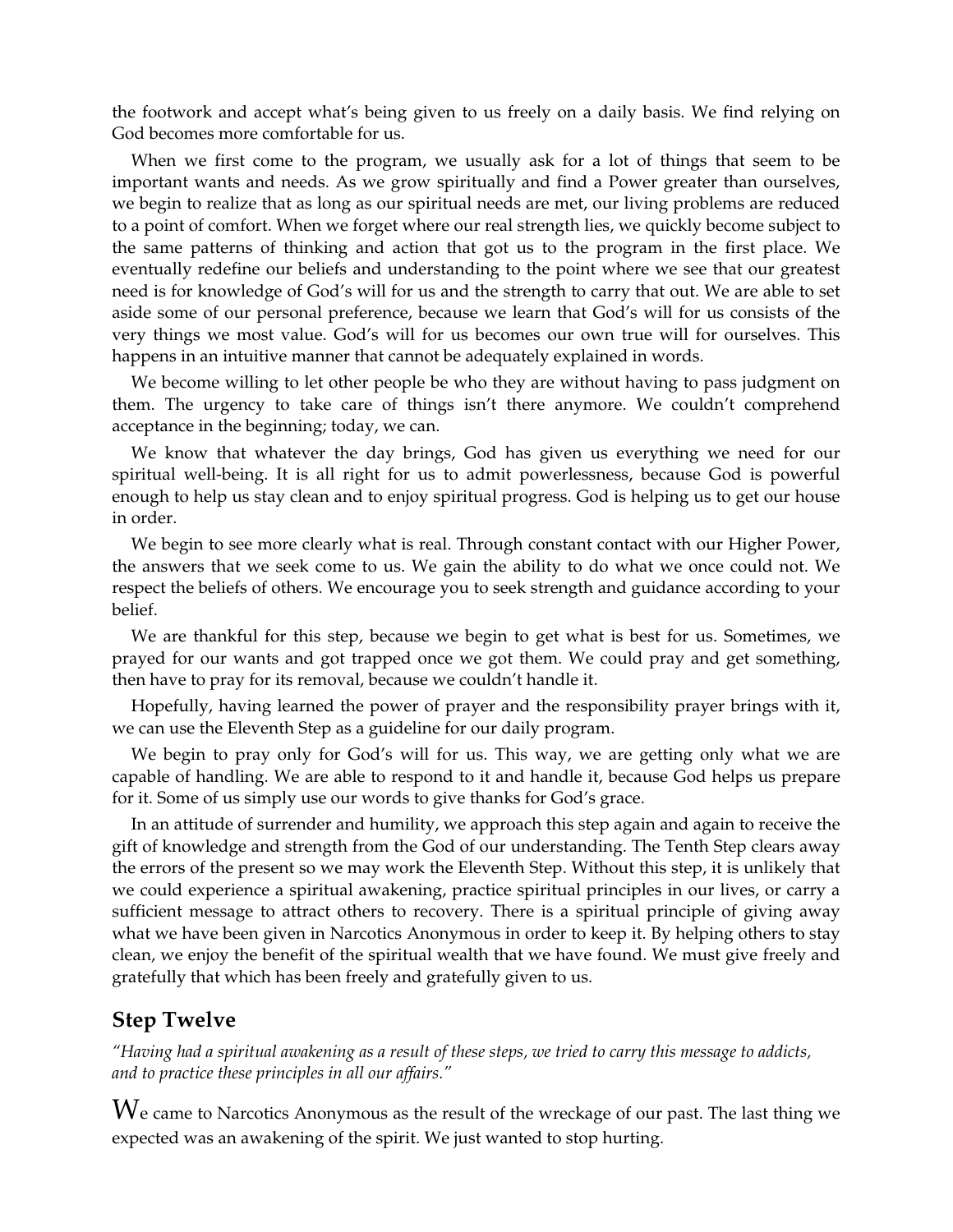The steps lead to an awakening of a spiritual nature. This awakening is evidenced by changes in our lives. These changes make us better able to live by spiritual principles and to carry our message of recovery and hope to the addict who still suffers. The message, however, is meaningless unless we LIVE it. As we live it, our lives and actions give it more meaning than our words and literature ever could.

The idea of a spiritual awakening takes many different forms in the different personalities that we find in the fellowship. However, all spiritual awakenings have some things in common. Common elements include an end to loneliness and a sense of direction in our lives. Many of us believe that a spiritual awakening is meaningless unless accompanied by an increase in peace of mind and a concern for others. In order to maintain peace of mind, we strive to live in the here and now.

Those of us who have worked these steps to the best of our ability received many benefits. We believe that these benefits are a direct result of living this program.

When we first begin to enjoy relief from our addiction, we run the risk of assuming control of our lives again. We forget the agony and pain that we have known. Our disease controlled our lives when we were using. It is ready and waiting to take over again. We quickly forget that all our past efforts at controlling our lives failed.

By this time, most of us realize that the only way that we can keep what was given to us is by sharing this new gift of life with the still-suffering addict. This is our best insurance against relapse to the torturous existence of using. We call it carrying the message, and we do it in a number of ways.

In the Twelfth Step, we practice the spiritual principles of giving the NA message of recovery in order to keep it. Even a member with one day in the NA Fellowship can carry the message that this program works.

When we share with someone new, we may ask to be used as a spiritual instrument of our Higher Power. We don't set ourselves up as gods. We often ask for the help of another recovering addict when sharing with a new person. It is a privilege to respond to a cry for help. We, who have been in the pits of despair, feel fortunate to help others find recovery.

We help new people learn the principles of Narcotics Anonymous. We try to make them feel welcome and help them learn what the program has to offer. We share our experience, strength, and hope. Whenever possible, we accompany newcomers to a meeting.

The selfless service of this work is the very principle of Step Twelve. We received our recovery from the God of our understanding. We now make ourselves available as His tool to share recovery with those who seek it. Most of us learn that we can only carry our message to someone who is asking for help. Sometimes, the only message necessary to make the suffering addict reach out is the power of example. An addict may be suffering but unwilling to ask for help. We can make ourselves available to these people, so when they ask, someone will be there.

Learning to help others is a benefit of the Narcotics Anonymous program. Remarkably, working the Twelve Steps guides us from humiliation and despair to acting as instruments of our Higher Power. We are given the ability to help a fellow addict when no one else can. We see it happening among us every day. This miraculous turnabout is evidence of spiritual awakening. We share from our own personal experience what it has been like for us. The temptation to give advice is great, but when we do so we lose the respect of newcomers. This clouds our message. A simple, honest message of recovery from addiction rings true.

We attend meetings and make ourselves visible and available to serve the fellowship. We give freely and gratefully of our time, service, and what we have found here. The service we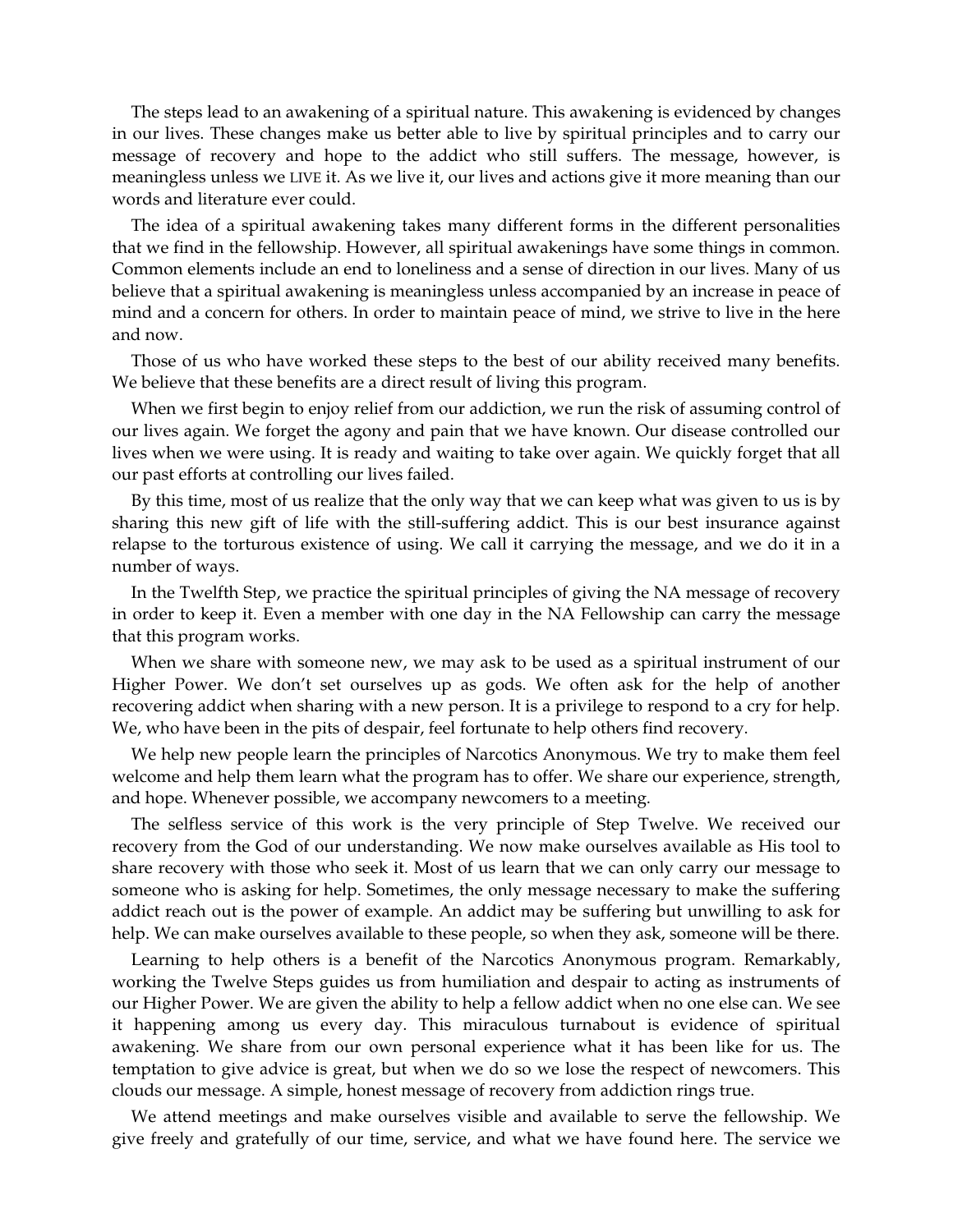speak of in Narcotics Anonymous is the primary purpose of our groups. Service work is carrying the message to the addict who still suffers. The more eagerly we wade in and work, the richer our spiritual awakening will be.

The first way that we carry the message speaks for itself. People see us on the street and remember us as devious, frightened loners. They notice the fear leaving our faces. They see us gradually come alive.

Once we find the NA way, boredom and complacency have no place in our new life. By staying clean, we begin to practice spiritual principles such as hope, surrender, acceptance, honesty, open-mindedness, willingness, faith, tolerance, patience, humility, unconditional love, sharing, and caring. As our recovery progresses, spiritual principles touch every area of our lives, because we simply try to live this program in the here and now.

We find joy as we start to learn how to live by the principles of recovery. It is the joy of watching as a person two days clean says to a person with one day clean, "An addict alone is in bad company." It is the joy of watching a person who was struggling to make it suddenly, in the middle of helping another addict to stay clean, become able to find the words needed to carry the message of recovery.

We feel that our lives have become worthwhile. Spiritually refreshed, we are glad to be alive. When we were using, our lives became an exercise in survival. Now we are doing much more living than surviving. Realizing that the bottom line is staying clean, we can enjoy life. We like being clean and enjoy carrying the message of recovery to the addict who still suffers. Going to meetings really works.

Practicing spiritual principles in our daily lives leads us to a new image of ourselves. Honesty, humility, and open-mindedness help us to treat our associates fairly. Our decisions become tempered with tolerance. We learn to respect ourselves.

The lessons we learn in our recovery are sometimes bitter and painful. By helping others we find the reward of self-respect, as we are able to share these lessons with other members of Narcotics Anonymous. We cannot deny other addicts their pain, but we can carry the message of hope that was given to us by fellow addicts in recovery. We share the principles of recovery, as they have worked in our lives. God helps us as we help each other. Life takes on a new meaning, a new joy, and a quality of being and feeling worthwhile. We become spiritually refreshed and are glad to be alive. One aspect of our spiritual awakening comes through the new understanding of our Higher Power that we develop by sharing another addict's recovery.

Yes, we are a vision of hope. We are examples of the program working. The joy that we have in living clean is an attraction to the addict who still suffers.

We do recover to live clean and happy lives. Welcome to NA. The steps do not end here. The steps are a new beginning!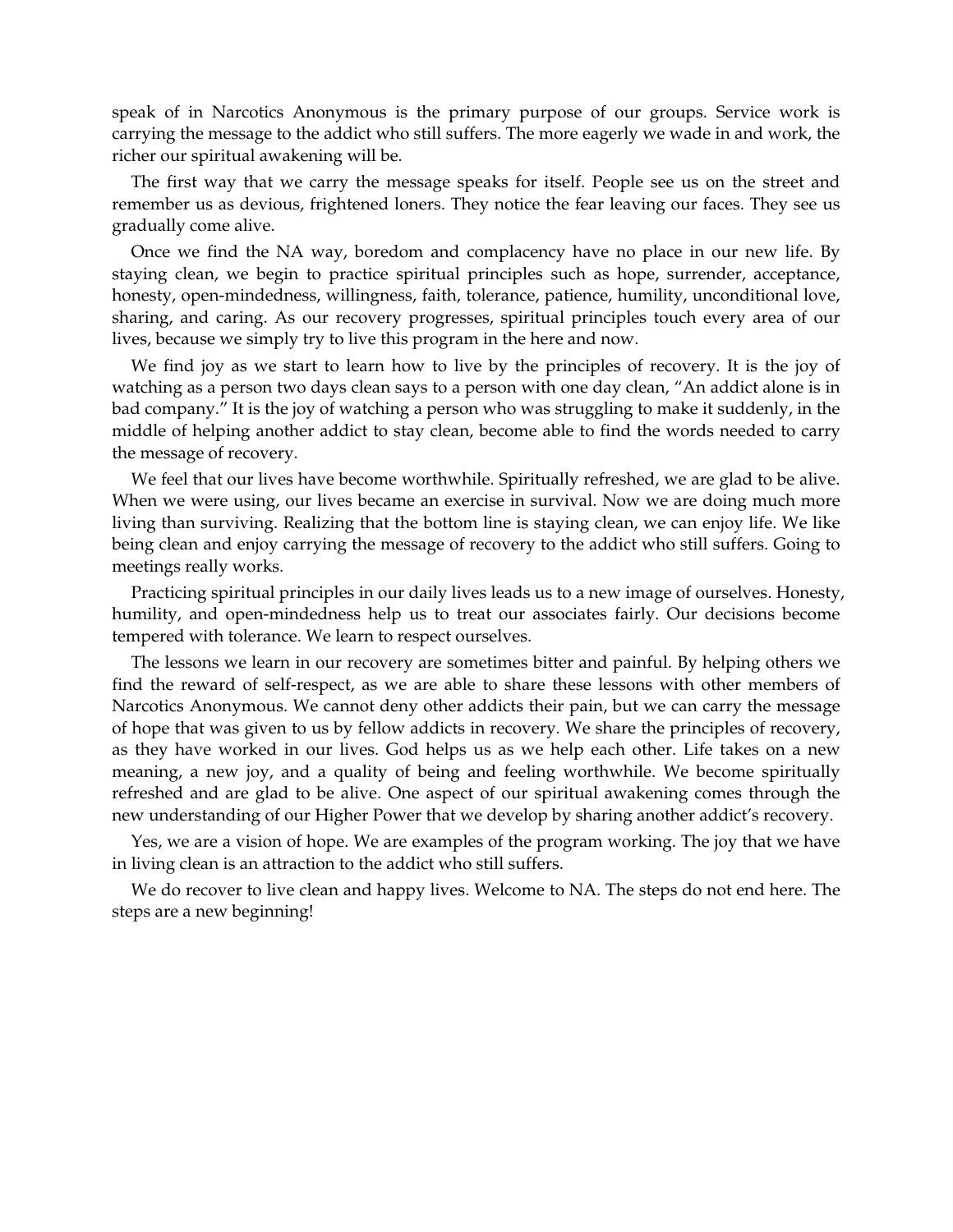# <span id="page-29-0"></span>**Self-Acceptance**

#### **The problem**

The lack of self-acceptance is a problem for many recovering addicts. This subtle defect is difficult to identify and often goes unrecognized. Many of us believed that using drugs was our only problem, denying the fact that our lives had become unmanageable. Even after we stop using, this denial can continue to plague us. Many of the problems we experience in ongoing recovery stem from an inability to accept ourselves on a deep level. We may not even realize that this discomfort is the source of our problem, because it is often manifested in other ways. We may find ourselves becoming irritable or judgmental, discontent, depressed, or confused. We may find ourselves trying to change environmental factors in an attempt to satisfy the inner gnawing we feel. In situations such as these our experience has shown that it is best to look inward for the source of our discontent. Very often, we discover that we are harsh critics of ourselves, wallowing in self-loathing and self-rejection.

Before coming to NA, most of us spent our entire lives in self-rejection. We hated ourselves and tried every way we could to become someone different. We wanted to be anyone but who we were. Unable to accept ourselves, we tried to gain the acceptance of others. We wanted other people to give us the love and acceptance we could not give ourselves, but our love and friendship were always conditional. We would do anything for anyone just to gain their acceptance and approval, and then would resent those who wouldn't respond the way we wanted them to.

Because we could not accept ourselves, we expected to be rejected by others. We would not allow anyone to get close to us for fear that if they really knew us, they would also hate us. To protect ourselves from vulnerability, we would reject others before they had a chance to reject us.

#### **The Twelve Steps are the solution**

Today, the first step toward self-acceptance is acceptance of our addiction. We must accept our disease and all the troubles that it brings us before we can accept ourselves as human beings.

The next thing we need to help us toward self-acceptance is belief in a Power greater than ourselves who can restore us to sanity. We do not need to believe in any particular person's concept of that Higher Power, but we do need to believe in a concept that works for us. A spiritual understanding of self-acceptance is knowing that it is all right to find ourselves in pain, to have made mistakes, and to know that we are not perfect.

The most effective means of achieving self-acceptance is through applying the Twelve Steps of recovery. Now that we have come to believe in a Power greater than ourselves, we can depend upon His strength to give us the courage to honestly examine our defects and our assets. Although it is sometimes painful and may not seem to lead to self-acceptance, it is necessary to get in touch with our feelings. We wish to build a solid foundation of recovery, and therefore need to examine our actions and motivations and begin changing those things that are unacceptable.

Our defects are part of us and will only be removed when we practice living the NA program. Our assets are gifts from our Higher Power, and as we learn to utilize them fully, our selfacceptance grows and our lives improve.

Sometimes we slip into the melodrama of wishing we could be what we think we should be. We may feel overpowered by our self-pity and pride, but by renewing our faith in a Higher Power we are given the hope, courage, and strength to grow.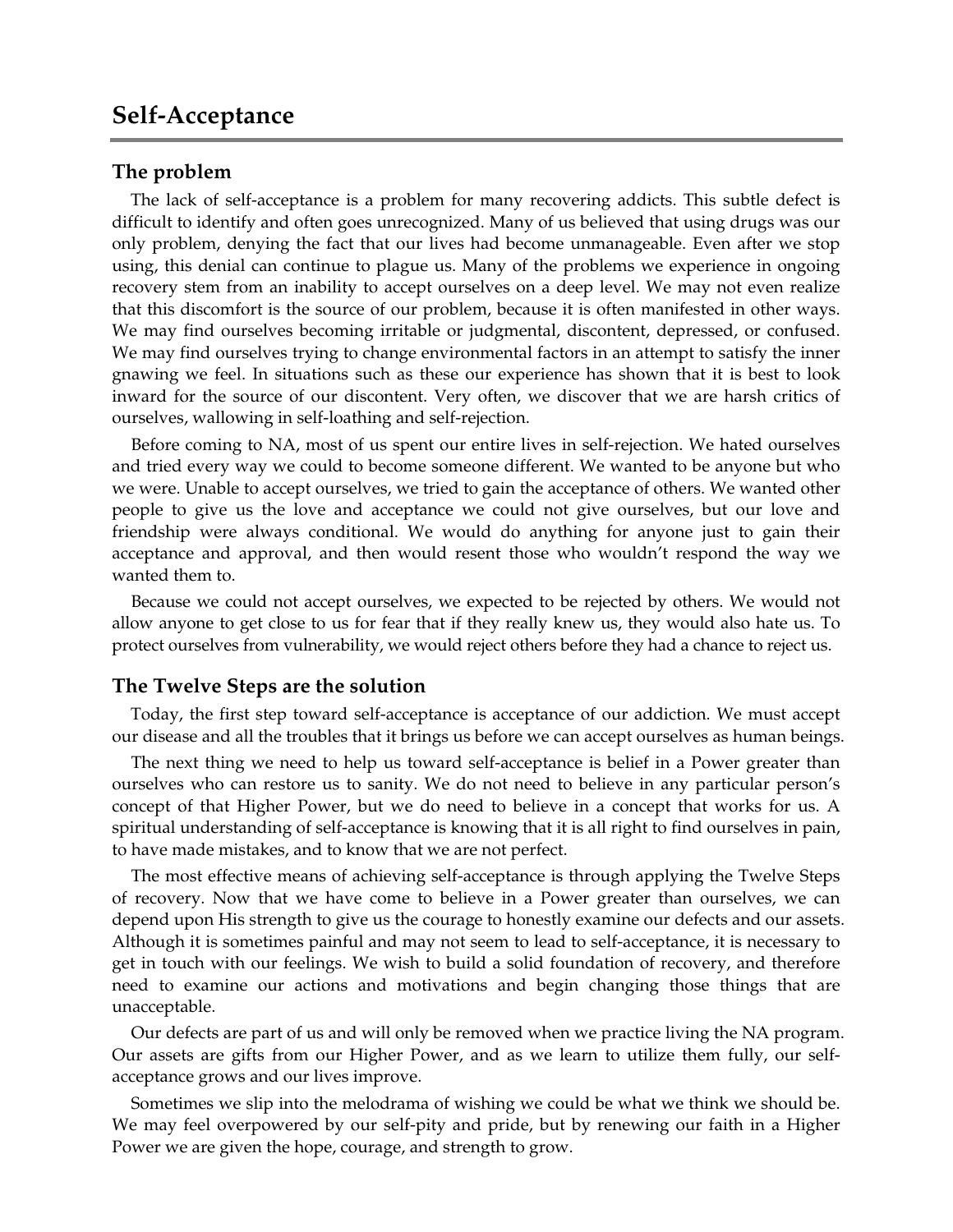Self-acceptance permits balance in our recovery. We no longer have to look for the approval of others because we are satisfied with being ourselves. We are free to gratefully emphasize our assets, to humbly move away from our defects, and to become the best recovering addicts we can be. Accepting ourselves as we are means that we are all right, that we are not perfect, but we can improve.

We remember that we have the disease of addiction, and that it takes a long time to achieve self-acceptance on a deep level. No matter how bad our lives have become, we are always accepted in the Fellowship of Narcotics Anonymous.

Accepting ourselves as we are resolves the problem of expecting human perfection. When we accept ourselves, we can accept others into our lives, unconditionally, probably for the first time. Our friendships become deep and we experience the warmth and caring which results from addicts sharing recovery and a new life.

> **God, grant me the serenity to accept the things I cannot change, the courage to change the things I can, and the wisdom to know the difference.**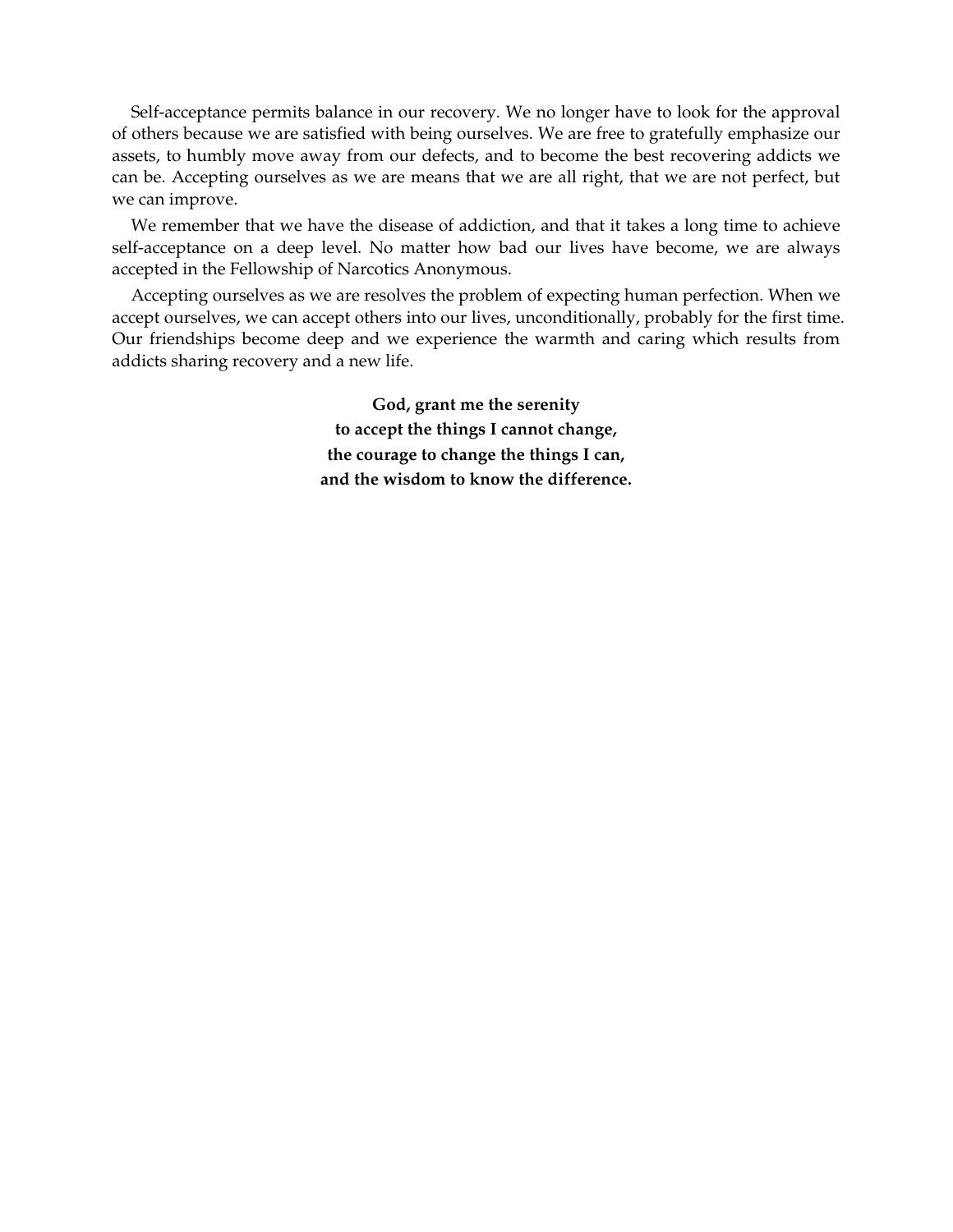## <span id="page-31-0"></span>**Sponsorship, Revised**

One of the first suggestions many of us hear when we begin attending NA meetings is to get a sponsor. As newcomers, we may not understand what this means. What is a sponsor? How do we get and use one? Where do we find one? This pamphlet is intended to serve as a brief introduction to sponsorship.

Our Basic Text tells us that "the heart of NA beats when two addicts share their recovery," and sponsorship is simply one addict helping another. The two-way street of sponsorship is a loving, spiritual, and compassionate relationship that helps both the sponsor and sponsee.

### **WHO is a sponsor?**

Sponsorship is a personal and private relationship that can mean different things to different people. For the purposes of this pamphlet, an NA sponsor is a member of Narcotics Anonymous, living our program of recovery, who is willing to build a special, supportive, oneon-one relationship with us. Most members think of a sponsor, first and foremost, as someone who can help us work the Twelve Steps of NA, and sometimes the Twelve Traditions and Twelve Concepts. A sponsor is not necessarily a friend, but may be someone in whom we confide. We can share things with our sponsor that we might not be comfortable sharing in a meeting.

My relationship with my sponsor has been the key to gaining trust in other people and working the steps. I shared the total mess that was my life with my sponsor, and he shared that he had been in the same place. He began to teach me how to live without the use of drugs.

### **WHAT does a sponsor do?**

Sponsors share their experience, strength, and hope with their sponsees. Some describe their sponsor as loving and compassionate, someone they can count on to listen and support them no matter what. Others value the objectivity and detachment a sponsor can offer, relying on their direct and honest input even when it may be difficult to accept. Still others turn to a sponsor mainly for guidance through the Twelve Steps.

Someone once asked, "Why do I need a sponsor?" The sponsor replied, "Well it's pretty hard to spot self deception...by yourself."

Sponsorship works for the same reason that NA works—because recovering members share common bonds of addiction and recovery and, in many cases, can empathize with each other. A sponsor's role is not that of a legal advisor, a banker, a parent, a marriage counselor, or a social worker. Nor is a sponsor a therapist offering some sort of professional advice. A sponsor is simply another addict in recovery who is willing to share his or her journey through the Twelve Steps.

As we share our concerns and questions with our sponsors, sometimes they will share their own experiences. At other times they may suggest reading or writing assignments, or try to answer our questions about the program. When we are new to NA, a sponsor can help us understand things that may confuse us about the program, from NA language, meeting formats, and the service structure, to the meaning of NA principles and the nature of spiritual awakening.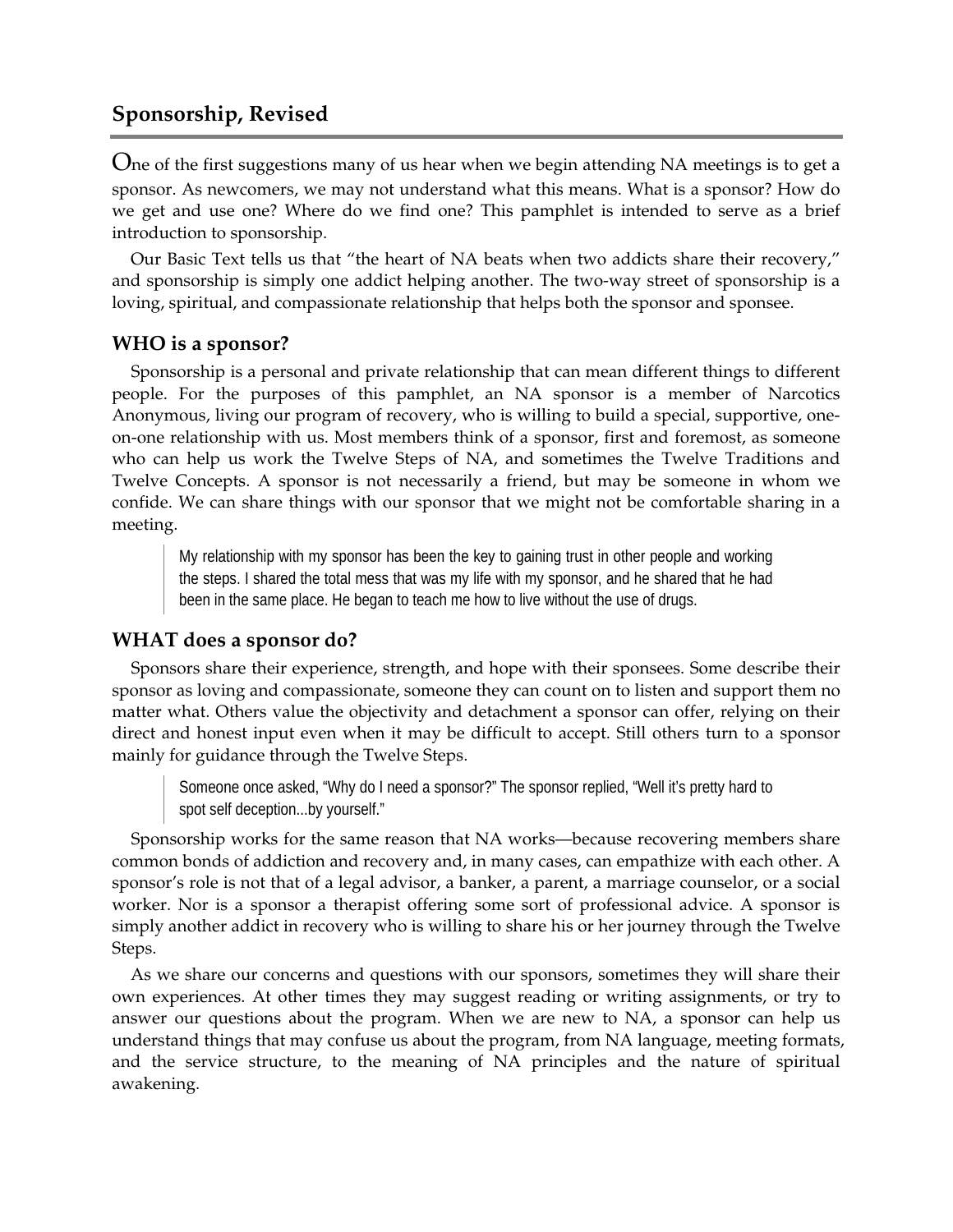#### **WHAT does a sponsee do?**

One suggestion is to have regular contact with our sponsor. In addition to phoning our sponsor, we can arrange to meet up at meetings. Some sponsors will tell us how often they expect us to contact them, while others don't set those kinds of requirements. If we cannot find a sponsor who lives close to us, we can look to technology or mail to keep in touch. Regardless of how we communicate with our sponsor, it is important that we be honest and that we listen with an open mind.

I rely on my sponsor to give me general direction and a new perspective. If nothing else, she's an important sounding board. Sometimes all it takes is saying something out loud to someone else for me to see things differently.

We may worry that we are a burden to our sponsors and hesitate to contact them, or we may believe our sponsors will want something in return from us. But the truth is our sponsors benefit as much as we do from the relationship. In our program, we believe that we can only keep what we have by giving it away; by using our sponsors, we are actually helping them to stay clean and recover.

### **HOW do we get a sponsor?**

To get a sponsor, all we need to do is ask. While this is simple, it may not be easy. Many of us are afraid to ask someone to be our sponsor. In active addiction, we may have learned not to trust anyone, and the idea of asking someone to listen to us and help us may feel alien and frightening. Nonetheless, most of our members describe sponsorship as a crucial part of their recovery. Sometimes we finally gather our courage, only to have someone say no. If that happens, we need to be persistent, have faith, and try not to take his or her decision personally. The reasons people may decline probably have nothing to do with us: they may have busy lives or many sponsees, or they may be going through difficult times. We need to reaffirm our faith and ask someone else.

When I picked my sponsor, I looked at it like an interview. Are we a match? What are your expectations and what are mine? I looked for someone open-minded who I felt comfortable talking to.

The best place to look for a sponsor is at an NA meeting. Other places to seek a sponsor are NA events, such as service meetings and conventions. In seeking a sponsor, most members look for someone they feel they can learn to trust, someone who seems compassionate and who is active in the program. Most members, particularly those who are new to NA, consider it important to find a sponsor with more clean time than they have.

A good rule of thumb is to look for someone with similar experiences who can relate to our struggles and accomplishments. For most, finding a sponsor of the same sex makes this empathy easier and helps us feel safe in the relationship. Some feel gender need not be a deciding factor. We are free to choose our own sponsor. It is, however, strongly suggested that we avoid getting into a sponsorship relationship that may lead to sexual attraction. Such attraction can distract us from the nature of sponsorship and interfere with our ability to share honestly with each other.

When I got clean, I was insecure, lonely, and willing to do anything for some comfort and company. My natural tendency was to satisfy those desires and not have to focus on what was necessary to build a foundation for my recovery. Thank God for the integrity of those members who supported me and didn't take advantage of me in the early days of my recovery.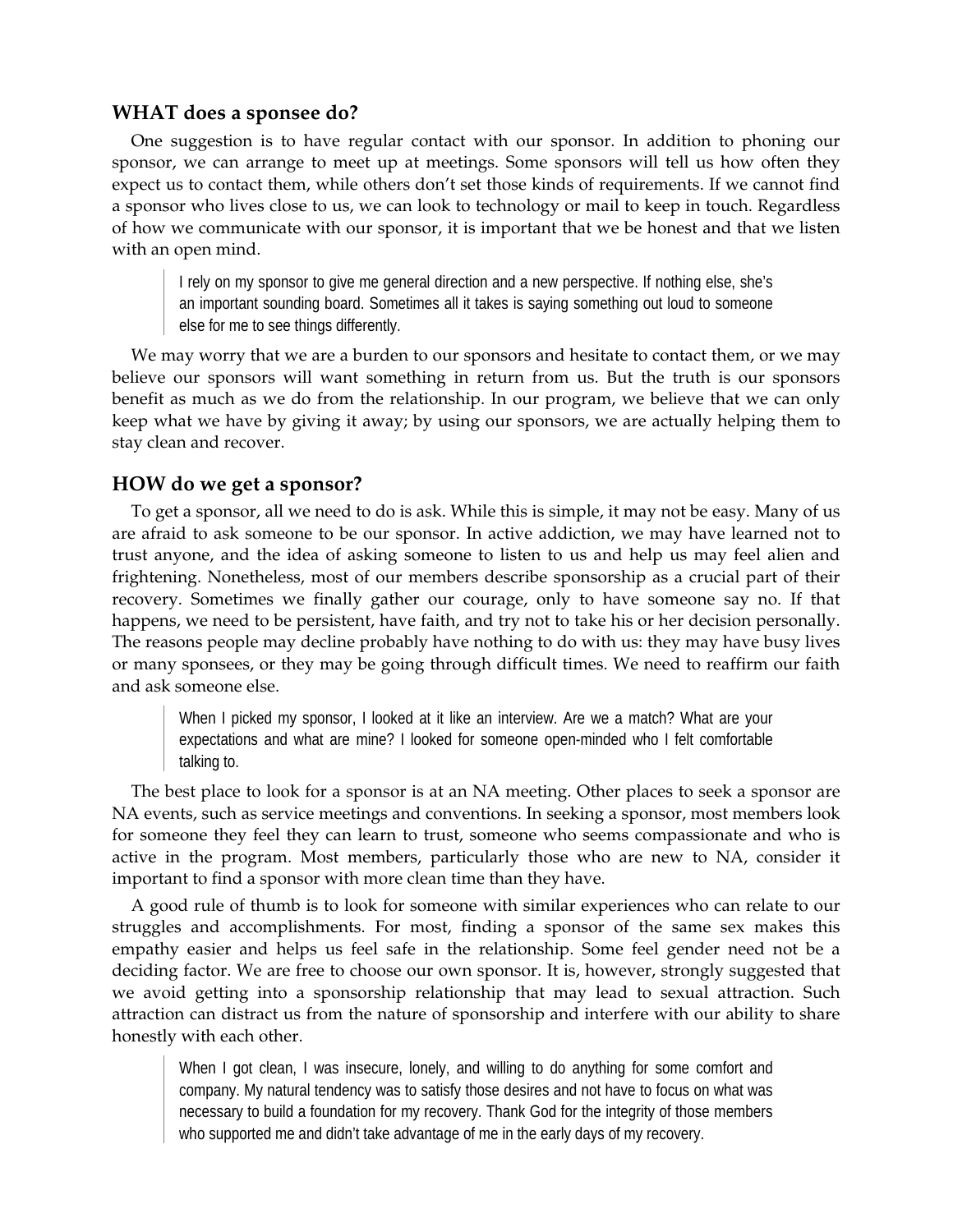Sometimes members wonder whether it would be okay to have more than one sponsor. While some addicts do choose this route, most caution against it, explaining that having more than one sponsor might tempt them to be manipulative in order to get the answers or guidance they are looking for.

#### **WHEN should we get a sponsor?**

Most members consider it important to get a sponsor as soon as possible, while others explain that it is just as crucial to take a little time to look around and make an informed decision. Going to a lot of meetings helps us to determine who we are comfortable with and who we can learn to trust. While we are looking for a sponsor, if someone offers, we do not have to say yes. One thing to remember is that, if we get a sponsor to help us in our early recovery, we are free to change sponsors later if that person isn't meeting our needs.

I compared the timing of when to get a sponsor to drowning. I needed that life-saver/sponsor immediately!

When we are new to the program, we need to reach out to other addicts for help and support. It is never too early to get and use phone numbers and begin sharing with other recovering addicts. Our program works because of the help we can offer each other. We no longer need to live in isolation, and we begin to feel part of something larger than ourselves. Sponsorship helps us to see that, in coming to NA, we have finally come home.

You may have questions about sponsorship that this IP did not answer for you. While there may not be "right" or "wrong" answers to your questions—the experience of our fellowship varies from community to community and member to member—we do have a book on sponsorship that addresses many issues related to sponsorship in greater depth.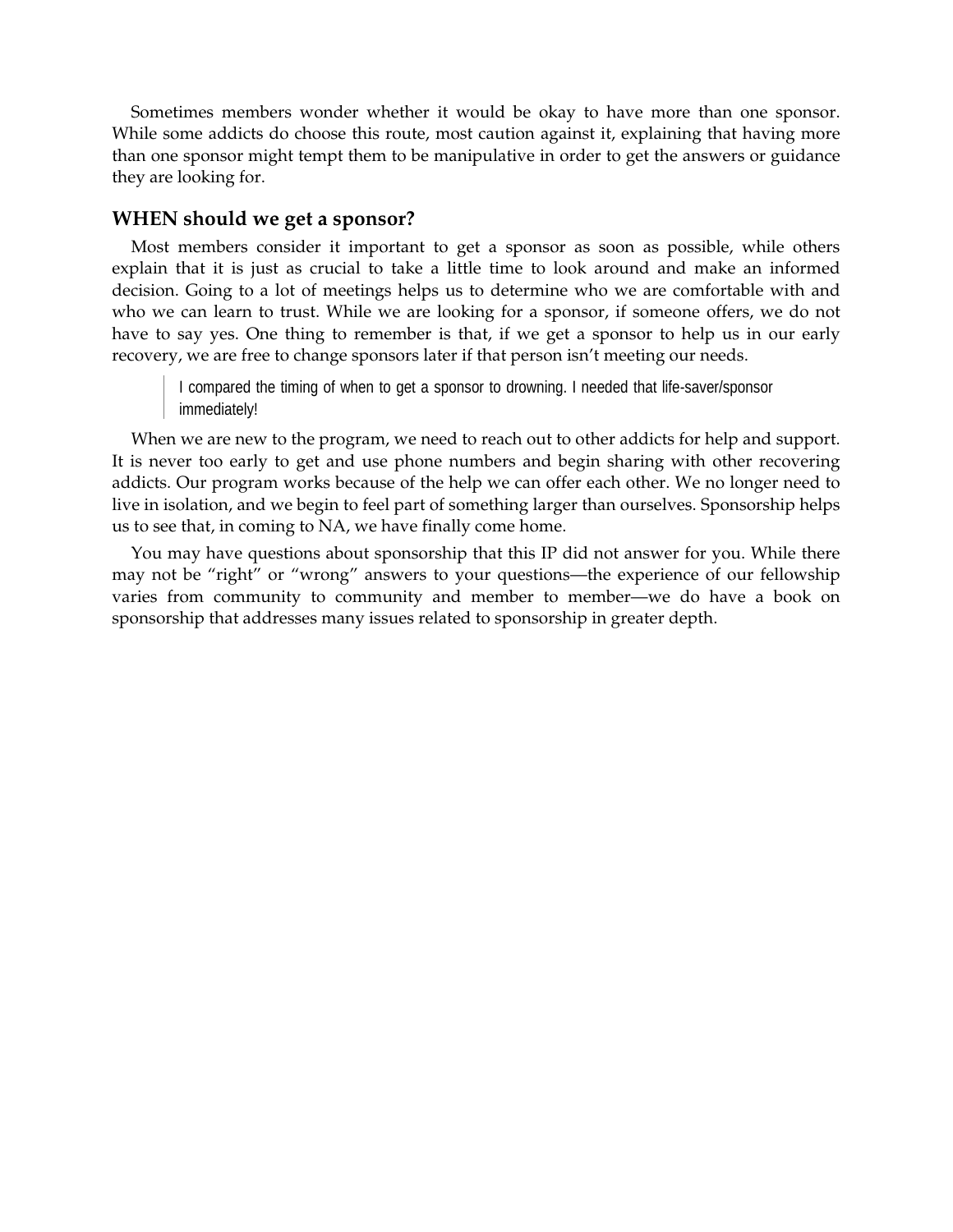# <span id="page-34-0"></span>**One Addict's Experience with Acceptance, Faith, and Commitment**

When I came on the NA program, I had identified my problem—I had the desire to stop using, but couldn't see how. Due to the nature of addiction my whole personality was geared toward getting, using, and finding ways and means to get more. All of my personality traits reinforced this obsession with self. Totally self-centered, I tried to manage my life by manipulating people and circumstances to my advantage. I had lost all control. Obsession forced me to use drugs repeatedly, against my will, knowing that it was self-destructive, and against my basic instinct for survival. Insane, and feeling hopelessly helpless, I gave up fighting, and accepted that I was an addict—that my life was totally unmanageable, and that I was powerless over the disease. My willpower could not change my diseased body that craved drugs compulsively. My selfcontrol could not change my diseased mind, obsessed with the idea of using mood changers to escape reality. Nor could my highest ideals change my diseased spirit—cunning, insidious, and totally self-centered. As soon as I was able to accept the reality of my powerlessness, I no longer needed to use drugs. This acceptance of my condition—my powerlessness over addiction and the unmanageability of my life was the key to my recovery.

With the help of the recovering addicts at NA meetings, I abstained—a minute, an hour, a day at a time. I still wanted to get high. Life felt intolerable without drugs. Giving up left me feeling even more hopeless than before, and, to cope, my mind told me to use drugs again. Acceptance of my powerlessness and the unmanageability of my life left me needing a power stronger than my disease to change my self-destructive nature. The people I met at meetings told me they had found a power greater than their addiction in the NA program. These people had been clean for months or years and didn't even want to use any more. They told me that I could lose the desire to use drugs by living the NA program. I had no choice but to believe them. I had tried doctors, psychiatrists, hospitals, mental institutions, job changes, marriages, divorces; all had failed. It seemed hopeless, but in NA I saw hope. I met addicts recovering from their disease. I came to believe I could learn how to live without drugs. In NA, I found the faith I needed to begin to change.

At that point, I had stopped using drugs and reluctantly believed that I could continue to abstain. I still thought and felt like an addict, I just didn't use drugs. My personality and character were the same as they had always been. Everything about me reinforced my selfdestructiveness. I needed to change or I would start to use again. I had accepted my condition and believed that I could recover. In order to do so, I had to make a total commitment to the spiritual principles of the NA program.

With the help of my sponsor, I decided to turn my life and my will over to God, as I understood God. For me, this was a turning point. This decision demanded continued acceptance, ever-increasing faith, and a daily commitment to recovery. The decision to turn my life and will over to God required that I find out about myself and actively try to change my ways of coping with reality. This commitment brought honesty into my life. This is how the NA program works for me: I accept my disease, develop a faith that the program can change me, and make a commitment to the spiritual principles of recovery.

Action is now required. If I don't change, I will be miserable and return to using drugs. The actions suggested by the NA program can change my personality and character. I honestly examine myself, writing down what I have done and how I have felt. I reveal myself completely to my God and to another human being, telling all of my most secret fears, angers, and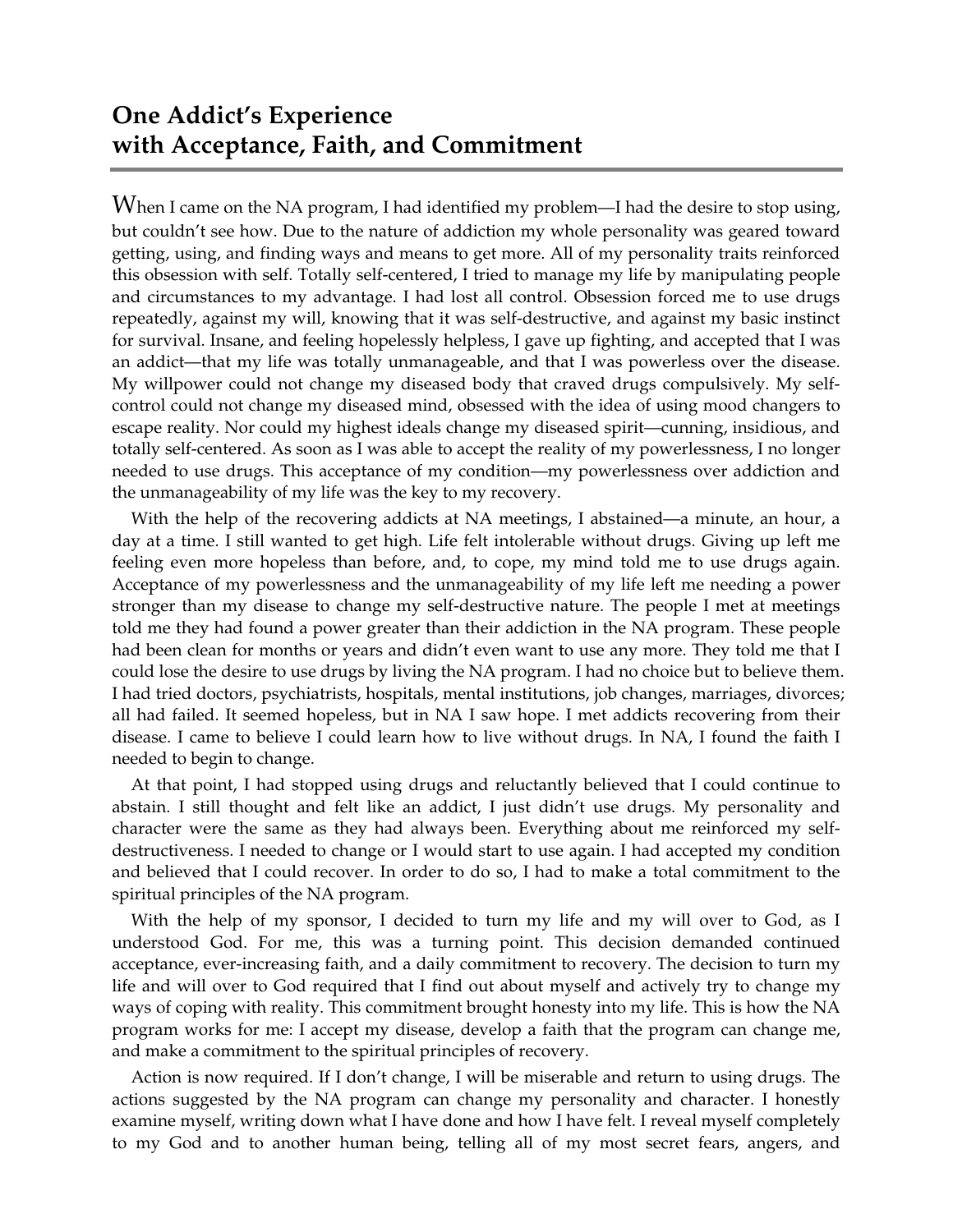resentments. By doing these things, the past no longer has control over my life, and I am freed to live up to my ideals today. I begin to behave differently and become ready to be changed by my God into the sort of person He wants me to be.

I have begun to develop a reasonable self-image, based in reality, by asking to be relieved of my shortcomings.

By amending the wrongs I have done to other people, I have learned how to forgive myself and others.

I review my behavior regularly and correct my mistakes as soon as possible. I am continually developing and expanding trust and faith in spiritual principles. I give to others, sharing myself, and our program, and try to live the principles that I learned. These Twelve Steps have allowed me to stop using, have taken away the desire to use, and have given me a new way of life.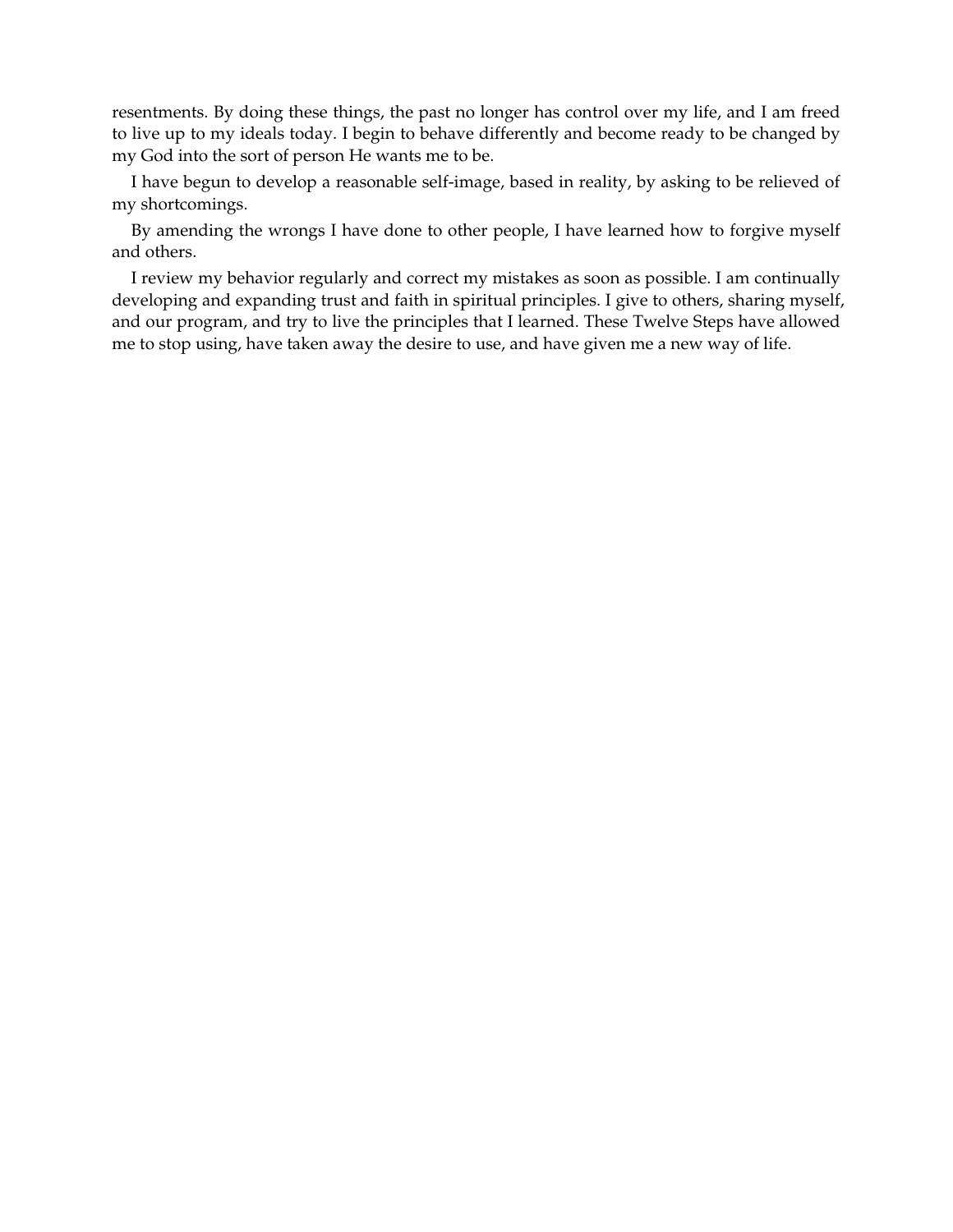### <span id="page-36-0"></span>**Just for Today**

Tell yourself:

- *Just for today,* my thoughts will be on my recovery, living and enjoying life without the use of drugs.
- *Just for today,* I will have faith in someone in NA who believes in me and wants to help me in my recovery.
- *Just for today,* I will have a program. I will try to follow it to the best of my ability.
- *Just for today,* through NA, I will try to get a better perspective on my life.
- *Just for today,* I will be unafraid. My thoughts will be on my new associations, people who are not using and who have found a new way of life. So long as I follow that way, I have nothing to fear.

When we came into the program of Narcotics Anonymous, we made a decision to turn our lives over to the care of a Higher Power. This surrender relieves the burden of the past and fear of the future. The gift of today is now in proper perspective. We accept and enjoy life as it is right now. When we refuse to accept the reality of today, we are denying our faith in our Higher Power. This can only bring more suffering.

We learn that today is a gift with no guarantees. With this in mind, the insignificance of the past and future, and the importance of our actions today, become real for us. This simplifies our lives.

When we focus our thoughts on today, the nightmare of drugs fades away overshadowed by the dawn of a new reality. We find that, when we are troubled, we can trust our feelings to another recovering addict. In sharing our past with other addicts we discover we are not unique, that we share common bonds. Talking to other NA members, whether to share the trials and tribulations of our day with them, or allowing them to share theirs with us, is a way our Higher Power works through us.

We have no need to fear if today we stay clean, close to our Higher Power and our NA friends. God has forgiven us for our past mistakes, and tomorrow is not yet here. Meditation and a personal inventory will help us to gain serenity and guidance throughout this day. We take a few moments out of our daily routine to thank God, as we understand God, for giving us the ability to cope with today.

"Just for today" applies to all areas of our lives, not just abstinence from drugs. Reality has to be dealt with on a daily basis. Many of us feel that God expects no more of us than to do the things that we are able to do today.

Working the program, the Twelve Steps of NA, has given us a new outlook on our lives. Today, we no longer need to make excuses for who we are. Our daily contact with a Higher Power fills the empty places inside that could never be filled before. We find fulfillment in living today. With our Higher Power guiding us, we lose the desire to use. Perfection is no longer a goal today; we can achieve adequacy.

It is important to remember that any addict who can stay clean for one day is a miracle. Going to meetings, working the steps, daily meditation, and talking with people in the program are things we do to stay spiritually healthy. Responsible living is possible.

We can replace loneliness and fear with the love of the fellowship and the security of a new way of life. We never have to be alone again. In the fellowship, we have made more true friends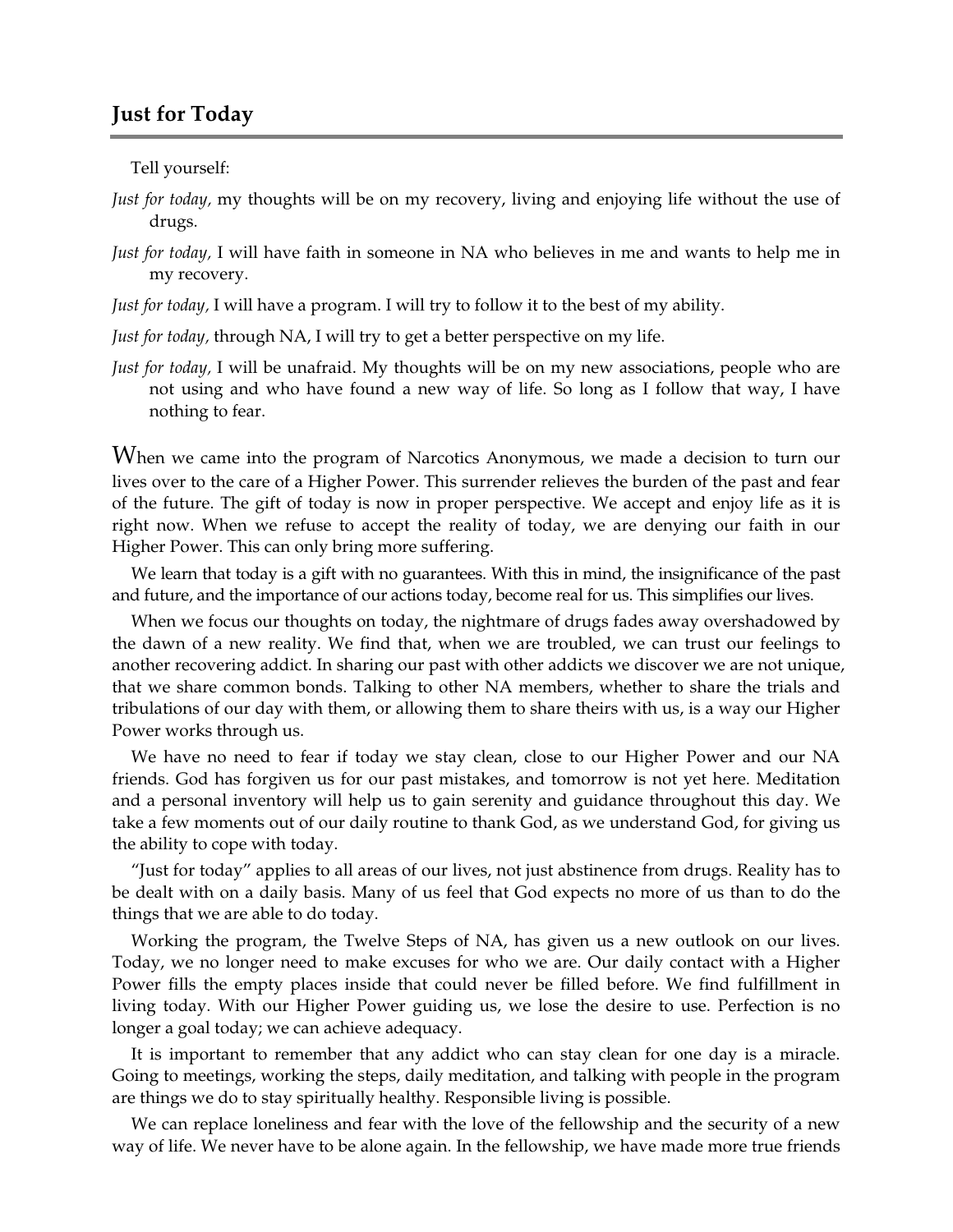than we ever believed possible. Self-pity and resentments are replaced by tolerance and faith. We are given the freedom, serenity, and happiness we so desperately sought.

A lot happens in one day, both negative and positive. If we do not take time to appreciate both, perhaps we will miss something that will help us grow. Our principles for living will guide us in recovery when we use them. We find it necessary to continue to do so on a daily basis.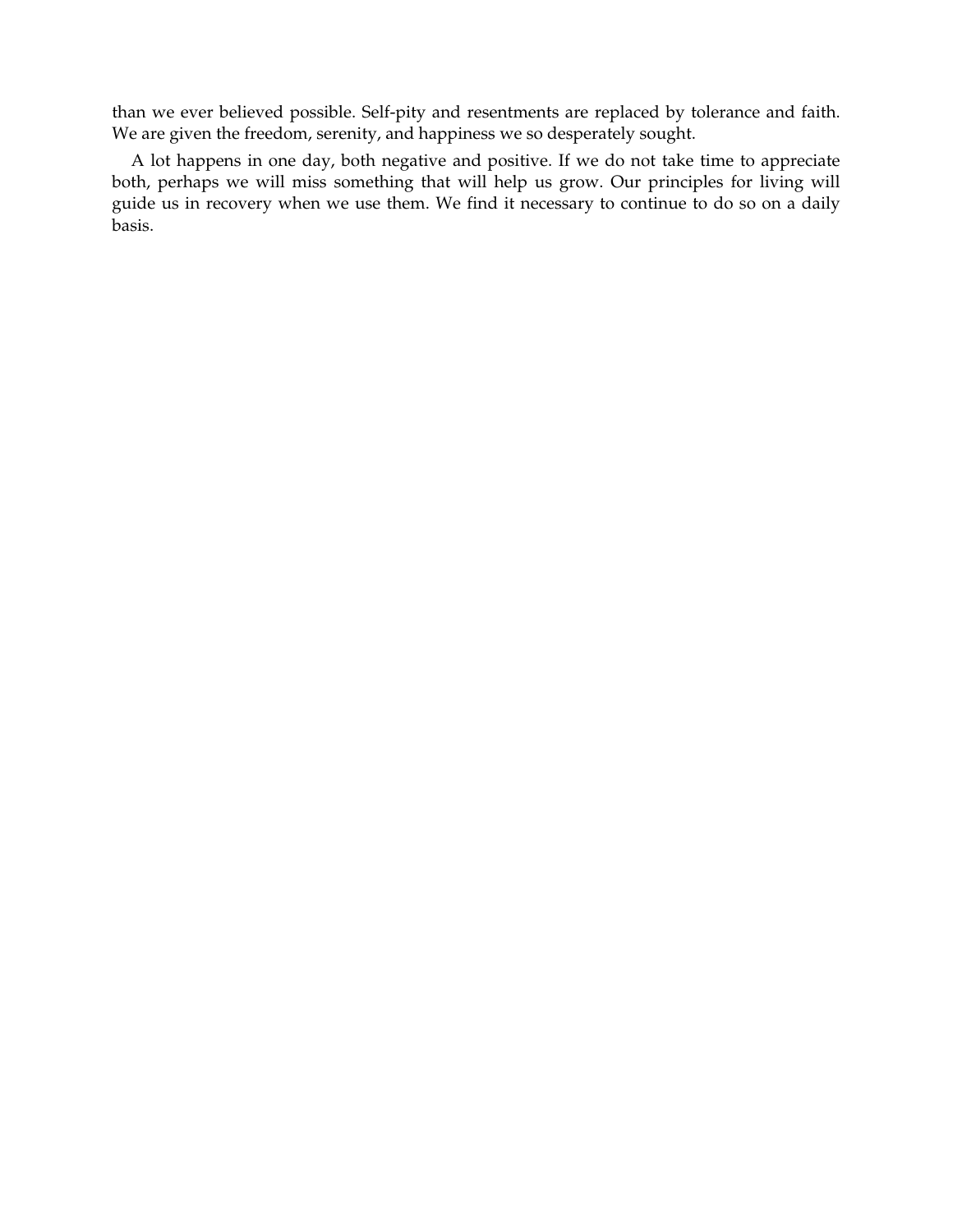### <span id="page-38-0"></span>**Staying Clean on the Outside**

Many of us first heard the Narcotics Anonymous message of recovery while in a hospital or institution of some kind. Transition from such places to the outside world is not easy under any circumstances. This is especially true when we are challenged with the changes which recovery brings. For many of us, early recovery was difficult. Facing the prospect of life without drugs can be very frightening. But those of us who made it through the early days found a life worth living. This pamphlet is offered as a message of hope to those now in a hospital or institution that you, too, can recover and live freely. Many of us have been where you are today. We have tried other ways, and many of us relapsed, some never to have another chance at recovery. We have written this pamphlet to share with you what we have found that works.

If you are able to go to meetings while you are in a hospital or institution, you can start developing good habits now. Come early and stay late at the meetings. Start, as soon as possible, to establish contacts with recovering addicts. If there are NA members from other groups attending your meetings, ask for their phone numbers and use them. Using these phone numbers will feel strange at first, even silly. But, given that isolation is at the core of the disease of addiction, that first phone call is a big stride forward. It isn't necessary to wait for a major problem to develop before calling someone in NA. Most members are more than willing to help in any way they can. This is also a good time to arrange for an NA member to meet you upon your release. If you already know some of the people you will be seeing at meetings when you are released, it will help you feel a part of the NA Fellowship. We cannot afford to be or feel alienated.

Staying clean on the outside means taking action. When you get out, go to a meeting the first day of your release. It is important to establish the habit of regular attendance. The confusion and excitement of "just getting out" has lulled some of us into thinking of taking a vacation from our responsibilities before settling down to the business of day-to-day living. This kind of rationalization has led many of us back to using. Addiction is a disease which takes no time off in its progression. If it is not arrested, it only becomes worse. What we do for our recovery today does not ensure our recovery tomorrow. It is a mistake to assume that the good intention of getting around to NA after a while will be sufficient. We must back up our intentions with action, the earlier the better.

If you will be living in a different town after your release, ask the NA members for a meeting list and the NA helpline number for your new area. They will be able to help you get in touch with NA groups and members where you will be living. You can also get information about meetings all over the world by writing to:

### World Service Office PO Box 9999 Van Nuys, CA 91409 USA

Sponsorship is a vital part of the NA program of recovery. It is one of the main channels through which newcomers can take advantage of the experience of NA members who are living the program. Sponsors can combine genuine concern for our well-being and a shared experience of addiction with solid knowledge of recovery in NA. We have found it works best to find a sponsor of your own sex. Choose a sponsor, even a temporary sponsor, as soon as possible. A sponsor helps you work through the Twelve Steps and Twelve Traditions of Narcotics Anonymous. A sponsor can also introduce you to other NA members, take you to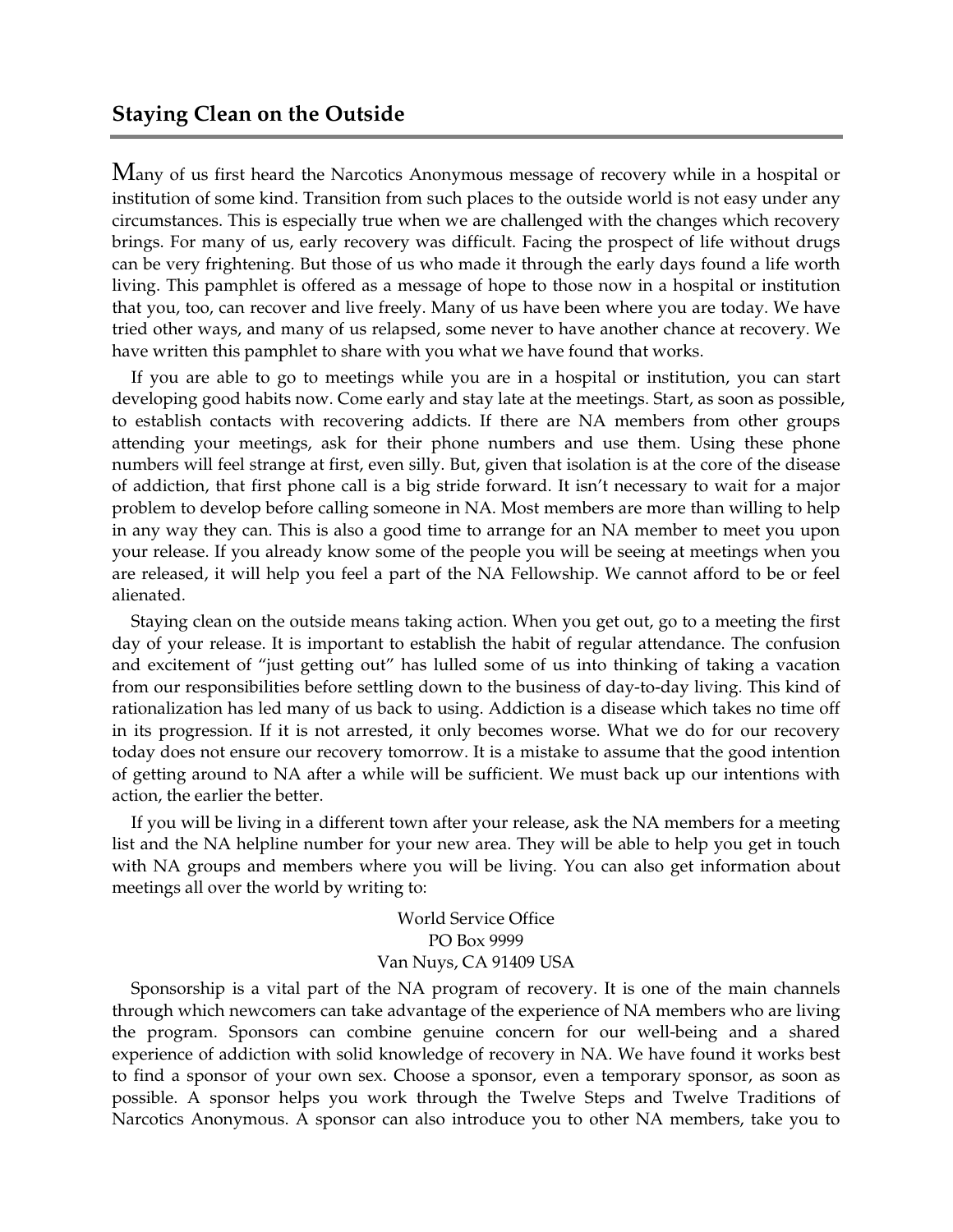meetings, and help you to get more comfortable in recovery. Our pamphlet, *Sponsorship,* contains additional information on the subject.

If we are to receive the benefits of the NA program, we must work the Twelve Steps. Along with regular meeting attendance, the steps are basic to our program of recovery from addiction. We have found that working the steps in order and continuously reworking them keeps us from relapsing into active addiction and the misery that it brings.

There is a variety of NA recovery literature available. The Little White Booklet and our Basic Text, *Narcotics Anonymous,* contain principles of recovery in our fellowship. Familiarize yourself with the program through our literature. Reading about recovery is a very important part of our program, especially when a meeting or another NA member might not be available. Many of us have found that reading NA literature on a daily basis has helped us maintain a positive attitude and has kept our focus on recovery.

When you begin going to meetings, get involved with the groups you attend. Emptying ashtrays, helping set up, making coffee, cleaning up after the meeting—all these tasks need to be done for the group to function. Let people know you are willing to help, and become a part of your group. Taking on such responsibilities is a necessary part of recovery and helps to counteract the feelings of alienation that can creep up on us. Such commitments, however small they may appear, may help ensure attendance at meetings when the *desire* to attend lags behind the *need* to attend.

It is never too early to establish a personal program of daily action. Taking daily action is our way of taking responsibility for our recovery. Instead of picking up that first drug, we do the following:

- Don't use, no matter what
- Go to an NA meeting
- Ask your Higher Power to keep you clean today
- Call your sponsor
- Read NA literature
- Talk to other recovering addicts
- Work the Twelve Steps of Narcotics Anonymous

We've discussed some of the things to do to stay clean; we should also discuss some things to avoid. In NA meetings, we often hear that we must change our old way of living. This means that we don't use drugs, no matter what! We have also found that we cannot afford to frequent bars and clubs or associate with people who use drugs. When we allow ourselves to hang around old acquaintances and places, we are setting ourselves up for relapse. When it comes to the disease of addiction, we are powerless. These people and these places never helped us stay clean before. It would be foolish to think things will be different now.

For an addict, there is no substitute for the fellowship of others actively engaged in recovery. It is important to give ourselves a break and give our recovery a chance. There are many new friends waiting for us in Narcotics Anonymous, and a new world of experiences lies ahead.

Some of us had to adjust our expectations of a completely different world once we were released. Narcotics Anonymous cannot miraculously change the world around us. It does offer us hope, freedom, and a way to live differently in the world by changing ourselves. We may find some situations which are no different than before, but, through the program of Narcotics Anonymous, we can change the way we respond to them. Changing ourselves does change our lives.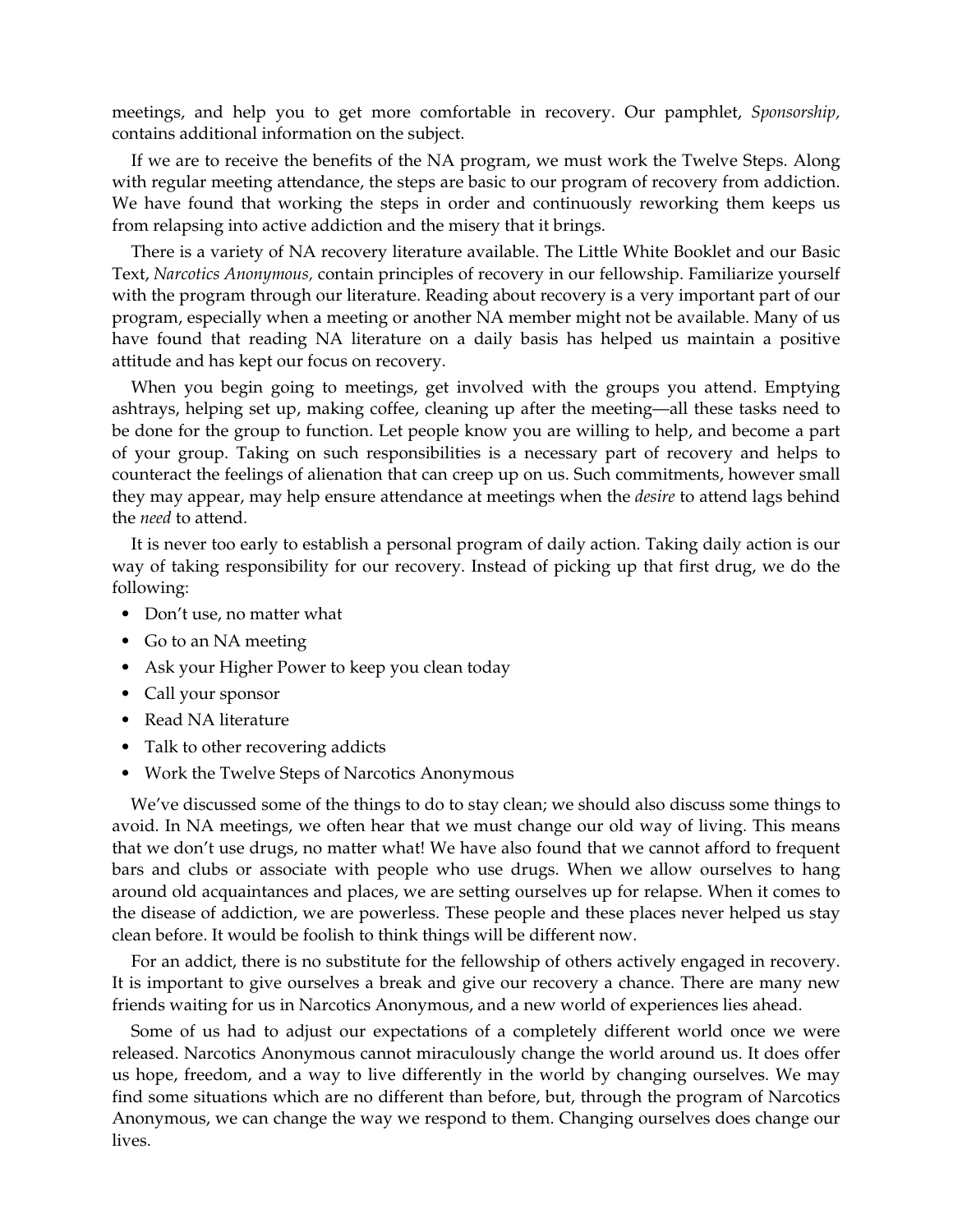We want you to know that you are welcome in Narcotics Anonymous. NA has helped hundreds of thousands of addicts to live clean, to accept life on its own terms, and to develop a life that is truly worth living.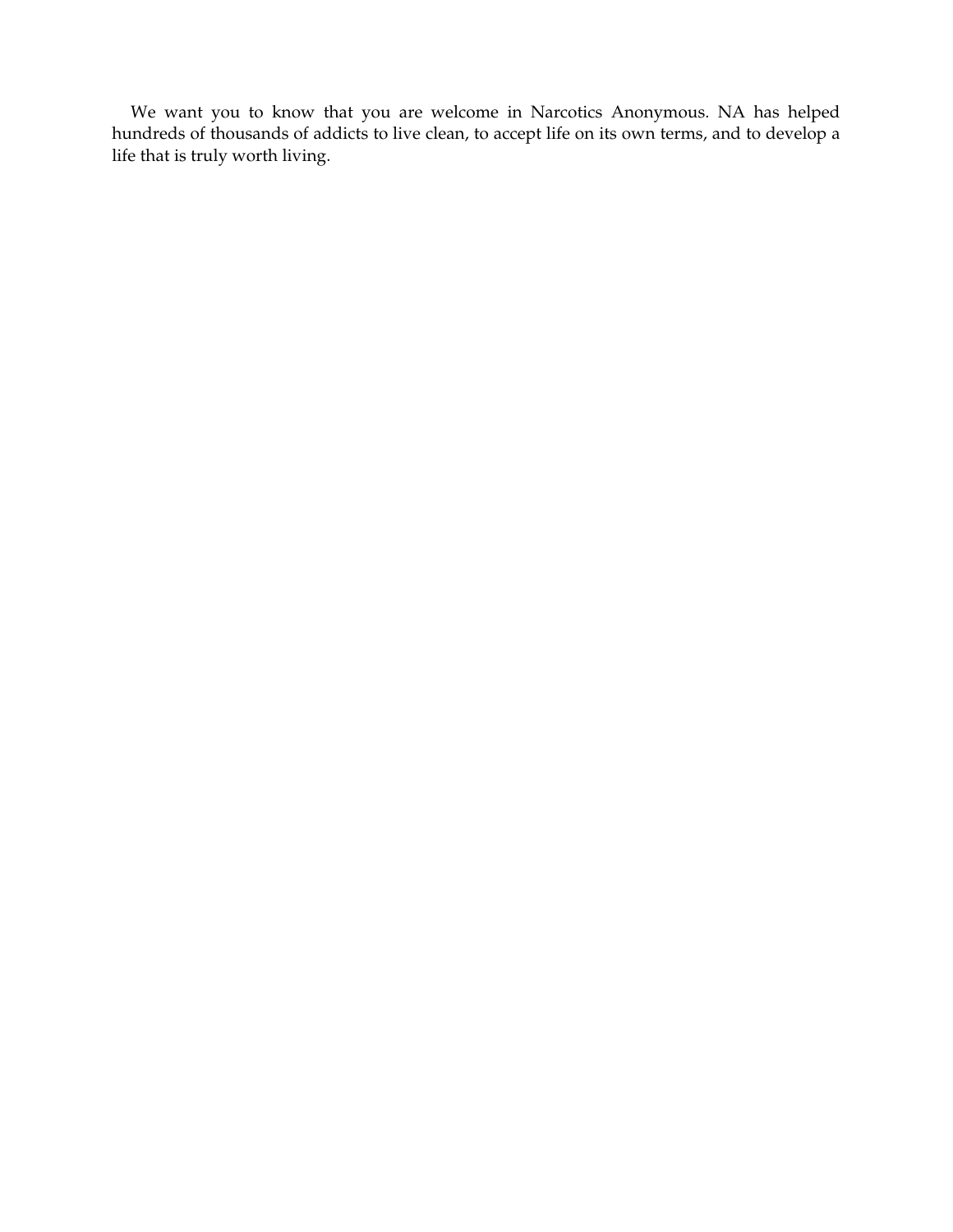# <span id="page-41-0"></span>**Recovery and Relapse**

Many people think that recovery is simply a matter of not using drugs. They consider a relapse a sign of complete failure, and long periods of abstinence a sign of complete success. We in the recovery program of Narcotics Anonymous have found that this perception is too simplistic. After a member has had some involvement in our fellowship, a relapse may be the jarring experience that brings about a more rigorous application of the program. By the same token, we have observed some members who remain abstinent for long periods of time whose dishonesty and self-deceit still prevent them from enjoying complete recovery and acceptance within society. Complete and continuous abstinence, however, in close association and identification with others in NA groups, is still the best ground for growth.

Although all addicts are basically the same in kind, we do, as individuals, differ in degree of sickness and rate of recovery. There may be times when a relapse lays the groundwork for complete freedom. At other times that freedom can only be achieved by a grim and obstinate willfulness to hang on to abstinence, come hell or high water, until a crisis passes. An addict who by any means can lose, even for a time, the need or desire to use, and has free choice over impulsive thinking and compulsive action, has reached a turning point that may be the decisive factor in his recovery. The feeling of true independence and freedom hangs here, at times, in the balance. To step out alone and run our own lives again draws us, yet we seem to know that what we have has come from dependence on a Power greater than ourselves and from the giving and receiving of help from others in acts of empathy. Many times in our recovery the old bugaboos will haunt us. Life may again become meaningless, monotonous, and boring. We may tire mentally in repeating our new ideas and tire physically in our new activities, yet we know that if we fail to repeat them we will surely take up our old practices. We suspect that if we do not use what we have, we will lose what we have. These times are often the periods of our greatest growth. Our minds and bodies seem tired of it all, yet the dynamic forces of change or true conversion, deep within, may be working to give us the answers that alter our inner motivations and change our lives.

Recovery as experienced through our Twelve Steps is our goal, not mere physical abstinence. To improve ourselves takes effort, and since there is no way in the world to graft a new idea on a closed mind, an opening must be made somehow. Since we can do this only for ourselves, we need to recognize two of our seemingly inherent enemies, apathy and procrastination. Our resistance to change seems built in, and only a nuclear blast of some kind will bring about any alteration or initiate another course of action. A relapse, if we survive it, may provide the charge for the demolition process. A relapse and sometimes subsequent death of someone close to us can do the job of awakening us to the necessity for vigorous personal action.

#### **Personal stories**

*Narcotics Anonymous has grown a great deal since 1953. The people who started this fellowship, for whom we have a deep and lasting affection, have taught us much about addiction and recovery. In the following pages, we offer you our beginnings. The first section was written in 1965 by one of our earliest members. More recent stories of NA members' recovery can be found in our Basic Text, Narcotics* Anonymous.

#### **We do recover**

Although "Politics make strange bedfellows," as the old saying goes, addiction makes us one of a kind. Our personal stories may vary in individual pattern but, in the end, we all have the